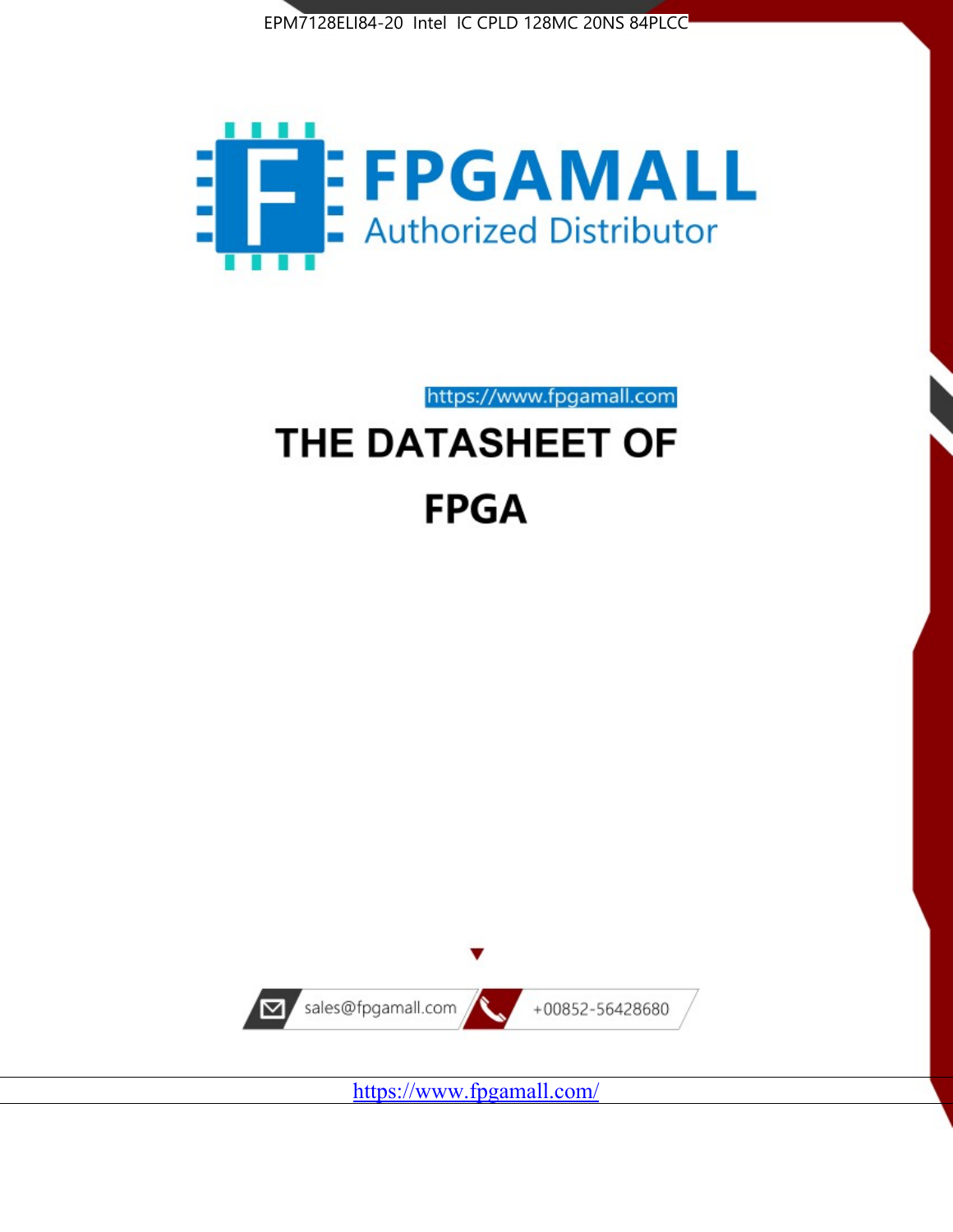

MAX 7000B devices, see the *MAX 7000A Programmable Logic Device Family Data Sheet* or the *MAX 7000B Programmable Logic Device Family Data Sheet*.

| Table 1. MAX 7000 Device Features |                |                |                |                 |                 |                   |                 |
|-----------------------------------|----------------|----------------|----------------|-----------------|-----------------|-------------------|-----------------|
| <b>Feature</b>                    | <b>EPM7032</b> | <b>EPM7064</b> | <b>EPM7096</b> | <b>EPM7128E</b> | <b>EPM7160E</b> | <b>EPM7192E</b>   | <b>EPM7256E</b> |
| Usable<br>gates                   | 600            | 1,250          | 1,800          | 2,500           | 3,200           | 3.750             | 5,000           |
| Macrocells                        | 32             | 64             | 96             | 128             | 160             | 192               | 256             |
| Logic array<br>blocks             | $\overline{2}$ | 4              | 6              | 8               | 10              | 12                | 16              |
| Maximum<br>user I/O pins          | 36             | 68             | 76             | 100             | 104             | 124               | 164             |
| $t_{PD}$ (ns)                     | 6              | 6              | 7.5            | 7.5             | 10              | $12 \overline{ }$ | 12              |
| $t_{SU}$ (ns)                     | 5              | 5              | 6              | 6               | 7               | $\overline{7}$    | $\overline{7}$  |
| $t_{FSU}$ (ns)                    | 2.5            | 2.5            | 3              | 3               | 3               | 3                 | 3               |
| $t_{CO1}$ (ns)                    | 4              | 4              | 4.5            | 4.5             | 5               | 6                 | 6               |
| $f_{CNT}$ (MHz)                   | 151.5          | 151.5          | 125.0          | 125.0           | 100.0           | 90.9              | 90.9            |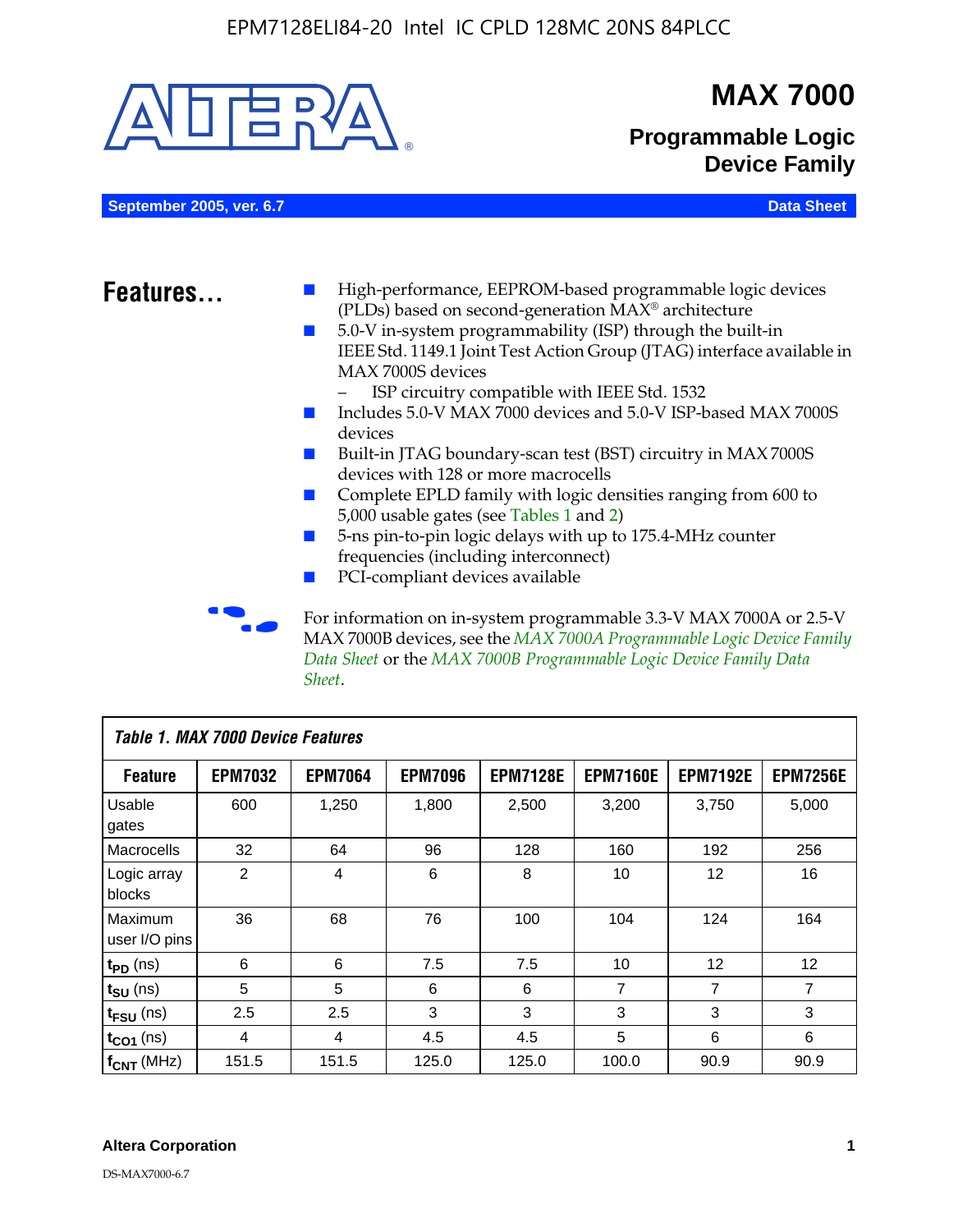| Table 2. MAX 7000S Device Features |                 |                 |                 |                 |                 |                 |  |  |
|------------------------------------|-----------------|-----------------|-----------------|-----------------|-----------------|-----------------|--|--|
| <b>Feature</b>                     | <b>EPM7032S</b> | <b>EPM7064S</b> | <b>EPM7128S</b> | <b>EPM7160S</b> | <b>EPM7192S</b> | <b>EPM7256S</b> |  |  |
| Usable gates                       | 600             | 1,250           | 2,500           | 3,200           | 3,750           | 5,000           |  |  |
| Macrocells                         | 32              | 64              | 128             | 160             | 192             | 256             |  |  |
| Logic array<br>blocks              | 2               | $\overline{4}$  | 8               | 10              | 12              | 16              |  |  |
| Maximum<br>user I/O pins           | 36              | 68              | 100             | 104             | 124             | 164             |  |  |
| $t_{PD}$ (ns)                      | 5               | 5               | 6               | 6               | 7.5             | 7.5             |  |  |
| $t_{\text{SU}}$ (ns)               | 2.9             | 2.9             | 3.4             | 3.4             | 4.1             | 3.9             |  |  |
| $t_{\text{FSU}}$ (ns)              | 2.5             | 2.5             | 2.5             | 2.5             | 3               | 3               |  |  |
| $t_{CO1}$ (ns)                     | 3.2             | 3.2             | 4               | 3.9             | 4.7             | 4.7             |  |  |
| $f_{CNT}$ (MHz)                    | 175.4           | 175.4           | 147.1           | 149.3           | 125.0           | 128.2           |  |  |

# **...and More Features**

- Open-drain output option in MAX 7000S devices
- Programmable macrocell flipflops with individual clear, preset, clock, and clock enable controls
- Programmable power-saving mode for a reduction of over 50% in each macrocell
- Configurable expander product-term distribution, allowing up to 32 product terms per macrocell
- 44 to 208 pins available in plastic J-lead chip carrier (PLCC), ceramic pin-grid array (PGA), plastic quad flat pack (PQFP), power quad flat pack (RQFP), and 1.0-mm thin quad flat pack (TQFP) packages
- Programmable security bit for protection of proprietary designs
- 3.3-V or 5.0-V operation
	- MultiVolt<sup>TM</sup> I/O interface operation, allowing devices to interface with 3.3-V or 5.0-V devices (MultiVolt I/O operation is not available in 44-pin packages)
	- Pin compatible with low-voltage MAX 7000A and MAX 7000B devices
- Enhanced features available in MAX 7000E and MAX 7000S devices
	- Six pin- or logic-driven output enable signals
	- Two global clock signals with optional inversion
	- Enhanced interconnect resources for improved routability
	- Fast input setup times provided by a dedicated path from I/O pin to macrocell registers
	- Programmable output slew-rate control
- Software design support and automatic place-and-route provided by Altera's development system for Windows-based PCs and Sun SPARCstation, and HP 9000 Series 700/800 workstations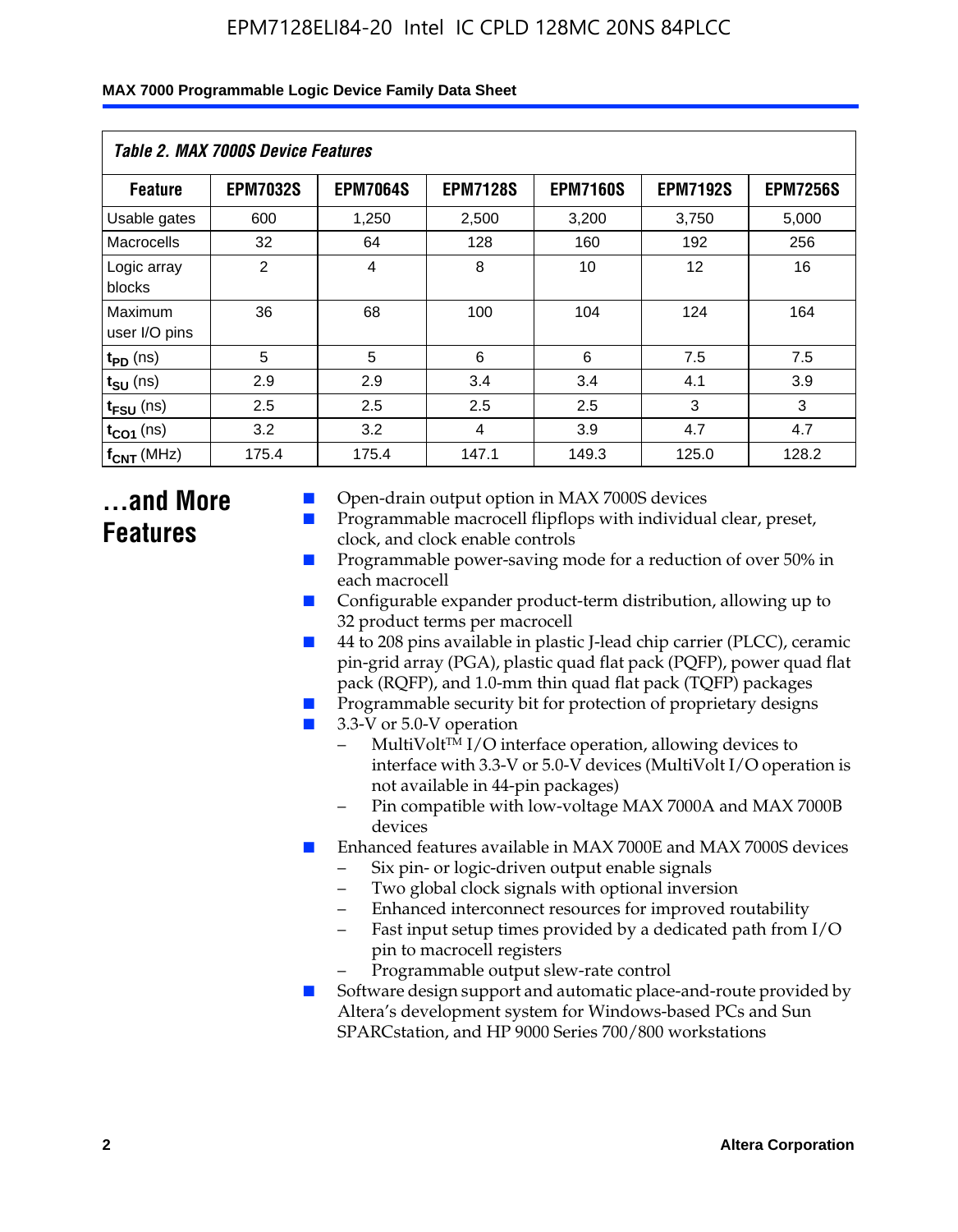|                               | MAX 7000 Programmable Logic Device Family Data Sheet                                                                                                                                                                                                                                                                                                                                                                                                                                                                                                                                                                                                                                                 |
|-------------------------------|------------------------------------------------------------------------------------------------------------------------------------------------------------------------------------------------------------------------------------------------------------------------------------------------------------------------------------------------------------------------------------------------------------------------------------------------------------------------------------------------------------------------------------------------------------------------------------------------------------------------------------------------------------------------------------------------------|
|                               | Additional design entry and simulation support provided by EDIF<br>200 and 300 netlist files, library of parameterized modules (LPM),<br>Verilog HDL, VHDL, and other interfaces to popular EDA tools from<br>manufacturers such as Cadence, Exemplar Logic, Mentor Graphics,<br>OrCAD, Synopsys, and VeriBest<br>Programming support<br>Altera's Master Programming Unit (MPU) and programming<br>hardware from third-party manufacturers program all<br>MAX 7000 devices<br>The BitBlaster™ serial download cable, ByteBlasterMV™<br>$\overline{\phantom{a}}$<br>parallel port download cable, and MasterBlaster™<br>serial/universal serial bus (USB) download cable program MAX<br>7000S devices |
| General<br><b>Description</b> | The MAX 7000 family of high-density, high-performance PLDs is based<br>on Altera's second-generation MAX architecture. Fabricated with<br>advanced CMOS technology, the EEPROM-based MAX 7000 family<br>provides 600 to 5,000 usable gates, ISP, pin-to-pin delays as fast as 5 ns,<br>and counter speeds of up to 175.4 MHz. MAX 7000S devices in the -5, -6,<br>-7, and -10 speed grades as well as MAX 7000 and MAX 7000E devices in<br>-5, -6, -7, -10P, and -12P speed grades comply with the PCI Special Interest<br>Group (PCI SIG) PCI Local Bus Specification, Revision 2.2. See Table 3                                                                                                    |

| Table 3. MAX 7000 Speed Grades |              |              |              |              |              |                    |              |              |              |              |
|--------------------------------|--------------|--------------|--------------|--------------|--------------|--------------------|--------------|--------------|--------------|--------------|
| <b>Device</b>                  |              |              |              |              |              | <b>Speed Grade</b> |              |              |              |              |
|                                | -5           | -6           | $-7$         | $-10P$       | $-10$        | $-12P$             | $-12$        | $-15$        | $-15T$       | $-20$        |
| EPM7032                        |              | $\checkmark$ | $\checkmark$ |              | $\checkmark$ |                    | $\checkmark$ | $\checkmark$ | $\checkmark$ |              |
| EPM7032S                       | $\checkmark$ | $\checkmark$ | $\checkmark$ |              | $\checkmark$ |                    |              |              |              |              |
| <b>EPM7064</b>                 |              | $\checkmark$ | $\checkmark$ |              | $\checkmark$ |                    | $\checkmark$ | $\checkmark$ |              |              |
| <b>EPM7064S</b>                | $\checkmark$ | $\checkmark$ | $\checkmark$ |              | $\checkmark$ |                    |              |              |              |              |
| <b>EPM7096</b>                 |              |              | $\checkmark$ |              | $\checkmark$ |                    | $\checkmark$ | $\checkmark$ |              |              |
| <b>EPM7128E</b>                |              |              | $\checkmark$ | $\checkmark$ | $\checkmark$ |                    | $\checkmark$ | $\checkmark$ |              | $\checkmark$ |
| <b>EPM7128S</b>                |              | $\checkmark$ | $\checkmark$ |              | $\checkmark$ |                    |              | $\checkmark$ |              |              |
| <b>EPM7160E</b>                |              |              |              | $\checkmark$ | $\checkmark$ |                    | $\checkmark$ | $\checkmark$ |              | $\checkmark$ |
| <b>EPM7160S</b>                |              | $\checkmark$ | $\checkmark$ |              | $\checkmark$ |                    |              | $\checkmark$ |              |              |
| <b>EPM7192E</b>                |              |              |              |              |              | $\checkmark$       | $\checkmark$ | $\checkmark$ |              |              |
| <b>EPM7192S</b>                |              |              | $\checkmark$ |              | $\checkmark$ |                    |              | $\checkmark$ |              |              |
| <b>EPM7256E</b>                |              |              |              |              |              | $\checkmark$       | $\checkmark$ | $\checkmark$ |              | $\checkmark$ |
| <b>EPM7256S</b>                |              |              | $\checkmark$ |              | $\checkmark$ |                    |              | $\checkmark$ |              |              |

for available speed grades.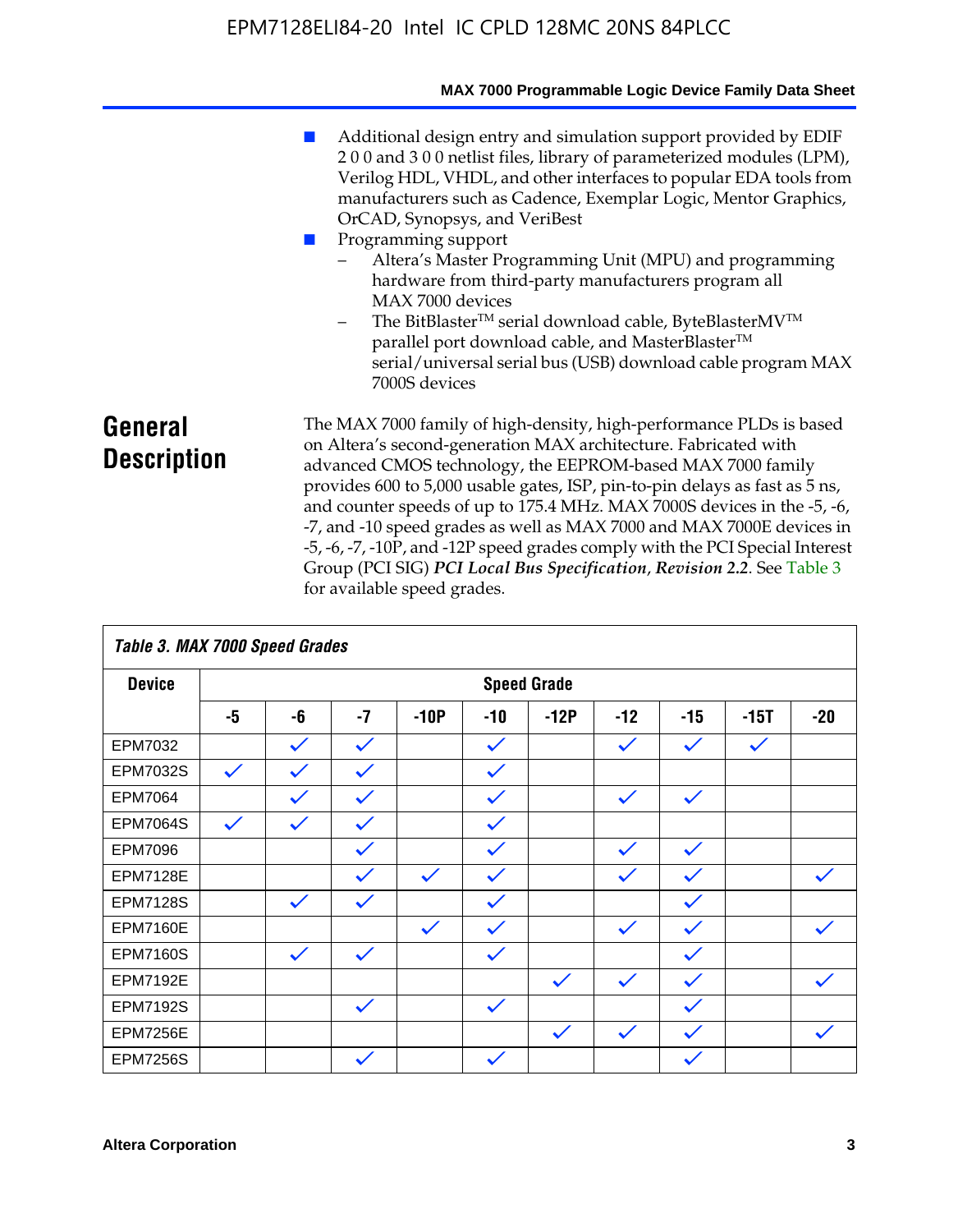#### **MAX 7000 Programmable Logic Device Family Data Sheet**

The MAX 7000E devices—including the EPM7128E, EPM7160E, EPM7192E, and EPM7256E devices—have several enhanced features: additional global clocking, additional output enable controls, enhanced interconnect resources, fast input registers, and a programmable slew rate.

In-system programmable MAX 7000 devices—called MAX 7000S devices—include the EPM7032S, EPM7064S, EPM7128S, EPM7160S, EPM7192S, and EPM7256S devices. MAX 7000S devices have the enhanced features of MAX 7000E devices as well as JTAG BST circuitry in devices with 128 or more macrocells, ISP, and an open-drain output option. See Table 4.

| Table 4. MAX 7000 Device Features |                                                    |                                           |                                           |  |  |  |
|-----------------------------------|----------------------------------------------------|-------------------------------------------|-------------------------------------------|--|--|--|
| <b>Feature</b>                    | <b>EPM7032</b><br><b>EPM7064</b><br><b>EPM7096</b> | All<br><b>MAX 7000E</b><br><b>Devices</b> | All<br><b>MAX 7000S</b><br><b>Devices</b> |  |  |  |
| ISP via JTAG interface            |                                                    |                                           |                                           |  |  |  |
| JTAG BST circuitry                |                                                    |                                           | $\checkmark$ (1)                          |  |  |  |
| Open-drain output option          |                                                    |                                           |                                           |  |  |  |
| Fast input registers              |                                                    |                                           |                                           |  |  |  |
| Six global output enables         |                                                    |                                           |                                           |  |  |  |
| Two global clocks                 |                                                    |                                           |                                           |  |  |  |
| Slew-rate control                 |                                                    |                                           |                                           |  |  |  |
| MultiVolt interface (2)           |                                                    |                                           |                                           |  |  |  |
| Programmable register             |                                                    |                                           |                                           |  |  |  |
| Parallel expanders                |                                                    |                                           |                                           |  |  |  |
| Shared expanders                  |                                                    |                                           |                                           |  |  |  |
| Power-saving mode                 |                                                    |                                           |                                           |  |  |  |
| Security bit                      |                                                    |                                           |                                           |  |  |  |
| PCI-compliant devices available   |                                                    |                                           |                                           |  |  |  |

*Notes:*

(1) Available only in EPM7128S, EPM7160S, EPM7192S, and EPM7256S devices only.

(2) The MultiVolt I/O interface is not available in 44-pin packages.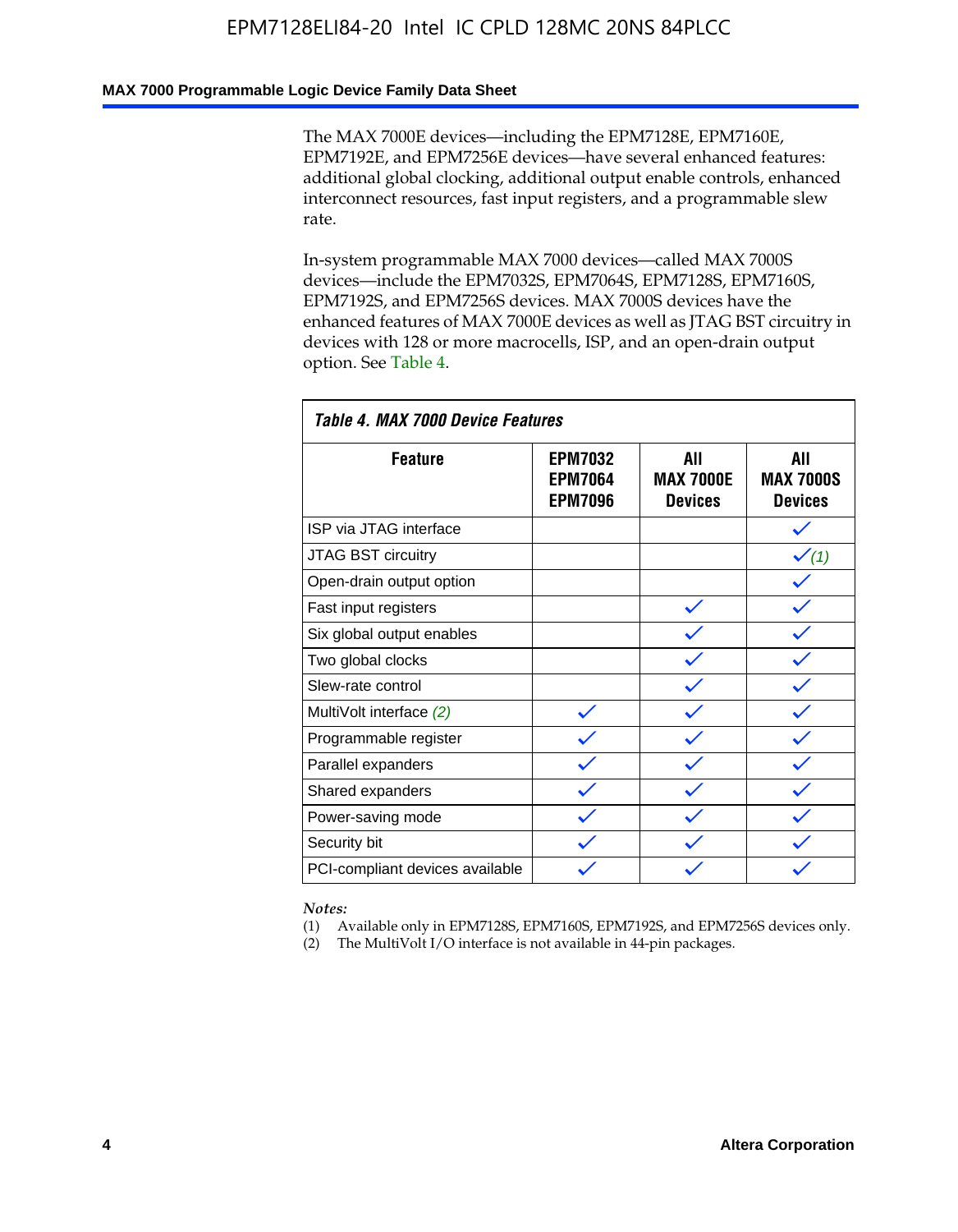#### **MAX 7000 Programmable Logic Device Family Data Sheet**

The MAX 7000 architecture supports 100% TTL emulation and high-density integration of SSI, MSI, and LSI logic functions. The MAX 7000 architecture easily integrates multiple devices ranging from PALs, GALs, and 22V10s to MACH and pLSI devices. MAX 7000 devices are available in a wide range of packages, including PLCC, PGA, PQFP, RQFP, and TQFP packages. See Table 5.

| Table 5. MAX 7000 Maximum User I/O Pins<br><i>Note</i> $(1)$ |                           |                           |                           |                           |                           |                               |                        |                            |                       |                              |                               |                               |
|--------------------------------------------------------------|---------------------------|---------------------------|---------------------------|---------------------------|---------------------------|-------------------------------|------------------------|----------------------------|-----------------------|------------------------------|-------------------------------|-------------------------------|
| <b>Device</b>                                                | 44-<br>Pin<br><b>PLCC</b> | 44-<br>Pin<br><b>PQFP</b> | 44-<br>Pin<br><b>TQFP</b> | 68-<br>Pin<br><b>PLCC</b> | 84-<br>Pin<br><b>PLCC</b> | $100 -$<br>Pin<br><b>PQFP</b> | $100 -$<br>Pin<br>TQFP | 160-<br>Pin<br><b>PQFP</b> | $160 -$<br>Pin<br>PGA | $192 -$<br>Pin<br><b>PGA</b> | $208 -$<br>Pin<br><b>PQFP</b> | $208 -$<br>Pin<br><b>RQFP</b> |
| EPM7032                                                      | 36                        | 36                        | 36                        |                           |                           |                               |                        |                            |                       |                              |                               |                               |
| <b>EPM7032S</b>                                              | 36                        |                           | 36                        |                           |                           |                               |                        |                            |                       |                              |                               |                               |
| <b>EPM7064</b>                                               | 36                        |                           | 36                        | 52                        | 68                        | 68                            |                        |                            |                       |                              |                               |                               |
| <b>EPM7064S</b>                                              | 36                        |                           | 36                        |                           | 68                        |                               | 68                     |                            |                       |                              |                               |                               |
| <b>EPM7096</b>                                               |                           |                           |                           | 52                        | 64                        | 76                            |                        |                            |                       |                              |                               |                               |
| <b>EPM7128E</b>                                              |                           |                           |                           |                           | 68                        | 84                            |                        | 100                        |                       |                              |                               |                               |
| <b>EPM7128S</b>                                              |                           |                           |                           |                           | 68                        | 84                            | 84(2)                  | 100                        |                       |                              |                               |                               |
| <b>EPM7160E</b>                                              |                           |                           |                           |                           | 64                        | 84                            |                        | 104                        |                       |                              |                               |                               |
| EPM7160S                                                     |                           |                           |                           |                           | 64                        |                               | 84(2)                  | 104                        |                       |                              |                               |                               |
| <b>EPM7192E</b>                                              |                           |                           |                           |                           |                           |                               |                        | 124                        | 124                   |                              |                               |                               |
| <b>EPM7192S</b>                                              |                           |                           |                           |                           |                           |                               |                        | 124                        |                       |                              |                               |                               |
| <b>EPM7256E</b>                                              |                           |                           |                           |                           |                           |                               |                        | 132(2)                     |                       | 164                          |                               | 164                           |
| <b>EPM7256S</b>                                              |                           |                           |                           |                           |                           |                               |                        |                            |                       |                              | 164 $(2)$                     | 164                           |

#### *Notes:*

(1) When the JTAG interface in MAX 7000S devices is used for either boundary-scan testing or for ISP, four I/O pins become JTAG pins.

(2) Perform a complete thermal analysis before committing a design to this device package. For more information, see the *Operating Requirements for Altera Devices Data Sheet*.

> MAX 7000 devices use CMOS EEPROM cells to implement logic functions. The user-configurable MAX 7000 architecture accommodates a variety of independent combinatorial and sequential logic functions. The devices can be reprogrammed for quick and efficient iterations during design development and debug cycles, and can be programmed and erased up to 100 times.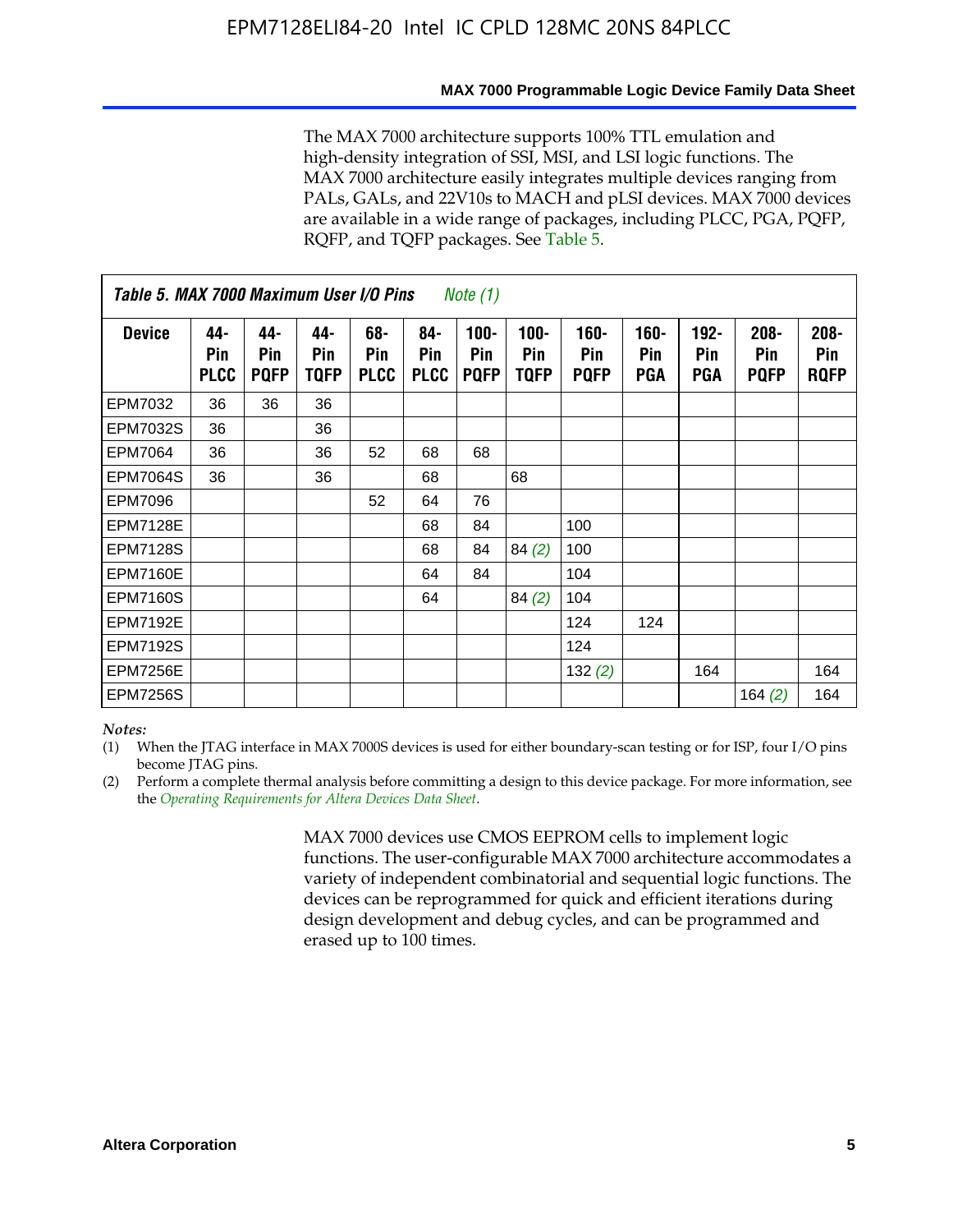#### **MAX 7000 Programmable Logic Device Family Data Sheet**

MAX 7000 devices contain from 32 to 256 macrocells that are combined into groups of 16 macrocells, called logic array blocks (LABs). Each macrocell has a programmable-AND/fixed-OR array and a configurable register with independently programmable clock, clock enable, clear, and preset functions. To build complex logic functions, each macrocell can be supplemented with both shareable expander product terms and highspeed parallel expander product terms to provide up to 32 product terms per macrocell.

The MAX 7000 family provides programmable speed/power optimization. Speed-critical portions of a design can run at high speed/full power, while the remaining portions run at reduced speed/low power. This speed/power optimization feature enables the designer to configure one or more macrocells to operate at 50% or lower power while adding only a nominal timing delay. MAX 7000E and MAX 7000S devices also provide an option that reduces the slew rate of the output buffers, minimizing noise transients when non-speed-critical signals are switching. The output drivers of all MAX 7000 devices (except 44-pin devices) can be set for either 3.3-V or 5.0-V operation, allowing MAX 7000 devices to be used in mixed-voltage systems.

The MAX 7000 family is supported byAltera development systems, which are integrated packages that offer schematic, text—including VHDL, Verilog HDL, and the Altera Hardware Description Language (AHDL) and waveform design entry, compilation and logic synthesis, simulation and timing analysis, and device programming. The [software provides](http://www.altera.com/literature/ds/dsmii.pdf)  [EDIF 2 0 0 and 3 0 0, LPM, VHDL, Verilog HDL, and other in](http://www.altera.com/literature/ds/dsmii.pdf)terfaces for [additional design entry and simulation support from other industry](http://www.altera.com/literature/ds/quartus.pdf)standard PC- and UNIX-workstation-based EDA tools. The software runs on Windows-based PCs, as well as Sun SPARCstation, and HP 9000 Series 700/800 workstations.

For more information on development tools, see the **MAX+PLUS II** *Programmable Logic Development System & Software Data Sheet* and the *Quartus Programmable Logic Development System & Software Data Sheet*.

The MAX 7000 architecture includes the following elements:

# **Functional Description**

- Logic array blocks
- **Macrocells**
- Expander product terms (shareable and parallel)
- Programmable interconnect array
- I/O control blocks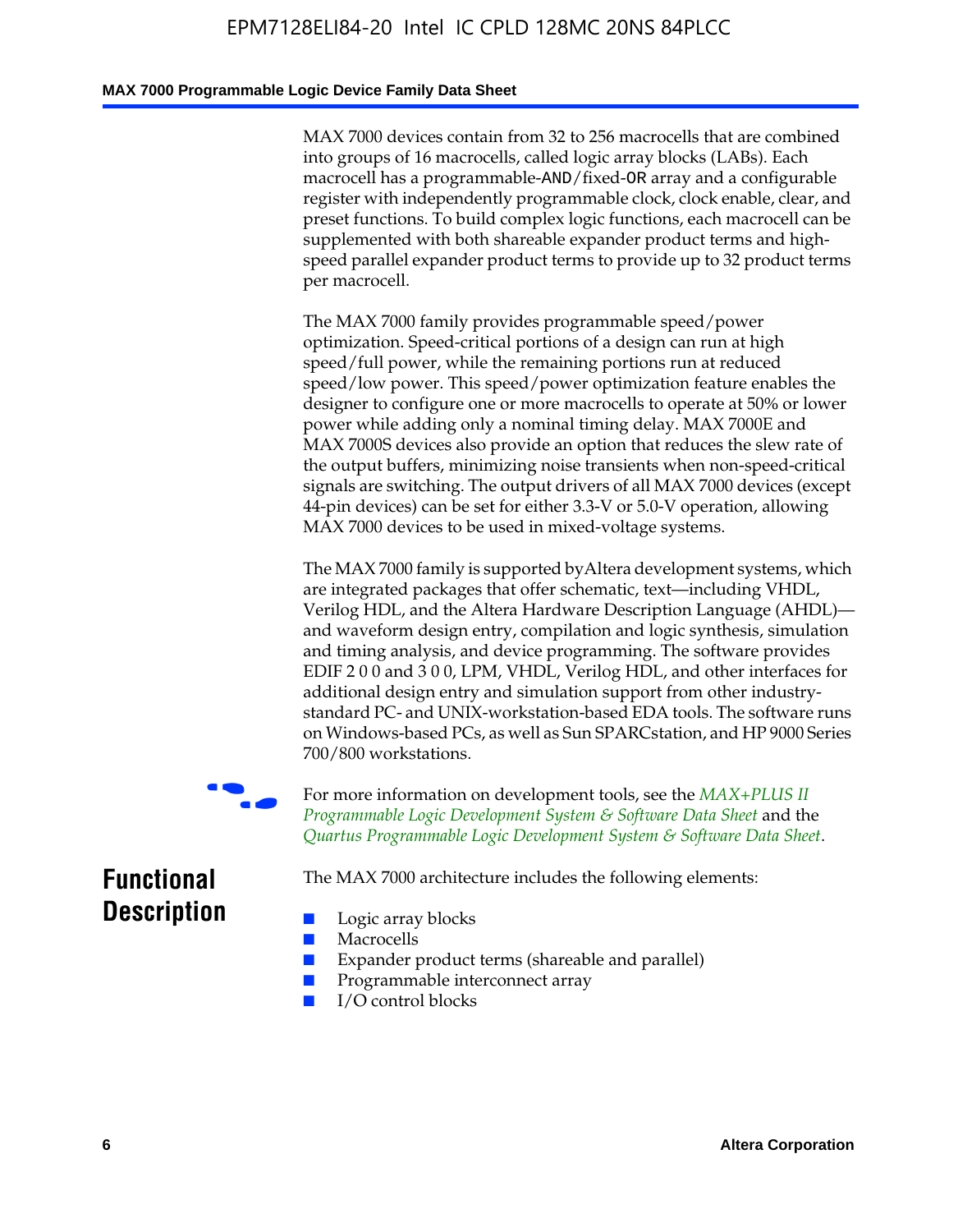#### **MAX 7000 Programmable Logic Device Family Data Sheet**

The MAX 7000 architecture includes four dedicated inputs that can be used as general-purpose inputs or as high-speed, global control signals (clock, clear, and two output enable signals) for each macrocell and I/O pin. Figure 1 shows the architecture of EPM7032, EPM7064, and EPM7096 devices.



*Figure 1. EPM7032, EPM7064 & EPM7096 Device Block Diagram*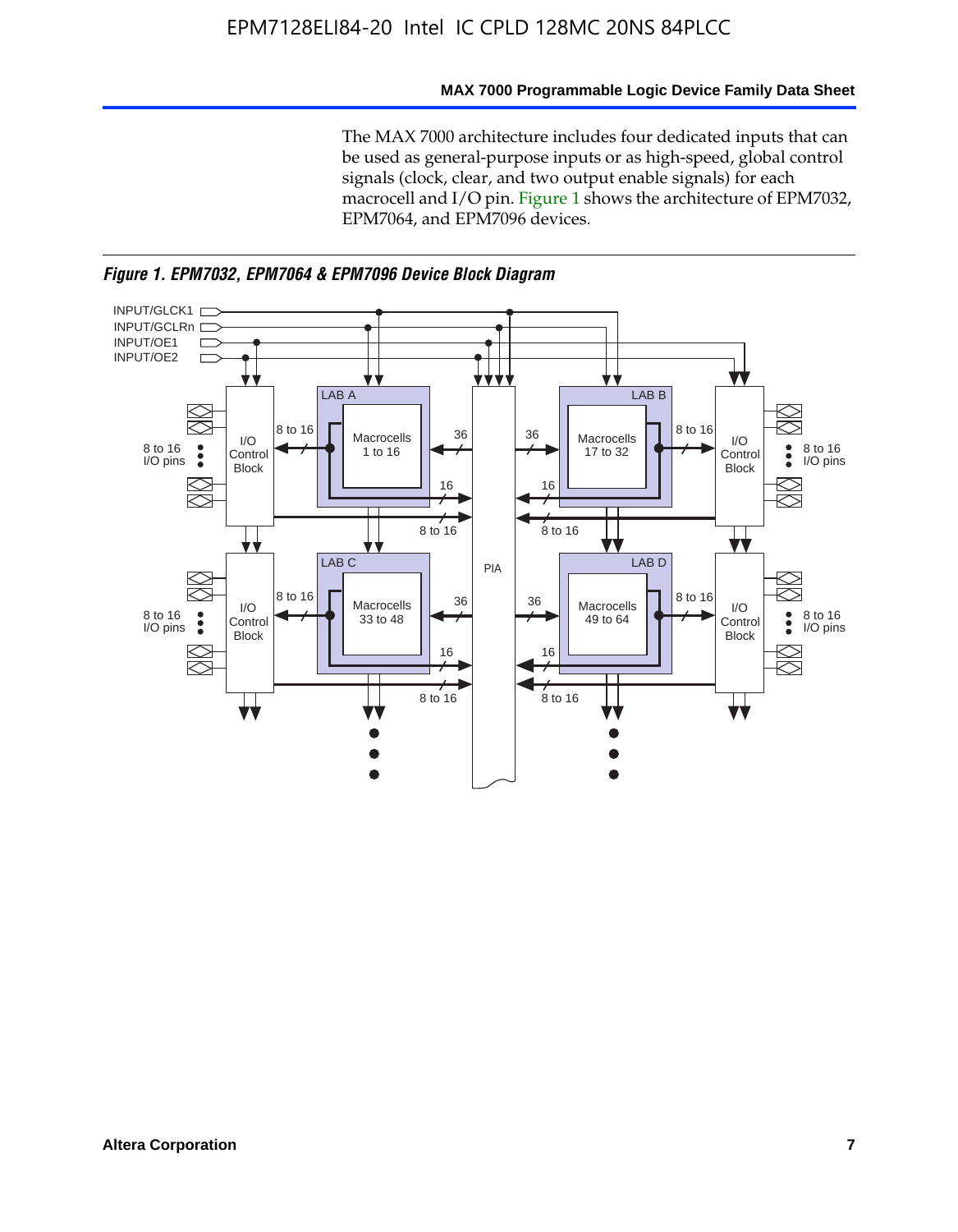Figure 2 shows the architecture of MAX 7000E and MAX 7000S devices.

#### **MAX 7000 Programmable Logic Device Family Data Sheet**







# **Logic Array Blocks**

The MAX 7000 device architecture is based on the linking of highperformance, flexible, logic array modules called logic array blocks (LABs). LABs consist of 16-macrocell arrays, as shown in Figures 1 and 2. Multiple LABs are linked together via the programmable interconnect array (PIA), a global bus that is fed by all dedicated inputs, I/O pins, and macrocells.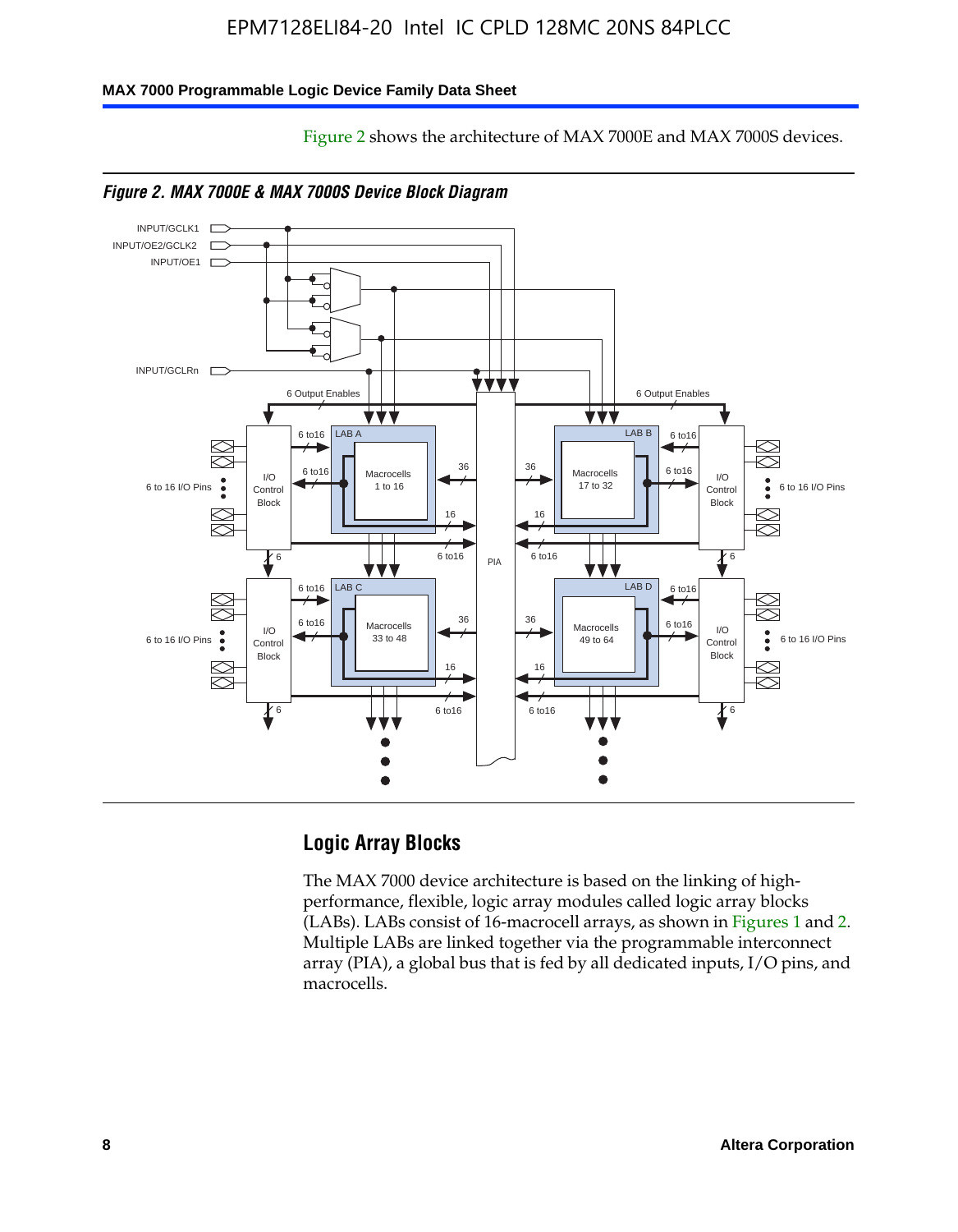#### **MAX 7000 Programmable Logic Device Family Data Sheet**

Each LAB is fed by the following signals:

- 36 signals from the PIA that are used for general logic inputs
- Global controls that are used for secondary register functions
- Direct input paths from I/O pins to the registers that are used for fast setup times for MAX 7000E and MAX 7000S devices

### **Macrocells**

The MAX 7000 macrocell can be individually configured for either sequential or combinatorial logic operation. The macrocell consists of three functional blocks: the logic array, the product-term select matrix, and the programmable register. The macrocell of EPM7032, EPM7064, and EPM7096 devices is shown in Figure 3.

*Figure 3. EPM7032, EPM7064 & EPM7096 Device Macrocell*

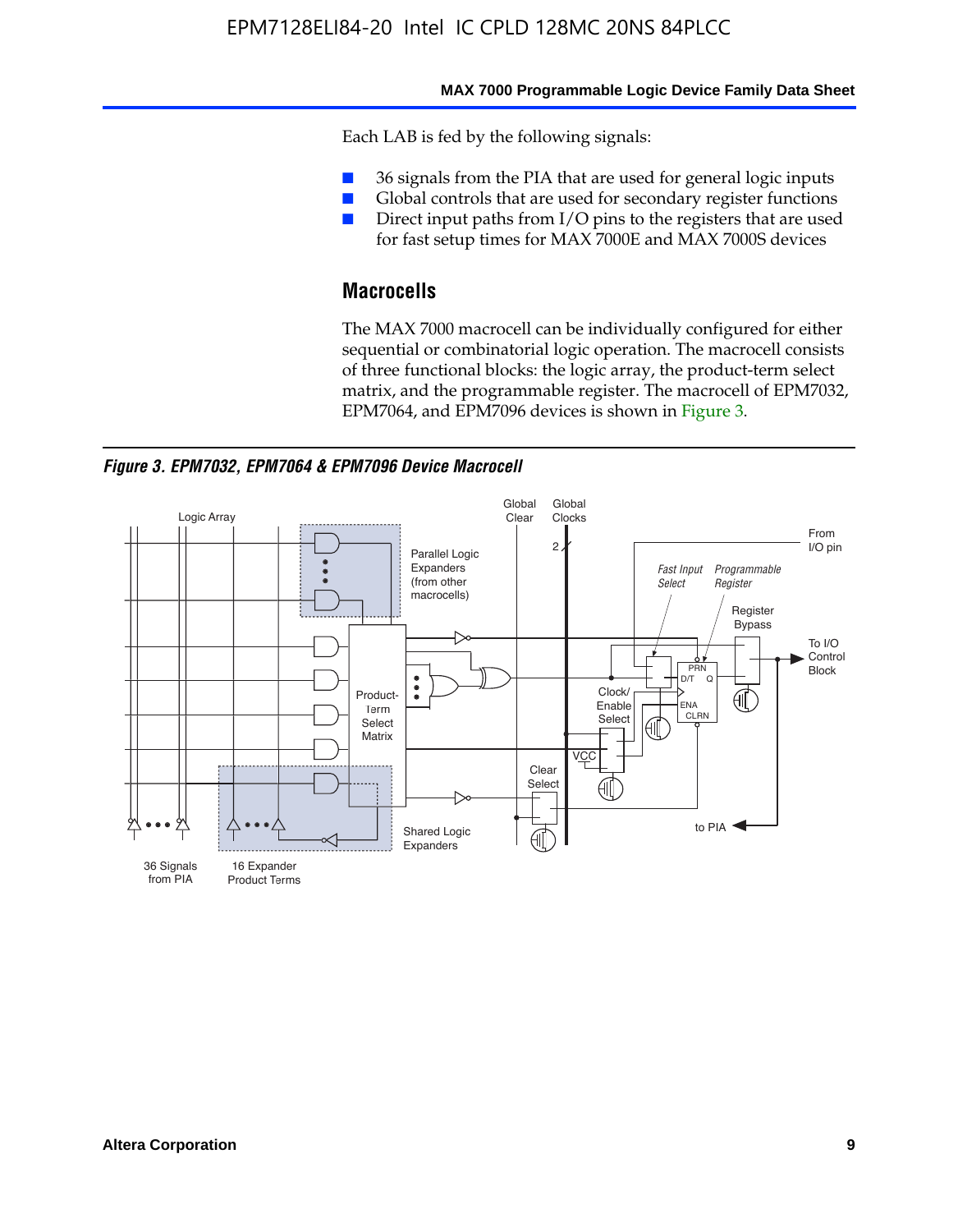#### **MAX 7000 Programmable Logic Device Family Data Sheet**



Figure 4 shows a MAX 7000E and MAX 7000S device macrocell.

Combinatorial logic is implemented in the logic array, which provides five product terms per macrocell. The product-term select matrix allocates these product terms for use as either primary logic inputs (to the OR and XOR gates) to implement combinatorial functions, or as secondary inputs to the macrocell's register clear, preset, clock, and clock enable control functions. Two kinds of expander product terms ("expanders") are available to supplement macrocell logic resources:

- Shareable expanders, which are inverted product terms that are fed back into the logic array
- Parallel expanders, which are product terms borrowed from adjacent macrocells

The Altera development system automatically optimizes product-term allocation according to the logic requirements of the design.

For registered functions, each macrocell flipflop can be individually programmed to implement D, T, JK, or SR operation with programmable clock control. The flipflop can be bypassed for combinatorial operation. During design entry, the designer specifies the desired flipflop type; the Altera development software then selects the most efficient flipflop operation for each registered function to optimize resource utilization.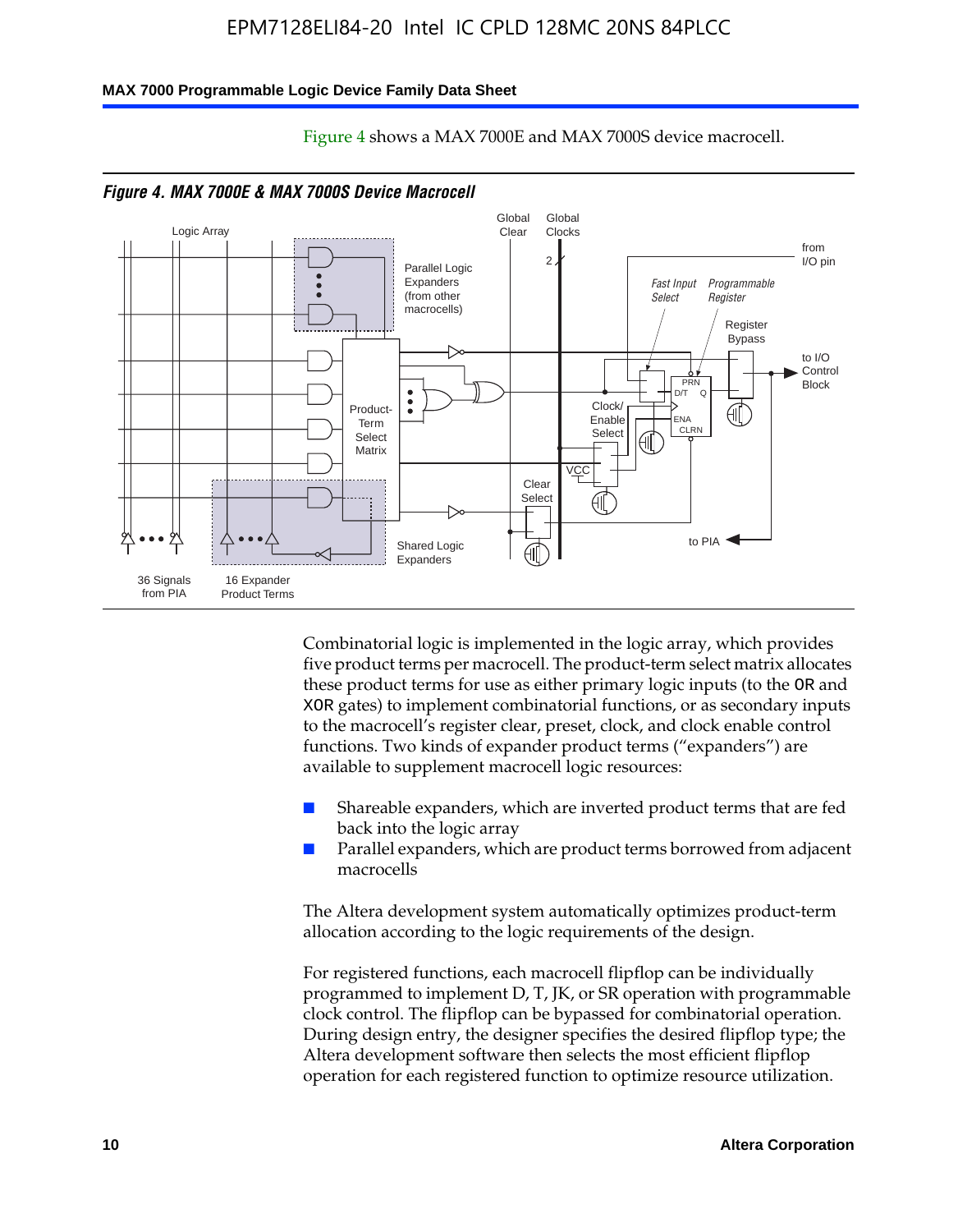#### **MAX 7000 Programmable Logic Device Family Data Sheet**

Each programmable register can be clocked in three different modes:

- By a global clock signal. This mode achieves the fastest clock-tooutput performance.
- By a global clock signal and enabled by an active-high clock enable. This mode provides an enable on each flipflop while still achieving the fast clock-to-output performance of the global clock.
- By an array clock implemented with a product term. In this mode, the flipflop can be clocked by signals from buried macrocells or I/O pins.

In EPM7032, EPM7064, and EPM7096 devices, the global clock signal is available from a dedicated clock pin, GCLK1, as shown in Figure 1. In MAX 7000E and MAX 7000S devices, two global clock signals are available. As shown in Figure 2, these global clock signals can be the true or the complement of either of the global clock pins, GCLK1 or GCLK2.

Each register also supports asynchronous preset and clear functions. As shown in Figures 3 and 4, the product-term select matrix allocates product terms to control these operations. Although the product-term-driven preset and clear of the register are active high, active-low control can be obtained by inverting the signal within the logic array. In addition, each register clear function can be individually driven by the active-low dedicated global clear pin (GCLRn). Upon power-up, each register in the device will be set to a low state.

All MAX 7000E and MAX 7000S I/O pins have a fast input path to a macrocell register. This dedicated path allows a signal to bypass the PIA and combinatorial logic and be driven to an input D flipflop with an extremely fast (2.5 ns) input setup time.

#### **Expander Product Terms**

Although most logic functions can be implemented with the five product terms available in each macrocell, the more complex logic functions require additional product terms. Another macrocell can be used to supply the required logic resources; however, the MAX 7000 architecture also allows both shareable and parallel expander product terms ("expanders") that provide additional product terms directly to any macrocell in the same LAB. These expanders help ensure that logic is synthesized with the fewest possible logic resources to obtain the fastest possible speed.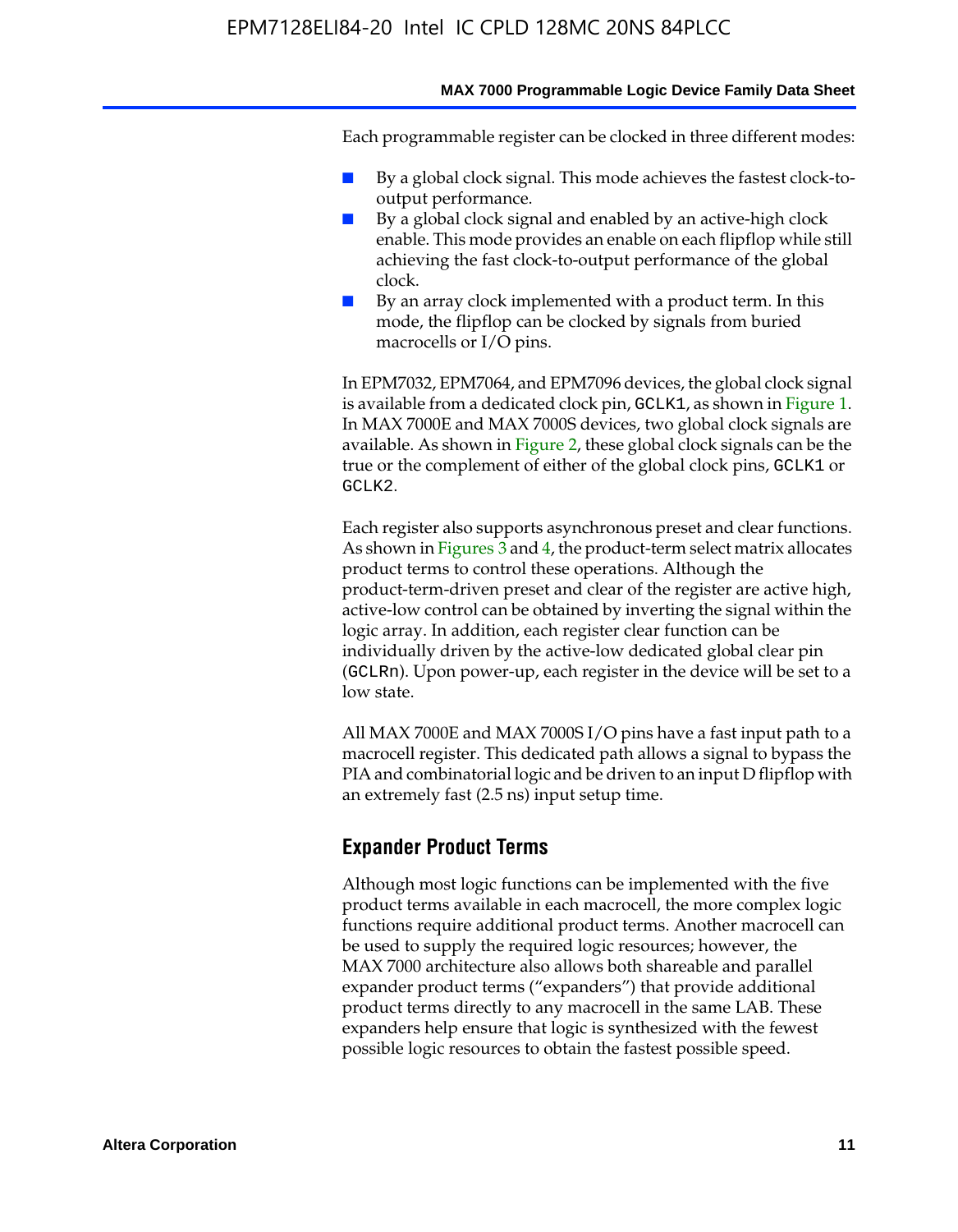#### **MAX 7000 Programmable Logic Device Family Data Sheet**

#### *Shareable Expanders*

Each LAB has 16 shareable expanders that can be viewed as a pool of uncommitted single product terms (one from each macrocell) with inverted outputs that feed back into the logic array. Each shareable expander can be used and shared by any or all macrocells in the LAB to build complex logic functions. A small delay ( $t_{SEXP}$ ) is incurred when shareable expanders are used. Figure 5 shows how shareable expanders can feed multiple macrocells.

#### *Figure 5. Shareable Expanders*



*Shareable expanders can be shared by any or all macrocells in an LAB.*

#### *Parallel Expanders*

Parallel expanders are unused product terms that can be allocated to a neighboring macrocell to implement fast, complex logic functions. Parallel expanders allow up to 20 product terms to directly feed the macrocell OR logic, with five product terms provided by the macrocell and 15 parallel expanders provided by neighboring macrocells in the LAB.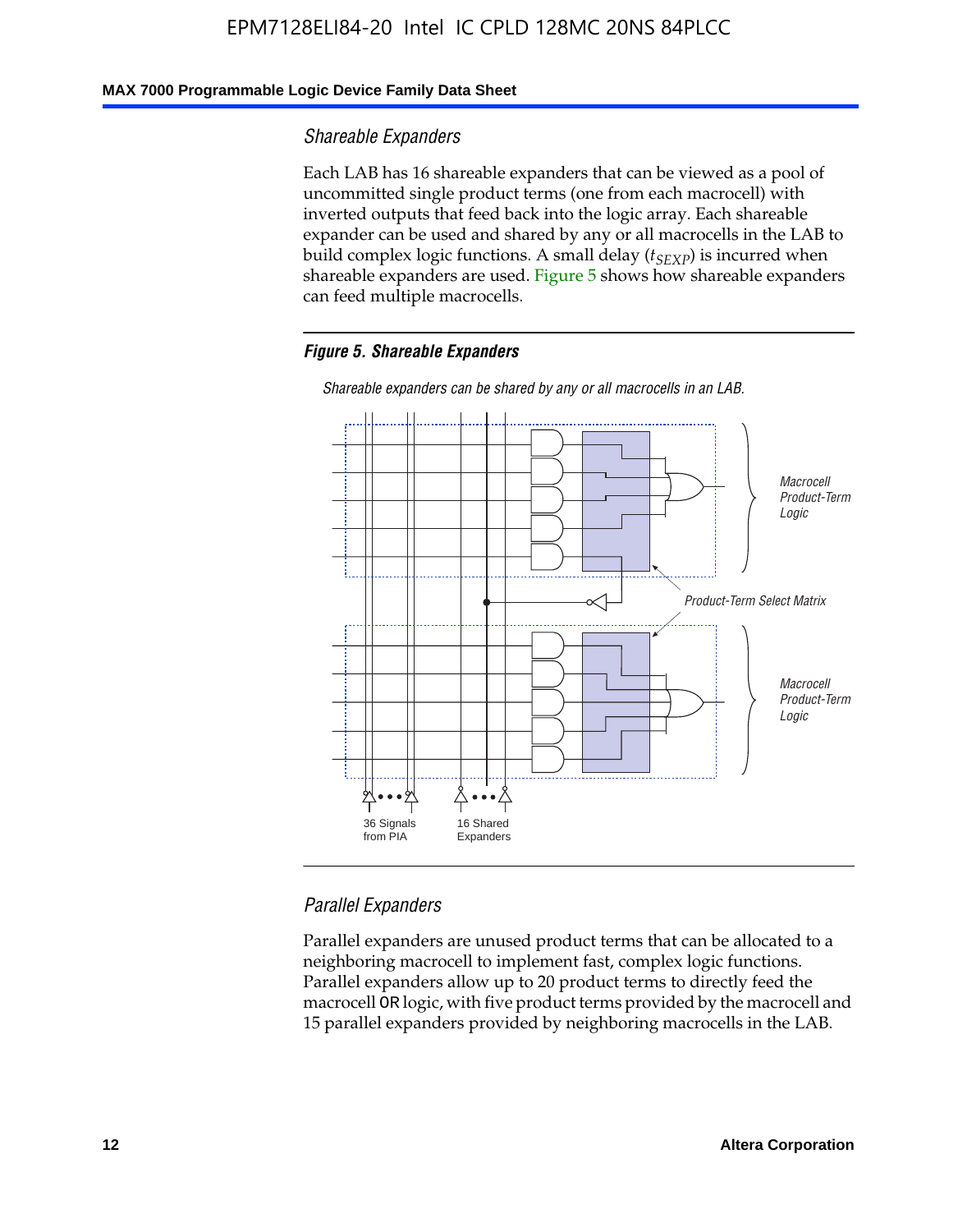#### **MAX 7000 Programmable Logic Device Family Data Sheet**

The compiler can allocate up to three sets of up to five parallel expanders automatically to the macrocells that require additional product terms. Each set of five parallel expanders incurs a small, incremental timing delay (*t<sub>PEXP</sub>*). For example, if a macrocell requires 14 product terms, the Compiler uses the five dedicated product terms within the macrocell and allocates two sets of parallel expanders; the first set includes five product terms and the second set includes four product terms, increasing the total delay by  $2 \times t_{PFXP}$ .

Two groups of 8 macrocells within each LAB (e.g., macrocells 1 through 8 and 9 through 16) form two chains to lend or borrow parallel expanders. A macrocell borrows parallel expanders from lowernumbered macrocells. For example, macrocell 8 can borrow parallel expanders from macrocell 7, from macrocells 7 and 6, or from macrocells 7, 6, and 5. Within each group of 8, the lowest-numbered macrocell can only lend parallel expanders and the highest-numbered macrocell can only borrow them. Figure 6 shows how parallel expanders can be borrowed from a neighboring macrocell.

#### *Figure 6. Parallel Expanders*

*Unused product terms in a macrocell can be allocated to a neighboring macrocell.*

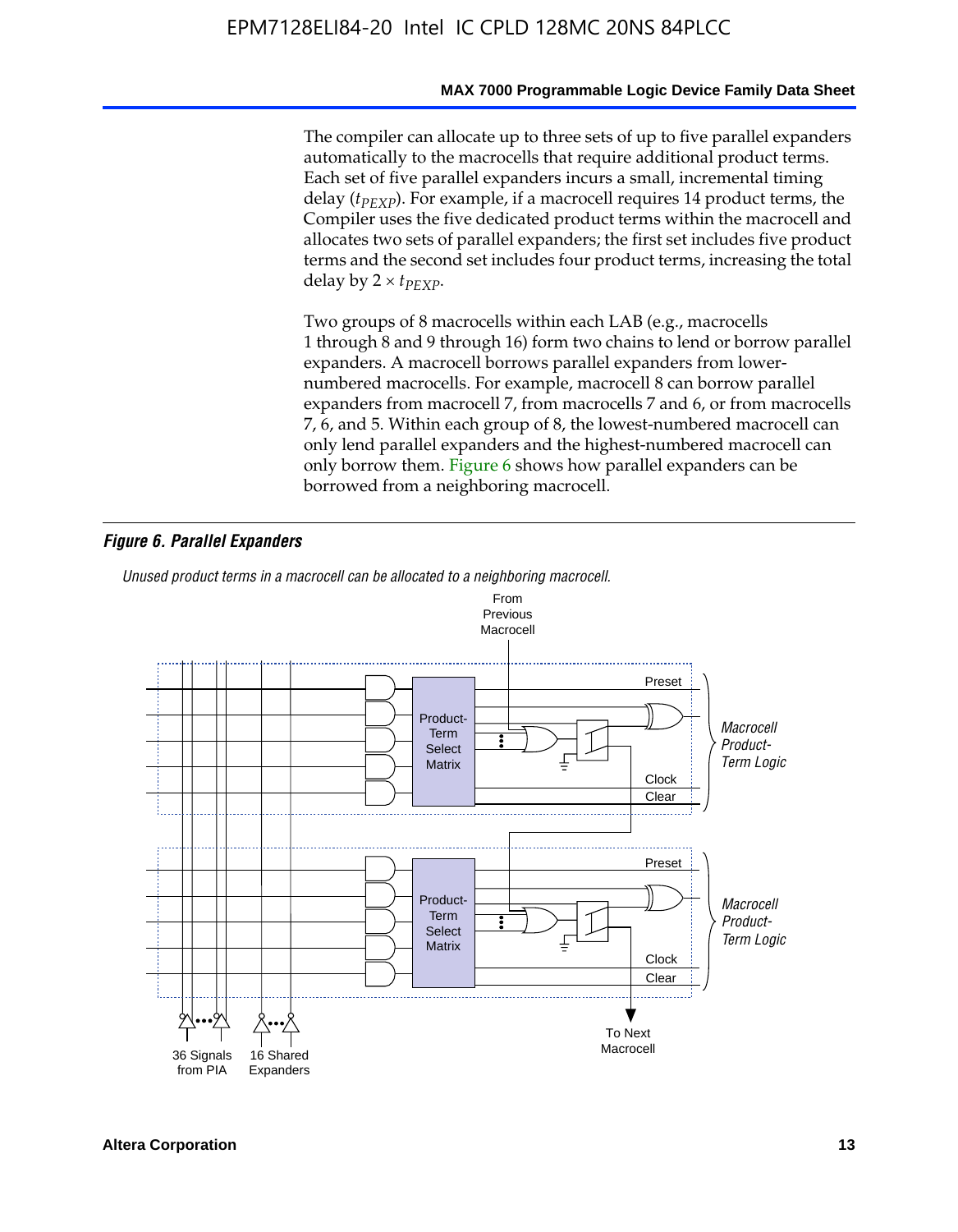#### **MAX 7000 Programmable Logic Device Family Data Sheet**

#### **Programmable Interconnect Array**

Logic is routed between LABs via the programmable interconnect array (PIA). This global bus is a programmable path that connects any signal source to any destination on the device. All MAX 7000 dedicated inputs, I/O pins, and macrocell outputs feed the PIA, which makes the signals available throughout the entire device. Only the signals required by each LAB are actually routed from the PIA into the LAB. Figure 7 shows how the PIA signals are routed into the LAB. An EEPROM cell controls one input to a 2-input AND gate, which selects a PIA signal to drive into the LAB.





While the routing delays of channel-based routing schemes in masked or FPGAs are cumulative, variable, and path-dependent, the MAX 7000 PIA has a fixed delay. The PIA thus eliminates skew between signals and makes timing performance easy to predict.

#### **I/O Control Blocks**

The I/O control block allows each I/O pin to be individually configured for input, output, or bidirectional operation. All I/O pins have a tri-state buffer that is individually controlled by one of the global output enable signals or directly connected to ground or  $V_{CC}$ . Figure 8 shows the I/O control block for the MAX 7000 family. The I/O control block of EPM7032, EPM7064, and EPM7096 devices has two global output enable signals that are driven by two dedicated active-low output enable pins (OE1 and OE2). The I/O control block of MAX 7000E and MAX 7000S devices has six global output enable signals that are driven by the true or complement of two output enable signals, a subset of the I/O pins, or a subset of the I/O macrocells.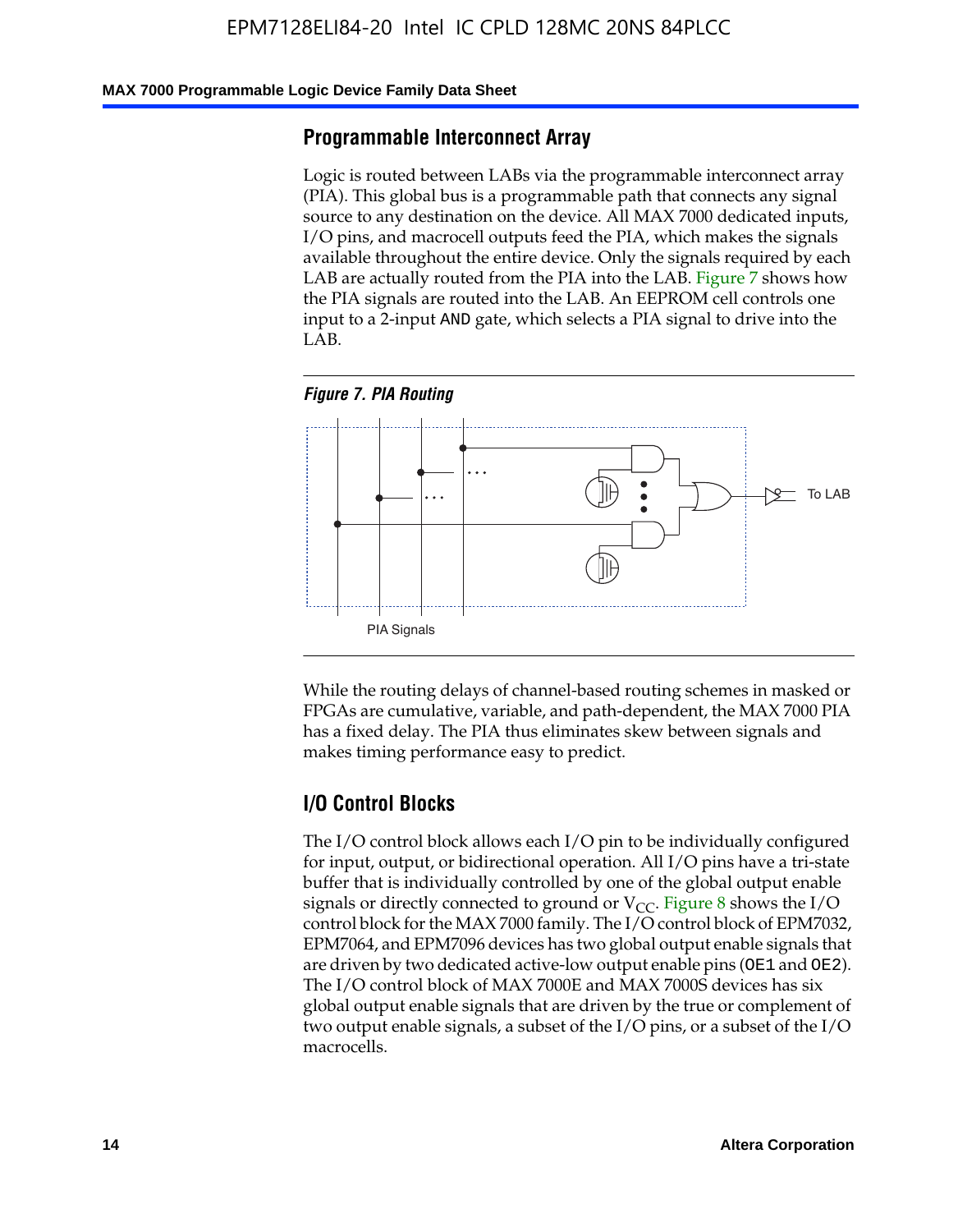

#### **EPM7032, EPM7064 & EPM7096 Devices**



**MAX 7000E & MAX 7000S Devices**



#### *Note:*

(1) The open-drain output option is available only in MAX 7000S devices.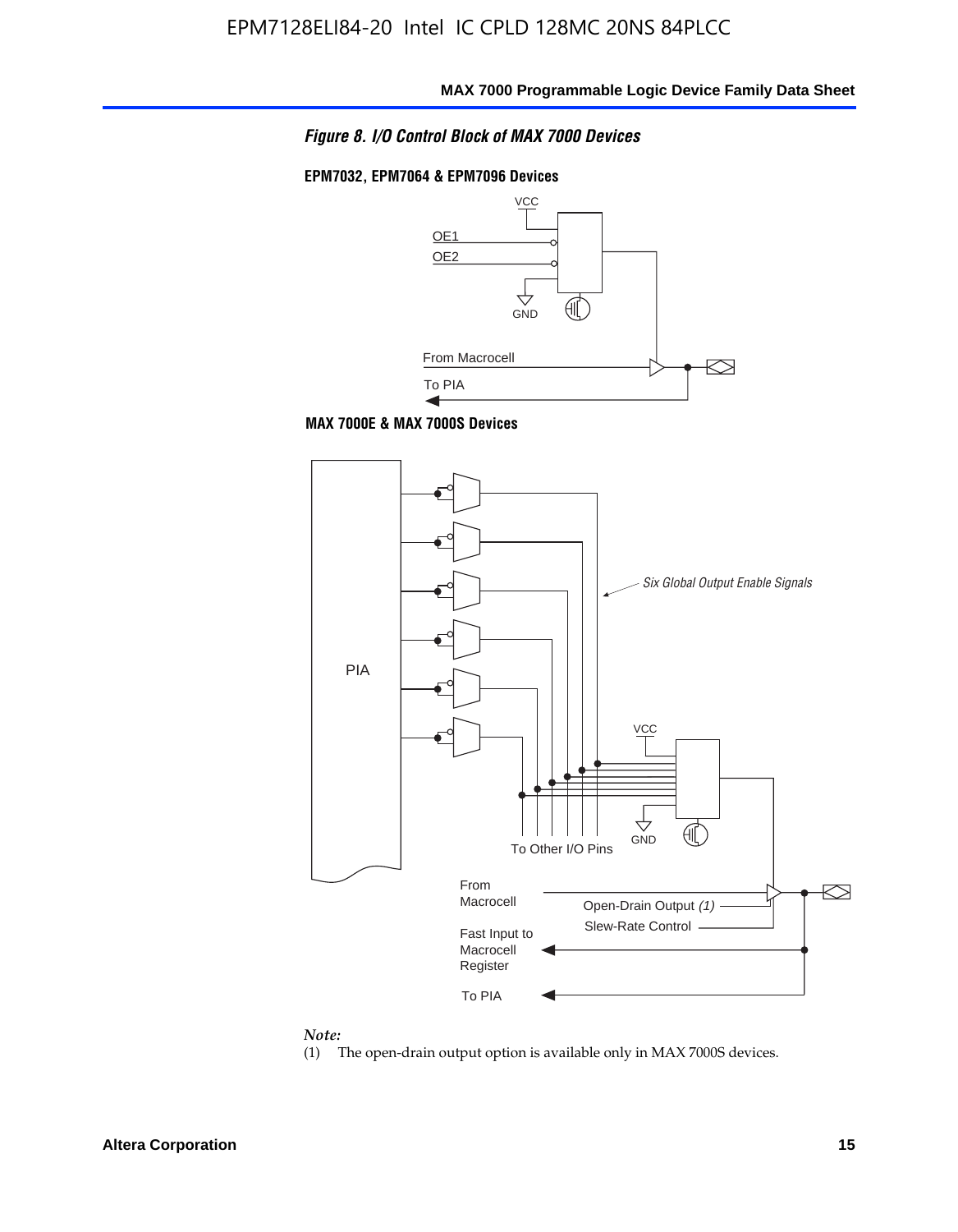When the tri-state buffer control is connected to ground, the output is tri-stated (high impedance) and the I/O pin can be used as a dedicated input. When the tri-state buffer control is connected to  $V_{CC}$ , the output is enabled.

The MAX 7000 architecture provides dual I/O feedback, in which macrocell and pin feedbacks are independent. When an I/O pin is configured as an input, the associated macrocell can be used for buried logic.

# **In-System Programmability (ISP)**

MAX 7000S devices are in-system programmable via an industry-standard 4-pin Joint Test Action Group (JTAG) interface (IEEE Std. 1149.1-1990). ISP allows quick, efficient iterations during design development and debugging cycles. The MAX 7000S architecture internally generates the high programming voltage required to program EEPROM cells, allowing in-system programming with only a single 5.0 V power supply. During in-system programming, the I/O pins are tri-stated and pulled-up to eliminate board conflicts. The pull-up value is nominally 50 k¾.

ISP simplifies the manufacturing flow by allowing devices to be mounted on a printed circuit board with standard in-circuit test equipment before they are programmed. MAX 7000S devices can be programmed by downloading the information via in-circuit testers (ICT), embedded processors, or the Altera MasterBlaster, ByteBlasterMV, ByteBlaster, BitBlaster download cables. (The ByteBlaster cable is obsolete and is replaced by the ByteBlasterMV cable, which can program and configure 2.5-V, 3.3-V, and 5.0-V devices.) Programming the devices after they are placed on the board eliminates lead damage on high-pin-count packages (e.g., QFP packages) due to device handling and allows devices to be reprogrammed after a system has already shipped to the field. For example, product upgrades can be performed in the field via software or modem.

In-system programming can be accomplished with either an adaptive or constant algorithm. An adaptive algorithm reads information from the unit and adapts subsequent programming steps to achieve the fastest possible programming time for that unit. Because some in-circuit testers cannot support an adaptive algorithm, Altera offers devices tested with a constant algorithm. Devices tested to the constant algorithm have an "F" suffix in the ordering code.

The Jam™ Standard Test and Programming Language (STAPL) can be used to program MAX 7000S devices with in-circuit testers, PCs, or embedded processor.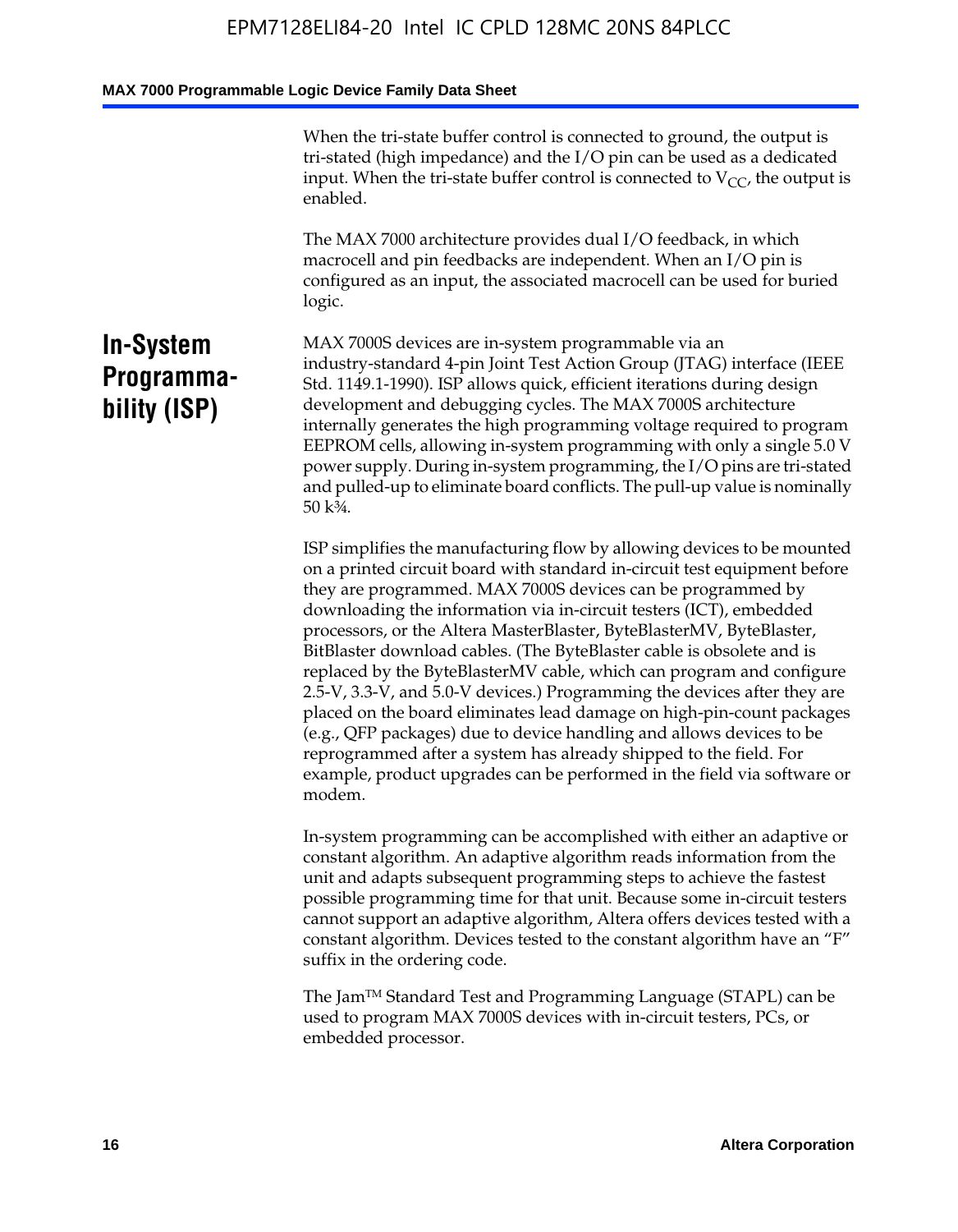For more information on using the Jam language, refer to *AN* 122: Using *Jam STAPL for ISP & ICR via an Embedded Processor*.

The ISP circuitry in MAX 7000S devices is compatible with IEEE Std. 1532 specification. The IEEE Std. 1532 is a standard developed to allow concurrent ISP between multiple PLD vendors.

# **Programming Sequence**

During in-system programming, instructions, addresses, and data are shifted into the MAX 7000S device through the TDI input pin. Data is shifted out through the TDO output pin and compared against the expected data.

Programming a pattern into the device requires the following six ISP stages. A stand-alone verification of a programmed pattern involves only stages 1, 2, 5, and 6.

- 1. *Enter ISP*. The enter ISP stage ensures that the I/O pins transition smoothly from user mode to ISP mode. The enter ISP stage requires 1 ms.
- 2. *Check ID*. Before any program or verify process, the silicon ID is checked. The time required to read this silicon ID is relatively small compared to the overall programming time.
- 3. *Bulk Erase*. Erasing the device in-system involves shifting in the instructions to erase the device and applying one erase pulse of 100 ms.
- 4. *Program*. Programming the device in-system involves shifting in the address and data and then applying the programming pulse to program the EEPROM cells. This process is repeated for each EEPROM address.
- 5. *Verify*. Verifying an Altera device in-system involves shifting in addresses, applying the read pulse to verify the EEPROM cells, and shifting out the data for comparison. This process is repeated for each EEPROM address.
- 6. *Exit ISP*. An exit ISP stage ensures that the I/O pins transition smoothly from ISP mode to user mode. The exit ISP stage requires 1 ms.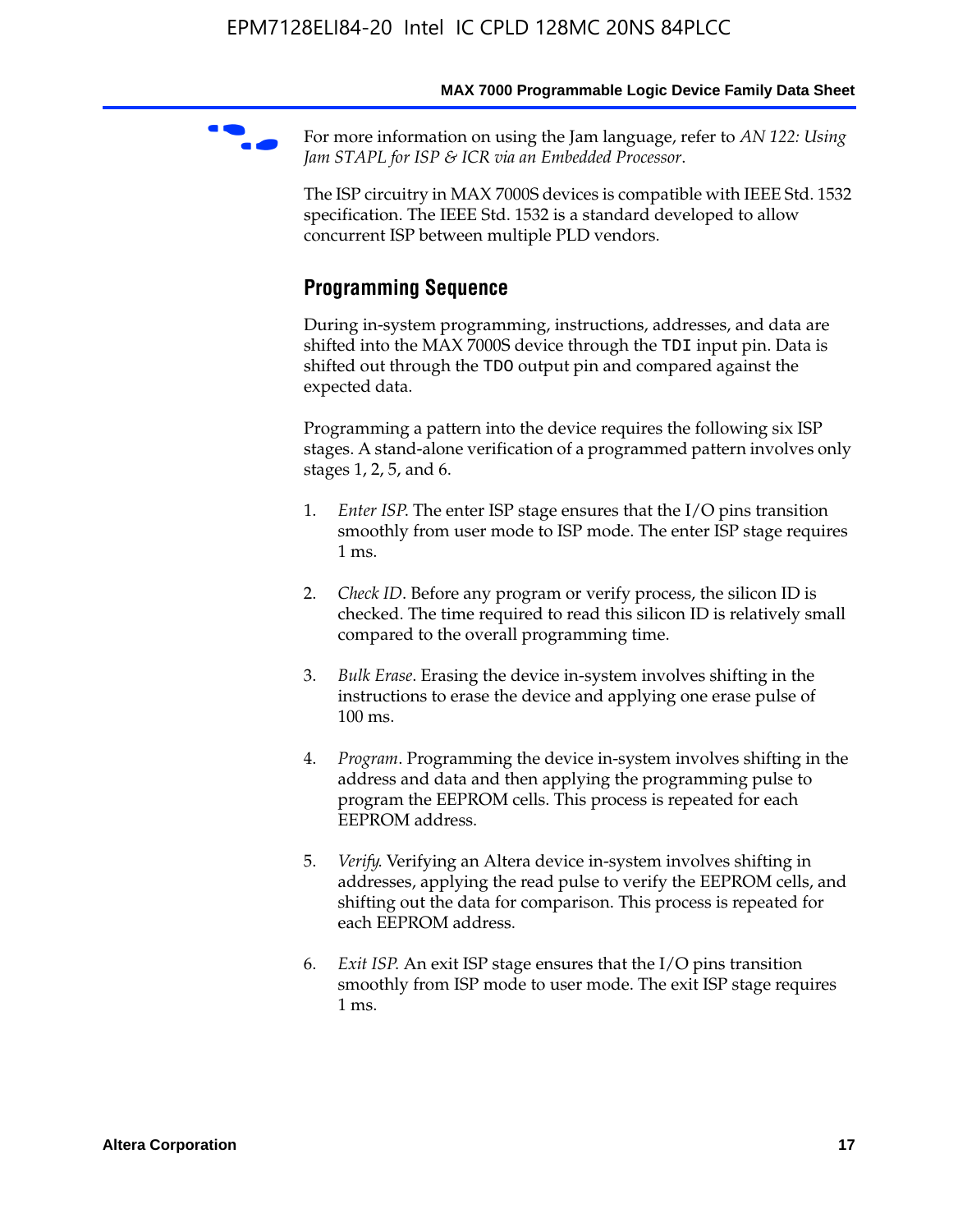#### **Programming Times**

The time required to implement each of the six programming stages can be broken into the following two elements:

- A pulse time to erase, program, or read the EEPROM cells.
- A shifting time based on the test clock (TCK) frequency and the number of TCK cycles to shift instructions, address, and data into the device.

By combining the pulse and shift times for each of the programming stages, the program or verify time can be derived as a function of the TCK frequency, the number of devices, and specific target device(s). Because different ISP-capable devices have a different number of EEPROM cells, both the total fixed and total variable times are unique for a single device.

#### *Programming a Single MAX 7000S Device*

The time required to program a single MAX 7000S device in-system can be calculated from the following formula:

$$
t_{PROG} = t_{PPULSE} + \frac{C_{ycle_{PTCK}}}{f_{TCK}}
$$
  
where:  $t_{PROG}$  = Programming time  
 $t_{PPULSE}$  = Sum of the fixed times to erase, program, and  
verify the EEPROM cells  
 $C_{ycle_{PTCK}}$  = Number of TCK cycles to program a device  
 $f_{TCK}$  = TCK frequency

The ISP times for a stand-alone verification of a single MAX 7000S device can be calculated from the following formula:

|                  | $t_{VER} = t_{VPULSE} + \frac{Cycle_{VTCK}}{f_{TCK}}$ |                                                                                                                                 |
|------------------|-------------------------------------------------------|---------------------------------------------------------------------------------------------------------------------------------|
| where: $t_{VFR}$ | $t_{VPULSE}$                                          | = Verify time<br>$=$ Sum of the fixed times to verify the EEPROM cells<br>$CycleVTCK$ = Number of TCK cycles to verify a device |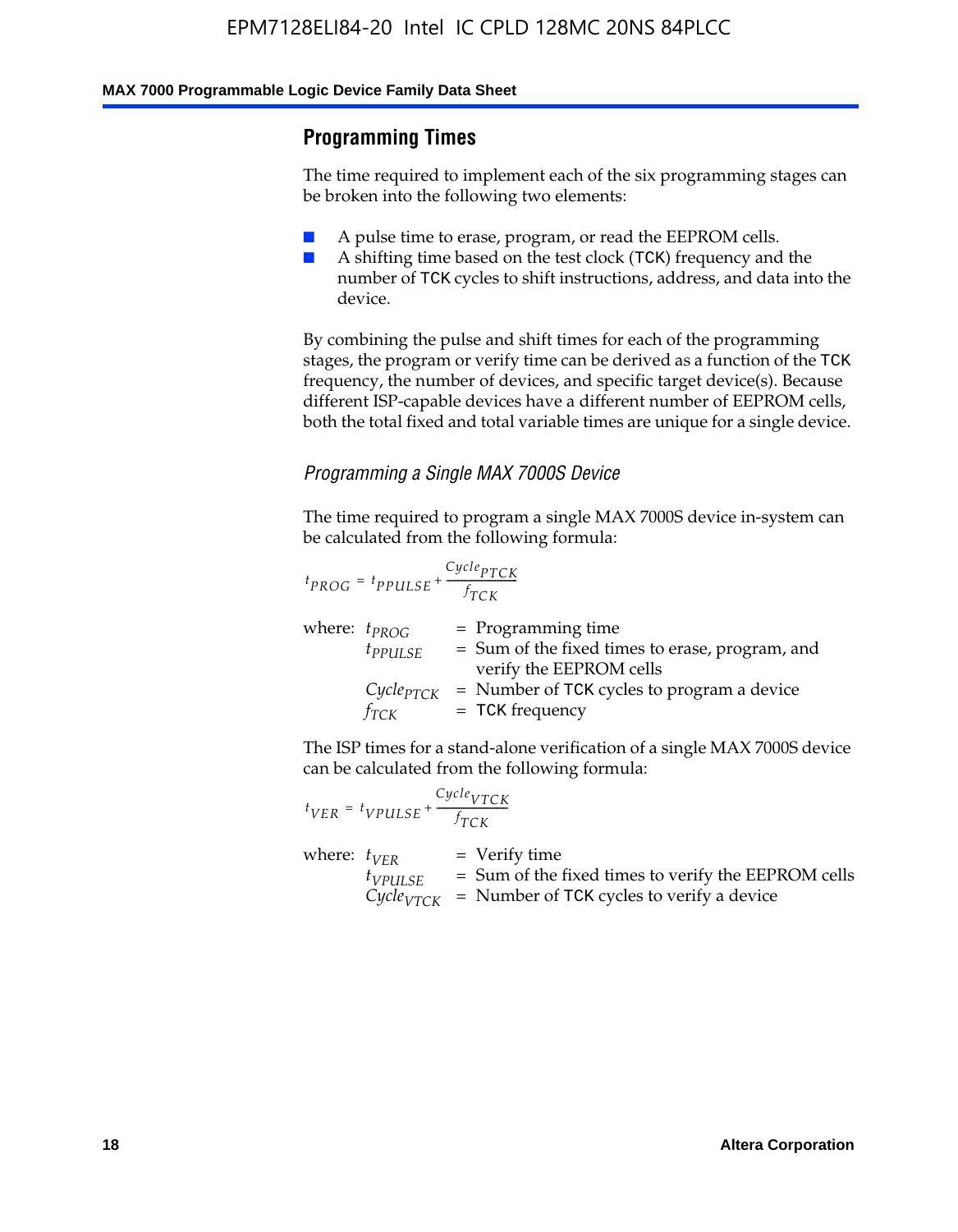#### **MAX 7000 Programmable Logic Device Family Data Sheet**

The programming times described in Tables 6 through 8 are associated with the worst-case method using the enhanced ISP algorithm.

| Table 6. MAX 7000S t <sub>PULSE</sub> & Cycle <sub>TCK</sub> Values |                         |                       |                 |                                 |  |  |  |
|---------------------------------------------------------------------|-------------------------|-----------------------|-----------------|---------------------------------|--|--|--|
| <b>Device</b>                                                       | <b>Programming</b>      |                       |                 | <b>Stand-Alone Verification</b> |  |  |  |
|                                                                     | t <sub>PPULSE</sub> (S) | Cycle <sub>PTCK</sub> | $t_{VPULSE}(s)$ | $\mathcal C$ ycle $_{VTCK}$     |  |  |  |
| EPM7032S                                                            | 4.02                    | 342,000               | 0.03            | 200,000                         |  |  |  |
| <b>EPM7064S</b>                                                     | 4.50                    | 504,000               | 0.03            | 308,000                         |  |  |  |
| <b>EPM7128S</b>                                                     | 5.11                    | 832,000               | 0.03            | 528,000                         |  |  |  |
| <b>EPM7160S</b>                                                     | 5.35                    | 1,001,000             | 0.03            | 640,000                         |  |  |  |
| <b>EPM7192S</b>                                                     | 5.71                    | 1,192,000             | 0.03            | 764,000                         |  |  |  |
| <b>EPM7256S</b>                                                     | 6.43                    | 1,603,000             | 0.03            | 1,024,000                       |  |  |  |

Tables 7 and 8 show the in-system programming and stand alone verification times for several common test clock frequencies.

| Table 7. MAX 7000S In-System Programming Times for Different Test Clock Frequencies |               |       |       |       |                |                |                |               |              |
|-------------------------------------------------------------------------------------|---------------|-------|-------|-------|----------------|----------------|----------------|---------------|--------------|
| <b>Device</b>                                                                       | $f_{TCK}$     |       |       |       |                |                |                |               | <b>Units</b> |
|                                                                                     | <b>10 MHz</b> | 5 MHz | 2 MHz | 1 MHz | <b>500 kHz</b> | <b>200 kHz</b> | <b>100 kHz</b> | <b>50 kHz</b> |              |
| <b>EPM7032S</b>                                                                     | 4.06          | 4.09  | 4.19  | 4.36  | 4.71           | 5.73           | 7.44           | 10.86         | s            |
| <b>EPM7064S</b>                                                                     | 4.55          | 4.60  | 4.76  | 5.01  | 5.51           | 7.02           | 9.54           | 14.58         | s            |
| <b>EPM7128S</b>                                                                     | 5.19          | 5.27  | 5.52  | 5.94  | 6.77           | 9.27           | 13.43          | 21.75         | s            |
| <b>EPM7160S</b>                                                                     | 5.45          | 5.55  | 5.85  | 6.35  | 7.35           | 10.35          | 15.36          | 25.37         | s            |
| <b>EPM7192S</b>                                                                     | 5.83          | 5.95  | 6.30  | 6.90  | 8.09           | 11.67          | 17.63          | 29.55         | s            |
| <b>EPM7256S</b>                                                                     | 6.59          | 6.75  | 7.23  | 8.03  | 9.64           | 14.45          | 22.46          | 38.49         | s            |

| Table 8. MAX 7000S Stand-Alone Verification Times for Different Test Clock Frequencies |               |                  |       |       |                |                |                |               |              |
|----------------------------------------------------------------------------------------|---------------|------------------|-------|-------|----------------|----------------|----------------|---------------|--------------|
| <b>Device</b>                                                                          |               | f <sub>тск</sub> |       |       |                |                |                |               | <b>Units</b> |
|                                                                                        | <b>10 MHz</b> | 5 MHz            | 2 MHz | 1 MHz | <b>500 kHz</b> | <b>200 kHz</b> | <b>100 kHz</b> | <b>50 kHz</b> |              |
| EPM7032S                                                                               | 0.05          | 0.07             | 0.13  | 0.23  | 0.43           | 1.03           | 2.03           | 4.03          | s            |
| <b>EPM7064S</b>                                                                        | 0.06          | 0.09             | 0.18  | 0.34  | 0.64           | 1.57           | 3.11           | 6.19          | s            |
| <b>EPM7128S</b>                                                                        | 0.08          | 0.14             | 0.29  | 0.56  | 1.09           | 2.67           | 5.31           | 10.59         | s            |
| <b>EPM7160S</b>                                                                        | 0.09          | 0.16             | 0.35  | 0.67  | 1.31           | 3.23           | 6.43           | 12.83         | s            |
| <b>EPM7192S</b>                                                                        | 0.11          | 0.18             | 0.41  | 0.79  | 1.56           | 3.85           | 7.67           | 15.31         | s            |
| <b>EPM7256S</b>                                                                        | 0.13          | 0.24             | 0.54  | 1.06  | 2.08           | 5.15           | 10.27          | 20.51         | s            |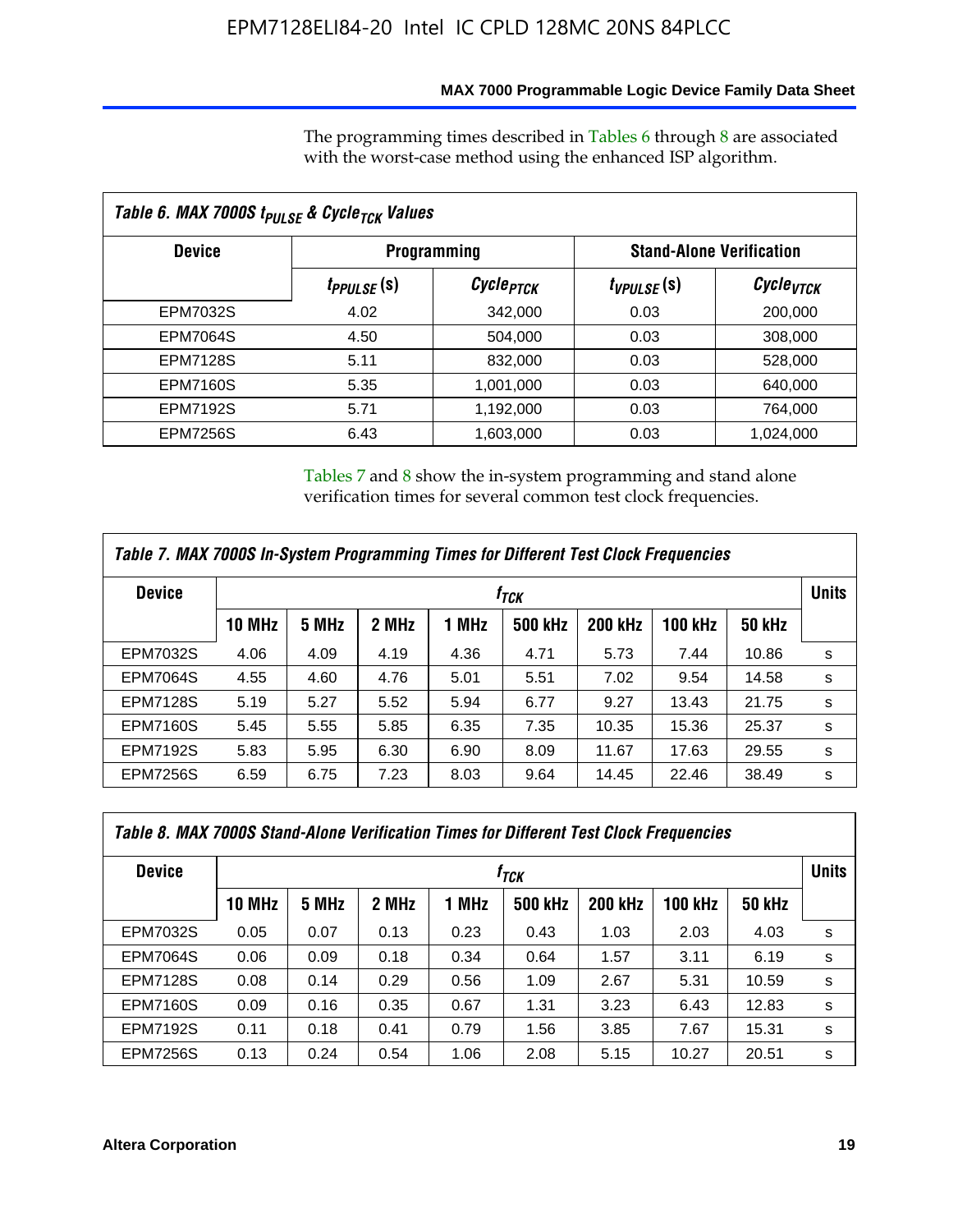# **Programmable Speed/Power Control**

MAX 7000 devices offer a power-saving mode that supports low-power operation across user-defined signal paths or the entire device. This feature allows total power dissipation to be reduced by 50% or more, because most logic applications require only a small fraction of all gates to operate at maximum frequency.

The designer can program each individual macrocell in a MAX 7000 device for either high-speed (i.e., with the Turbo  $Bit^{TM}$  option turned on) or low-power (i.e., with the Turbo Bit option turned off) operation. As a result, speed-critical paths in the design can run at high speed, while the remaining paths can operate at reduced power. Macrocells that run at low power incur a nominal timing delay adder  $(t_{LPA})$  for the  $t_{LAD}$ ,  $t_{LAC}$ ,  $t_{IC}$ ,  $t_{EN}$ , and  $t_{SEXP}$ ,  $t_{ACL}$ , and  $t_{CPPW}$  parameters.

# **Output Configuration**

MAX 7000 device outputs can be programmed to meet a variety of system-level requirements.

# **MultiVolt I/O Interface**

MAX 7000 devices—except 44-pin devices—support the MultiVolt I/O interface feature, which allows MAX 7000 devices to interface with systems that have differing supply voltages. The 5.0-V devices in all packages can be set for 3.3-V or 5.0-V I/O pin operation. These devices have one set of VCC pins for internal operation and input buffers (VCCINT), and another set for I/O output drivers (VCCIO).

The VCCINT pins must always be connected to a 5.0-V power supply. With a 5.0-V  $V_{\text{CCINT}}$  level, input voltage thresholds are at TTL levels, and are therefore compatible with both 3.3-V and 5.0-V inputs.

The VCCIO pins can be connected to either a 3.3-V or a 5.0-V power supply, depending on the output requirements. When the VCCIO pins are connected to a 5.0-V supply, the output levels are compatible with 5.0-V systems. When  $V_{\text{CGO}}$  is connected to a 3.3-V supply, the output high is 3.3 V and is therefore compatible with 3.3-V or 5.0-V systems. Devices operating with  $V_{\text{CCIO}}$  levels lower than 4.75 V incur a nominally greater timing delay of  $t_{OD2}$  instead of  $t_{OD1}$ .

# **Open-Drain Output Option (MAX 7000S Devices Only)**

MAX 7000S devices provide an optional open-drain (functionally equivalent to open-collector) output for each I/O pin. This open-drain output enables the device to provide system-level control signals (e.g., interrupt and write enable signals) that can be asserted by any of several devices. It can also provide an additional wired-OR plane.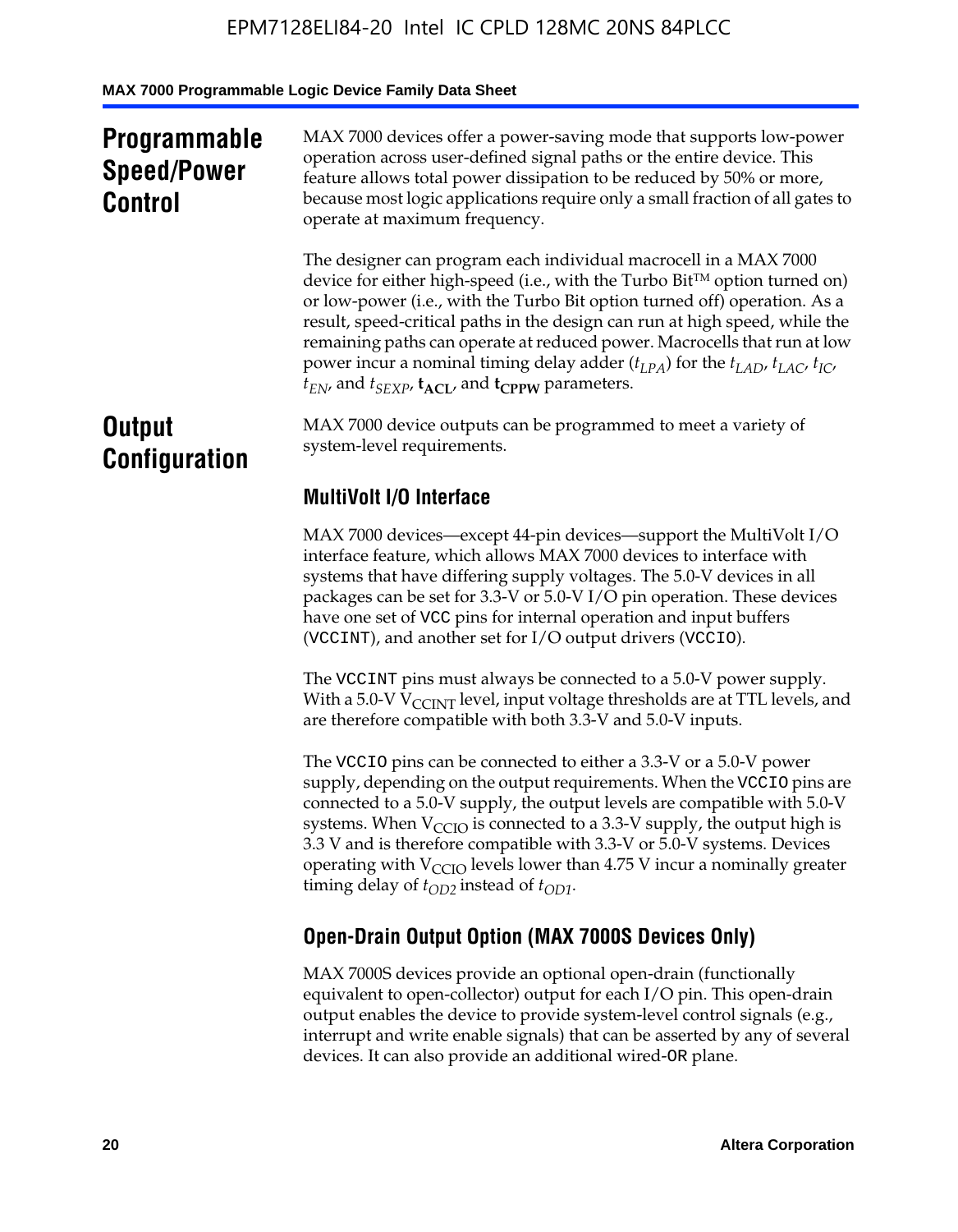By using an external 5.0-V pull-up resistor, output pins on MAX 7000S devices can be set to meet 5.0-V CMOS input voltages. When  $V_{\text{CCIO}}$  is 3.3 V, setting the open drain option will turn off the output pull-up transistor, allowing the external pull-up resistor to pull the output high enough to meet 5.0-V CMOS input voltages. When  $V_{\text{CCIO}}$  is 5.0 V, setting the output drain option is not necessary because the pull-up transistor will already turn off when the pin exceeds approximately 3.8 V, allowing the external pull-up resistor to pull the output high enough to meet 5.0-V CMOS input voltages.

# **Slew-Rate Control**

The output buffer for each MAX 7000E and MAX 7000S I/O pin has an adjustable output slew rate that can be configured for low-noise or high-speed performance. A faster slew rate provides high-speed transitions for high-performance systems. However, these fast transitions may introduce noise transients into the system. A slow slew rate reduces system noise, but adds a nominal delay of 4 to 5 ns. In MAX 7000E devices, when the Turbo Bit is turned off, the slew rate is set for low noise performance. For MAX 7000S devices, each I/O pin has an individual EEPROM bit that controls the slew rate, allowing designers to specify the slew rate on a pin-by-pin basis.

# **Programming with External Hardware**

[MAX](http://www.altera.com/literature/ds/dspghd.pdf) 7000 devices can be prog[rammed on Windows-based PCs with](http://www.altera.com/literature/ds/dspghd.pdf)  the Altera Logic Programmer card, the Master Programming Unit (MPU), and the appropriate device adapter. The MPU performs a continuity check to ensure adequate electrical contact between the adapter and the device.



For more information, see the *Altera Programming Hardware Data Sheet*.

The Altera development system can use text- or waveform-format test vectors created with the Text Editor or Waveform Editor to test the programmed device. For added design verification, designers can perform functional testing to compare the functional behavior of a MAX 7000 device with the results of simulation. Moreover, Data I/O, BP Microsystems, and other programming hardware manufacturers also provide programming support for Altera devices.



For more information, see the *Programming Hardware Manufacturers*.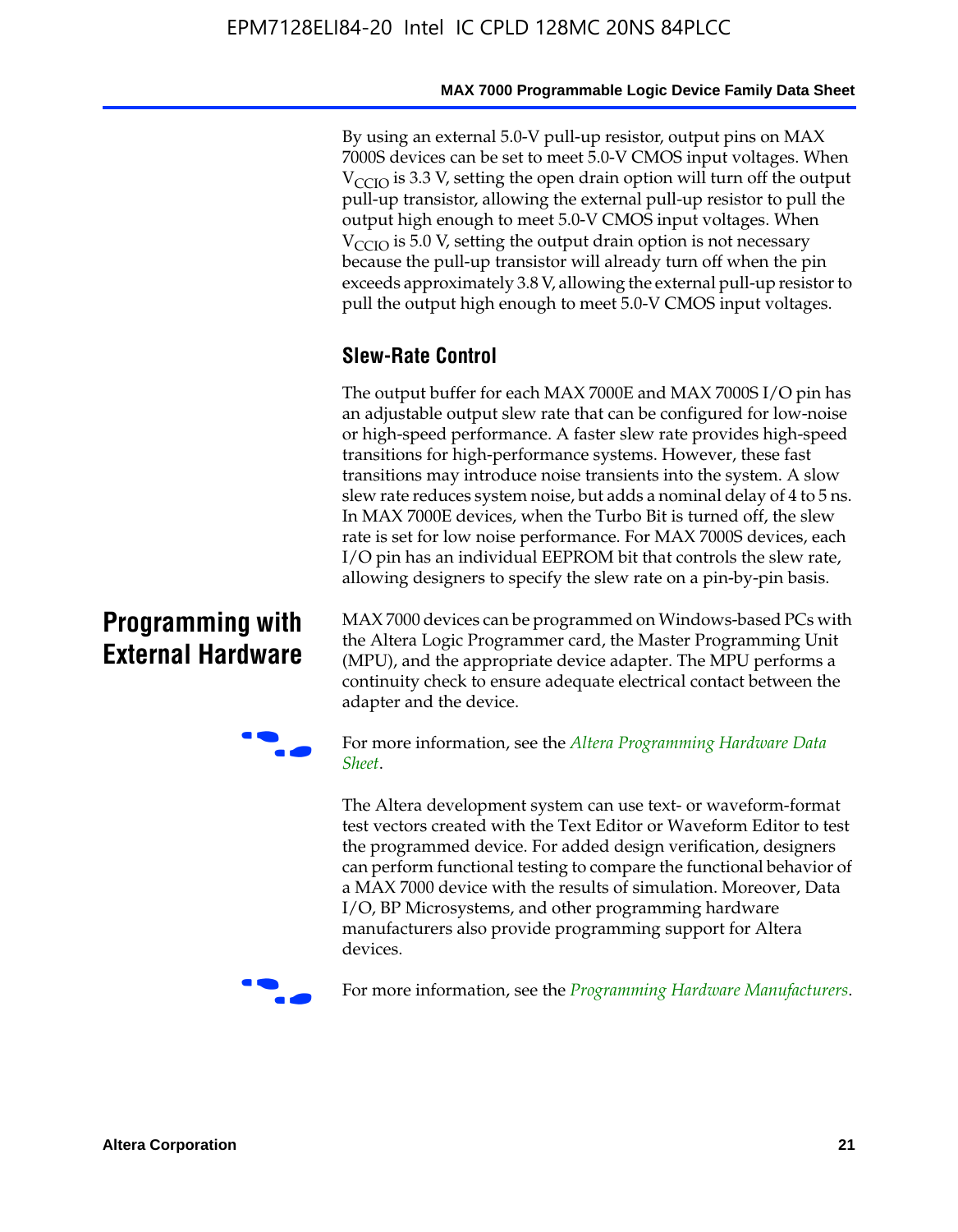#### **MAX 7000 Programmable Logic Device Family Data Sheet**

# **IEEE Std. 1149.1 (JTAG) Boundary-Scan Support**

 $\mathsf{r}$ 

MAX 7000 devices support JTAG BST circuitry as specified by IEEE Std. 1149.1-1990. Table 9 describes the JTAG instructions supported by the MAX 7000 family. The pin-out tables (see the Altera web site (**http://www.altera.com**) or the *Altera Digital Library* for pin-out information) show the location of the JTAG control pins for each device. If the JTAG interface is not required, the JTAG pins are available as user I/O pins.

|                         | Table 9. MAX 7000 JTAG Instructions                                                                            |                                                                                                                                                                                                                                                                                                         |  |  |  |  |  |
|-------------------------|----------------------------------------------------------------------------------------------------------------|---------------------------------------------------------------------------------------------------------------------------------------------------------------------------------------------------------------------------------------------------------------------------------------------------------|--|--|--|--|--|
| <b>JTAG Instruction</b> | <b>Devices</b>                                                                                                 | <b>Description</b>                                                                                                                                                                                                                                                                                      |  |  |  |  |  |
| SAMPLE/PRELOAD          | <b>EPM7128S</b><br><b>EPM7160S</b><br><b>EPM7192S</b><br><b>EPM7256S</b>                                       | Allows a snapshot of signals at the device pins to be captured and<br>examined during normal device operation, and permits an initial data<br>pattern output at the device pins.                                                                                                                        |  |  |  |  |  |
| <b>EXTEST</b>           | <b>EPM7128S</b><br><b>EPM7160S</b><br><b>EPM7192S</b><br><b>EPM7256S</b>                                       | Allows the external circuitry and board-level interconnections to be<br>tested by forcing a test pattern at the output pins and capturing test<br>results at the input pins.                                                                                                                            |  |  |  |  |  |
| <b>BYPASS</b>           | EPM7032S<br><b>EPM7064S</b><br><b>EPM7128S</b><br><b>EPM7160S</b><br><b>EPM7192S</b><br><b>EPM7256S</b>        | Places the 1-bit bypass register between the TDI and TDO pins, which<br>allows the BST data to pass synchronously through a selected device<br>to adjacent devices during normal device operation.                                                                                                      |  |  |  |  |  |
| <b>IDCODE</b>           | EPM7032S<br><b>EPM7064S</b><br><b>EPM7128S</b><br><b>EPM7160S</b><br><b>EPM7192S</b><br><b>EPM7256S</b>        | Selects the IDCODE register and places it between TDI and TDO,<br>allowing the IDCODE to be serially shifted out of TDO.                                                                                                                                                                                |  |  |  |  |  |
| <b>ISP</b> Instructions | <b>EPM7032S</b><br><b>EPM7064S</b><br><b>EPM7128S</b><br><b>EPM7160S</b><br><b>EPM7192S</b><br><b>EPM7256S</b> | These instructions are used when programming MAX 7000S devices<br>via the JTAG ports with the MasterBlaster, ByteBlasterMV, BitBlaster<br>download cable, or using a Jam File (.jam), Jam Byte-Code file (.jbc),<br>or Serial Vector Format file (.svf) via an embedded processor or test<br>equipment. |  |  |  |  |  |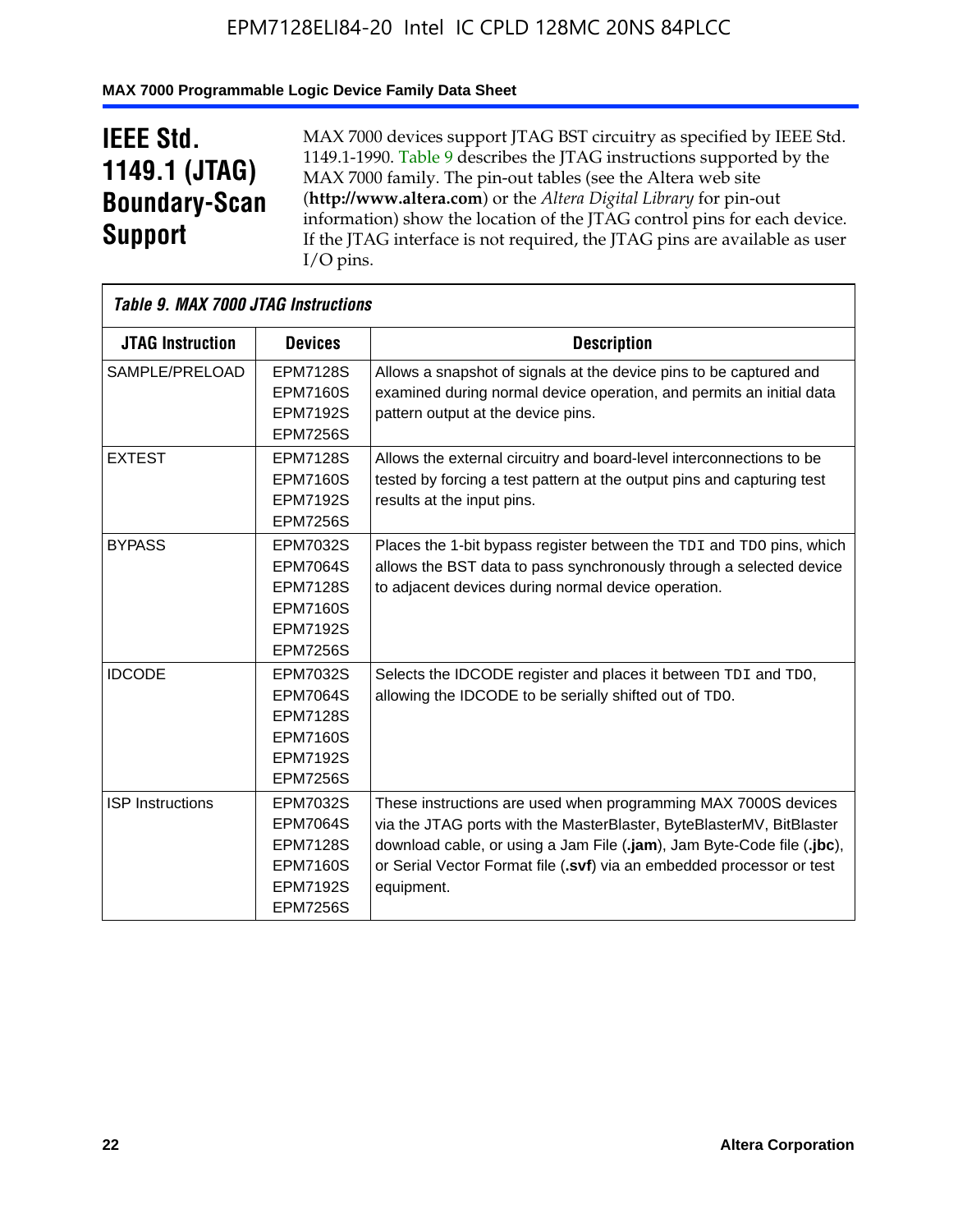The instruction register length of MAX 7000S devices is 10 bits. Tables 10 and 11 show the boundary-scan register length and device IDCODE information for MAX 7000S devices.

| Table 10. MAX 7000S Boundary-Scan Register Length |                                      |  |  |  |  |  |
|---------------------------------------------------|--------------------------------------|--|--|--|--|--|
| <b>Device</b>                                     | <b>Boundary-Scan Register Length</b> |  |  |  |  |  |
| EPM7032S                                          | 1 $(1)$                              |  |  |  |  |  |
| <b>EPM7064S</b>                                   | 1 $(1)$                              |  |  |  |  |  |
| <b>EPM7128S</b>                                   | 288                                  |  |  |  |  |  |
| <b>EPM7160S</b>                                   | 312                                  |  |  |  |  |  |
| <b>EPM7192S</b>                                   | 360                                  |  |  |  |  |  |
| <b>EPM7256S</b>                                   | 480                                  |  |  |  |  |  |

*Note:*

(1) This device does not support JTAG boundary-scan testing. Selecting either the EXTEST or SAMPLE/PRELOAD instruction will select the one-bit bypass register.

| Table 11, 32-Bit MAX 7000 Device IDCODE<br>Note (1) |                            |                              |                                                    |                  |  |  |
|-----------------------------------------------------|----------------------------|------------------------------|----------------------------------------------------|------------------|--|--|
| <b>Device</b>                                       |                            | <b>IDCODE (32 Bits)</b>      |                                                    |                  |  |  |
|                                                     | <b>Version</b><br>(4 Bits) | Part Number (16 Bits)        | <b>Manufacturer's</b><br><b>Identity (11 Bits)</b> | 1 (1 Bit)<br>(2) |  |  |
| EPM7032S                                            | 0000                       | 0010<br>0111<br>0000<br>0011 | 00001101110                                        | 1                |  |  |
| <b>EPM7064S</b>                                     | 0000                       | 0000<br>0110<br>0100<br>0111 | 00001101110                                        | 1                |  |  |
| <b>EPM7128S</b>                                     | 0000                       | 0001 0010<br>1000<br>0111    | 00001101110                                        | 1                |  |  |
| <b>EPM7160S</b>                                     | 0000                       | 0001<br>0110<br>0000<br>0111 | 00001101110                                        | $\mathbf{1}$     |  |  |
| <b>EPM7192S</b>                                     | 0000                       | 1001<br>0010<br>0111<br>0001 | 00001101110                                        | 1                |  |  |
| EPM7256S                                            | 0000                       | 0111<br>0010<br>0101<br>0110 | 00001101110                                        | 1                |  |  |

*Notes:*

(1) The most significant bit (MSB) is on the left.

(2) The least significant bit (LSB) for all JTAG IDCODEs is 1.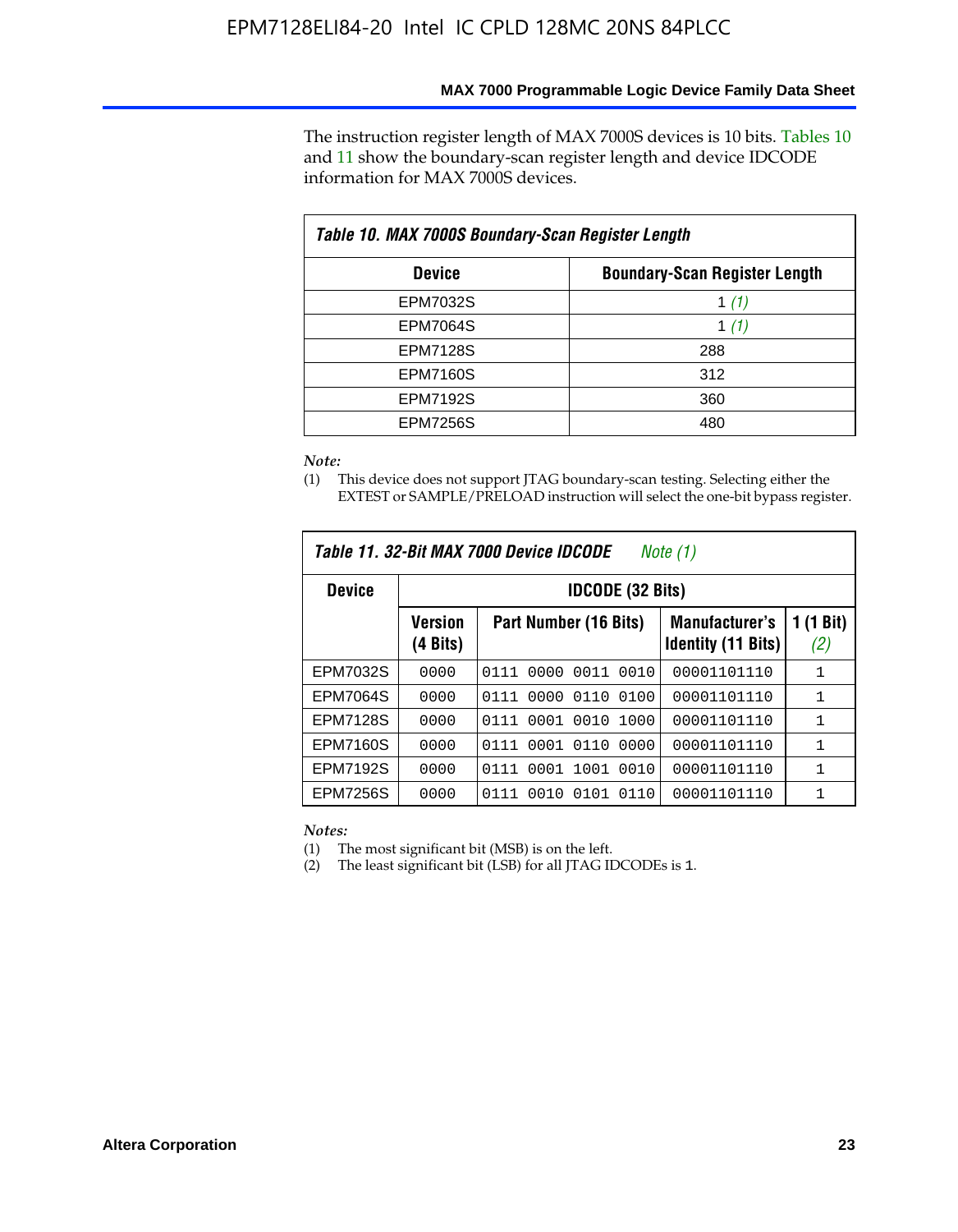#### **MAX 7000 Programmable Logic Device Family Data Sheet**

Figure 9 shows the timing requirements for the JTAG signals.



Table 12 shows the JTAG timing parameters and values for MAX 7000S devices.

|                   | Table 12. JTAG Timing Parameters & Values for MAX 7000S Devices |     |     |      |
|-------------------|-----------------------------------------------------------------|-----|-----|------|
| <b>Symbol</b>     | Parameter                                                       | Min | Max | Unit |
| t <sub>JCP</sub>  | TCK clock period                                                | 100 |     | ns   |
| t <sub>JCH</sub>  | TCK clock high time                                             | 50  |     | ns   |
| tjcl              | TCK clock low time                                              | 50  |     | ns   |
| t <sub>JPSU</sub> | JTAG port setup time                                            | 20  |     | ns   |
| t <sub>JPH</sub>  | JTAG port hold time                                             | 45  |     | ns   |
| t <sub>JPCO</sub> | JTAG port clock to output                                       |     | 25  | ns   |
| t <sub>JPZX</sub> | JTAG port high impedance to valid output                        |     | 25  | ns   |
| t <sub>JPXZ</sub> | JTAG port valid output to high impedance                        |     | 25  | ns   |
| tjssu             | Capture register setup time                                     | 20  |     | ns   |
| t <sub>JSH</sub>  | Capture register hold time                                      | 45  |     | ns   |
| t <sub>JSCO</sub> | Update register clock to output                                 |     | 25  | ns   |
| t <sub>JSZX</sub> | Update register high impedance to valid output                  |     | 25  | ns   |
| t <sub>JSXZ</sub> | Update register valid output to high impedance                  |     | 25  | ns   |



For more information, see *Application Note 39* (IEEE 1149.1 (JTAG) *Boundary-Scan Testing in Altera Devices)*.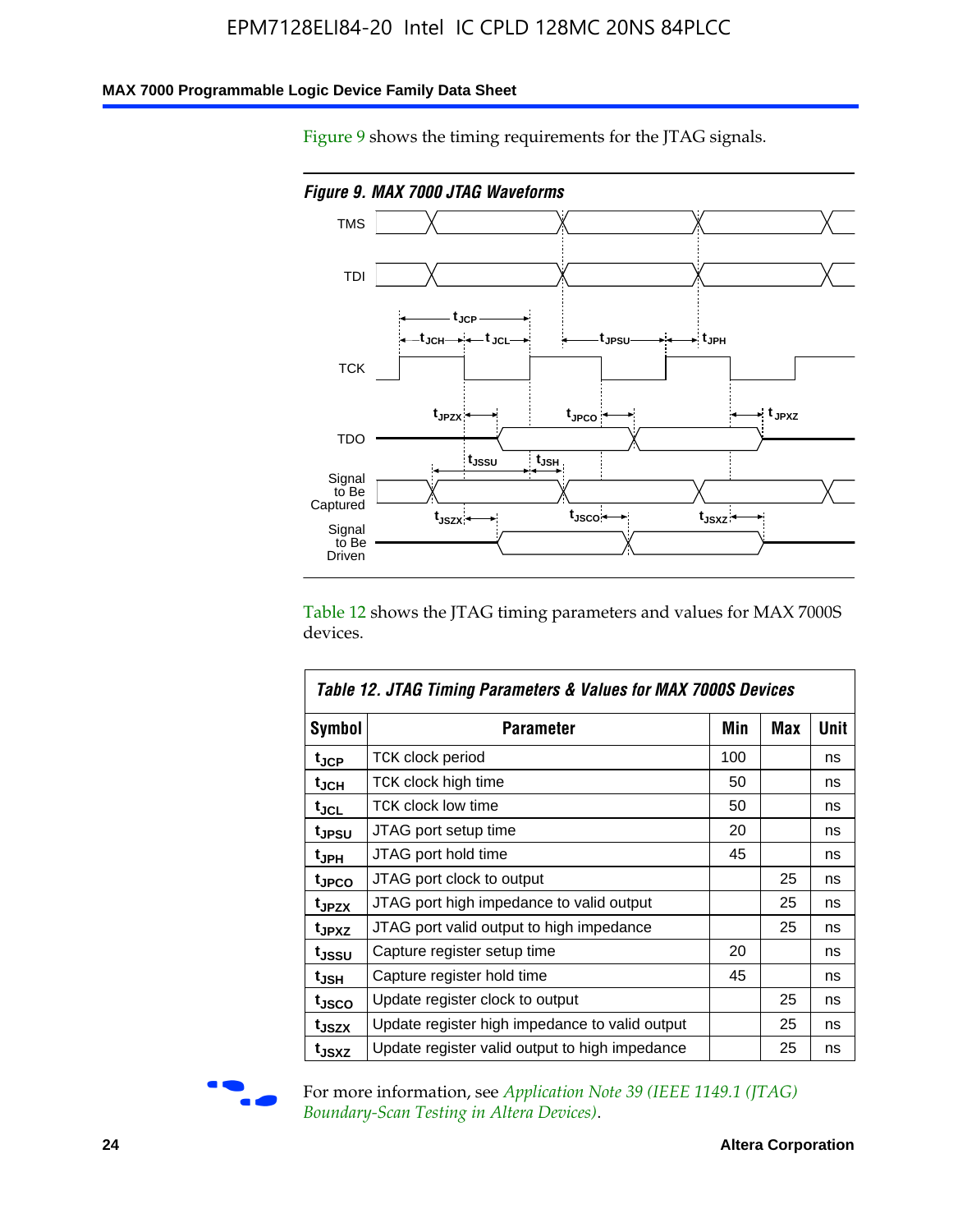#### **MAX 7000 Programmable Logic Device Family Data Sheet**

**Design Security** All MAX 7000 devices contain a programmable security bit that controls access to the data programmed into the device. When this bit is programmed, a proprietary design implemented in the device cannot be copied or retrieved. This feature provides a high level of design security because programmed data within EEPROM cells is invisible. The security bit that controls this function, as well as all other programmed data, is reset only when the device is reprogrammed.

#### **Generic Testing** Each MAX 7000 device is functionally tested. Complete testing of each programmable EEPROM bit and all internal logic elements ensures 100% programming yield. AC test measurements are taken under conditions equivalent to those shown in Figure 10. Test patterns can be used and then erased during early stages of the production flow.

#### *Figure 10. MAX 7000 AC Test Conditions*

*Power supply transients can affect AC measurements. Simultaneous transitions of multiple outputs should be avoided for accurate measurement. Threshold tests must not be performed under AC conditions. Large-amplitude, fast ground-current transients normally occur as the device outputs discharge the load capacitances. When these transients flow through the parasitic inductance between the device ground pin and the test system ground, significant reductions in observable noise immunity can result. Numbers in brackets are for 2.5-V devices and outputs. Numbers without brackets are for 3.3-V devices and outputs.*



# **QFP Carrier & Development Socket**

MAX 7000 and MAX 7000E devices in QFP packages with 10[0 or more](http://www.altera.com/literature/ds/dsqfp.pdf)  [pins are shipped in special plas](http://www.altera.com/literature/ds/dsqfp.pdf)tic carriers to protect the QFP leads. The carrier is used with a prototype development socket and special programming hardware available from Altera. This carrier technology makes it possible to program, test, erase, and reprogram a device without exposing the leads to mechanical stress.

For detailed information and carrier dimensions, refer to the *QFP Carrier & Development Socket Data Sheet*.

MAX 7000S devices are not shipped in carriers.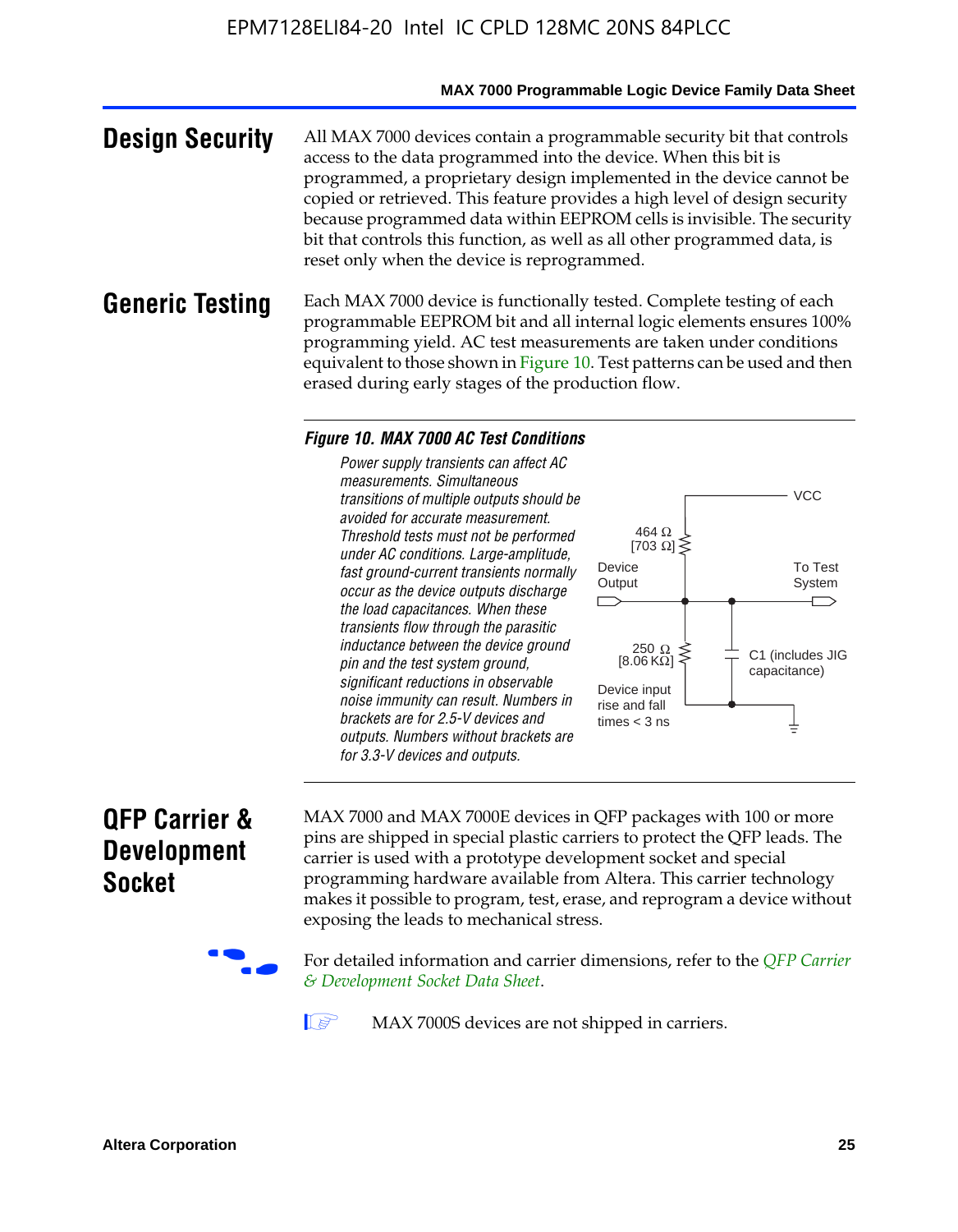#### **MAX 7000 Programmable Logic Device Family Data Sheet**

# **Operating Conditions**

Tables 13 through 18 provide information about absolute maximum ratings, recommended operating conditions, operating conditions, and capacitance for 5.0-V MAX 7000 devices.

|                             | Table 13. MAX 7000 5.0-V Device Absolute Maximum Ratings | Note (1)                           |        |     |      |
|-----------------------------|----------------------------------------------------------|------------------------------------|--------|-----|------|
| Symbol                      | <b>Parameter</b>                                         | <b>Conditions</b>                  | Min    | Max | Unit |
| $V_{\rm CC}$                | Supply voltage                                           | With respect to ground (2)         | $-2.0$ | 7.0 | V    |
| $V_{1}$                     | DC input voltage                                         |                                    | $-2.0$ | 7.0 | V    |
| $I_{\text{OUT}}$            | DC output current, per pin                               |                                    | $-25$  | 25  | mA   |
| $\mathsf{T}_{\text{STG}}$   | Storage temperature                                      | No bias                            | $-65$  | 150 | ° C  |
| $\mathsf{T}_{\mathsf{AMB}}$ | Ambient temperature                                      | Under bias                         | $-65$  | 135 | ° C  |
| $T_{\rm J}$                 | Junction temperature                                     | Ceramic packages, under bias       |        | 150 | ° C  |
|                             |                                                          | PQFP and RQFP packages, under bias |        | 135 | ° C  |

|                          | Table 14. MAX 7000 5.0-V Device Recommended Operating Conditions |                    |                |                          |              |  |  |  |
|--------------------------|------------------------------------------------------------------|--------------------|----------------|--------------------------|--------------|--|--|--|
| Symbol                   | <b>Parameter</b>                                                 | <b>Conditions</b>  | Min            | Max                      | Unit         |  |  |  |
| <b>V<sub>CCINT</sub></b> | Supply voltage for internal logic and<br>input buffers           | (3), (4), (5)      | 4.75<br>(4.50) | 5.25<br>(5.50)           | $\vee$       |  |  |  |
| V <sub>CCIO</sub>        | Supply voltage for output drivers,<br>5.0-V operation            | (3), (4)           | 4.75<br>(4.50) | 5.25<br>(5.50)           | $\vee$       |  |  |  |
|                          | Supply voltage for output drivers,<br>3.3-V operation            | (3), (4), (6)      | 3.00<br>(3.00) | 3.60<br>(3.60)           | $\vee$       |  |  |  |
| V <sub>CCISP</sub>       | Supply voltage during ISP                                        | (7)                | 4.75           | 5.25                     | V            |  |  |  |
| $V_{1}$                  | Input voltage                                                    |                    | $-0.5(8)$      | $V_{\text{CCINT}} + 0.5$ | $\vee$       |  |  |  |
| $V_{\rm O}$              | Output voltage                                                   |                    | 0              | V <sub>CCIO</sub>        | V            |  |  |  |
| T <sub>A</sub>           | Ambient temperature                                              | For commercial use | $\Omega$       | 70                       | $^{\circ}$ C |  |  |  |
|                          |                                                                  | For industrial use | $-40$          | 85                       | °C           |  |  |  |
| $T_{\rm d}$              | Junction temperature                                             | For commercial use | $\Omega$       | 90                       | ° C          |  |  |  |
|                          |                                                                  | For industrial use | $-40$          | 105                      | $^{\circ}$ C |  |  |  |
| $t_{R}$                  | Input rise time                                                  |                    |                | 40                       | ns           |  |  |  |
| $t_F$                    | Input fall time                                                  |                    |                | 40                       | ns           |  |  |  |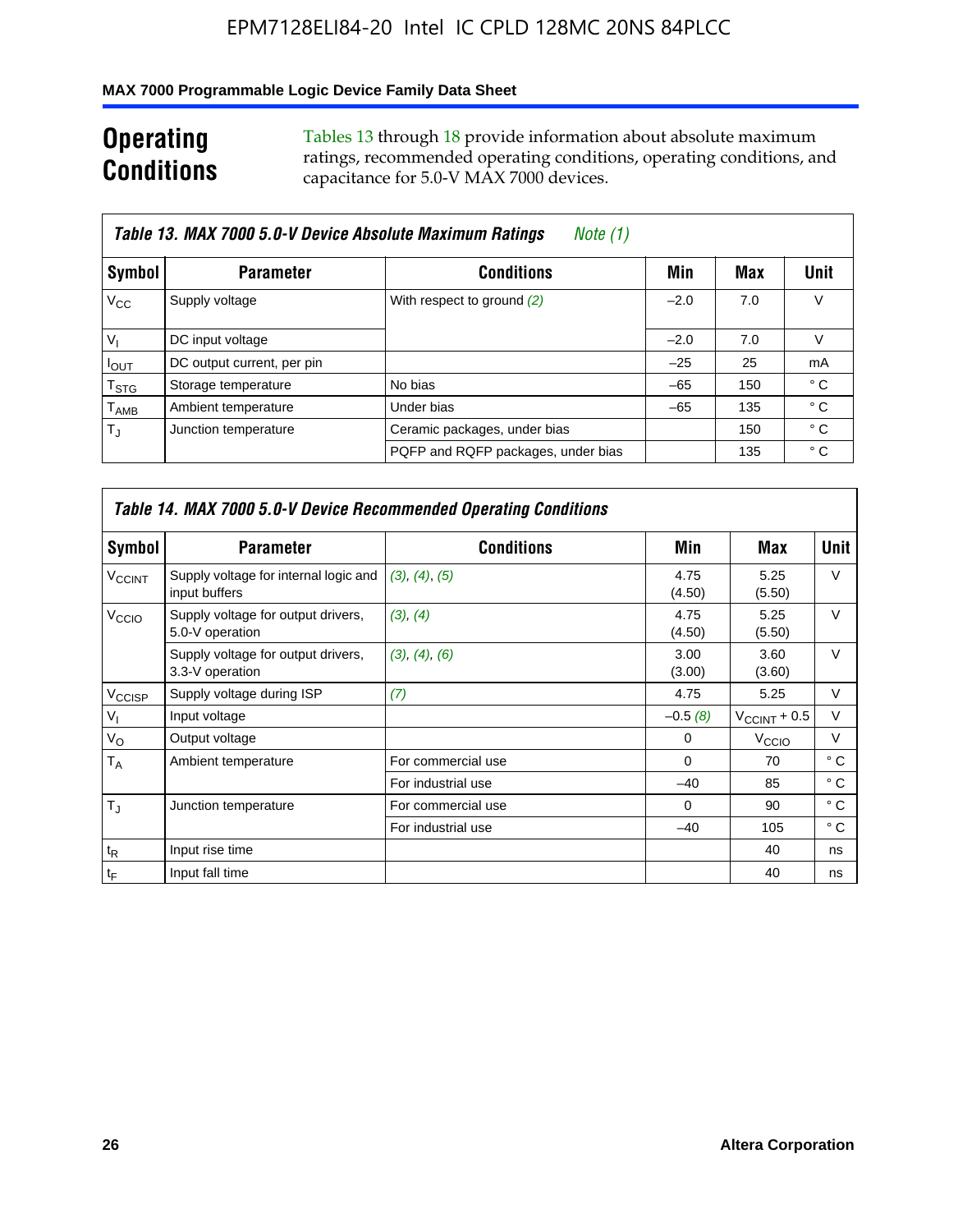|                 | Table 15. MAX 7000 5.0-V Device DC Operating Conditions<br>Note (9) |                                                                           |                         |                          |        |  |  |  |
|-----------------|---------------------------------------------------------------------|---------------------------------------------------------------------------|-------------------------|--------------------------|--------|--|--|--|
| Symbol          | <b>Parameter</b>                                                    | <b>Conditions</b>                                                         | Min                     | Max                      | Unit   |  |  |  |
| V <sub>IH</sub> | High-level input voltage                                            |                                                                           | 2.0                     | $V_{\text{CCINT}} + 0.5$ | V      |  |  |  |
| $V_{IL}$        | Low-level input voltage                                             |                                                                           | $-0.5(8)$               | 0.8                      | V      |  |  |  |
| $V_{OH}$        | 5.0-V high-level TTL output voltage                                 | $I_{OH} = -4$ mA DC, $V_{CClO} = 4.75$ V (10)                             | 2.4                     |                          | V      |  |  |  |
| $V_{OL}$        | 3.3-V high-level TTL output voltage                                 | $I_{OH} = -4$ mA DC, $V_{CClO} = 3.00$ V (10)                             | 2.4                     |                          | V      |  |  |  |
|                 | 3.3-V high-level CMOS output<br>voltage                             | $I_{OH} = -0.1$ mA DC, $V_{CClO} = 3.0$ V (10)                            | $V_{\text{CCIO}} - 0.2$ |                          | $\vee$ |  |  |  |
|                 | 5.0-V low-level TTL output voltage                                  | $I_{\text{OI}}$ = 12 mA DC, $V_{\text{CCIO}}$ = 4.75 V (11)               |                         | 0.45                     | $\vee$ |  |  |  |
|                 | 3.3-V low-level TTL output voltage                                  | $I_{OL}$ = 12 mA DC, $V_{CCIO}$ = 3.00 V (11)                             |                         | 0.45                     | $\vee$ |  |  |  |
|                 | 3.3-V low-level CMOS output<br>voltage                              | $I_{\text{OI}} = 0.1 \text{ mA DC}, V_{\text{CCIO}} = 3.0 \text{ V} (11)$ |                         | 0.2                      | $\vee$ |  |  |  |
| I <sub>I</sub>  | Leakage current of dedicated input<br>pins                          | $V_1 = -0.5$ to 5.5 V (11)                                                | $-10$                   | 10                       | μA     |  |  |  |
| $I_{OZ}$        | I/O pin tri-state output off-state<br>current                       | $V_1 = -0.5$ to 5.5 V (11), (12)                                          | $-40$                   | 40                       | μA     |  |  |  |

|                  | Table 16. MAX 7000 5.0-V Device Capacitance: EPM7032, EPM7064 & EPM7096 Devices |                                     |  |    |      |
|------------------|---------------------------------------------------------------------------------|-------------------------------------|--|----|------|
| Symbol           | Min<br><b>Conditions</b><br><b>Parameter</b>                                    |                                     |  |    | Unit |
| $C_{IN}$         | Input pin capacitance                                                           | $V_{IN} = 0 V$ , f = 1.0 MHz        |  | 12 | pF   |
| C <sub>I/O</sub> | I/O pin capacitance                                                             | $V_{\text{OUT}} = 0 V, f = 1.0 MHz$ |  | 12 | pF   |

|                  | Table 17. MAX 7000 5.0-V Device Capacitance: MAX 7000E Devices | <i>Note (13)</i>               |     |     |        |
|------------------|----------------------------------------------------------------|--------------------------------|-----|-----|--------|
| Symbol           | <b>Parameter</b>                                               | <b>Conditions</b>              | Min | Max | Unit I |
| $C_{IN}$         | Input pin capacitance                                          | $V_{1N} = 0 V$ , f = 1.0 MHz   |     | 15  | pF     |
| C <sub>I/O</sub> | I/O pin capacitance                                            | $V_{OIII} = 0 V$ , f = 1.0 MHz |     | 15  | pF     |

|                  | Table 18. MAX 7000 5.0-V Device Capacitance: MAX 7000S Devices                                           | <i>Note (13)</i>                    |     |     |        |
|------------------|----------------------------------------------------------------------------------------------------------|-------------------------------------|-----|-----|--------|
| Symbol           | <b>Conditions</b><br><b>Parameter</b><br>Dedicated input pin capacitance<br>$V_{IN} = 0 V$ , f = 1.0 MHz |                                     | Min | Max | Unit I |
| $C_{IN}$         |                                                                                                          |                                     |     | 10  | pF     |
| C <sub>I/O</sub> | I/O pin capacitance                                                                                      | $V_{\text{OUT}} = 0$ V, f = 1.0 MHz |     | 10  | pF     |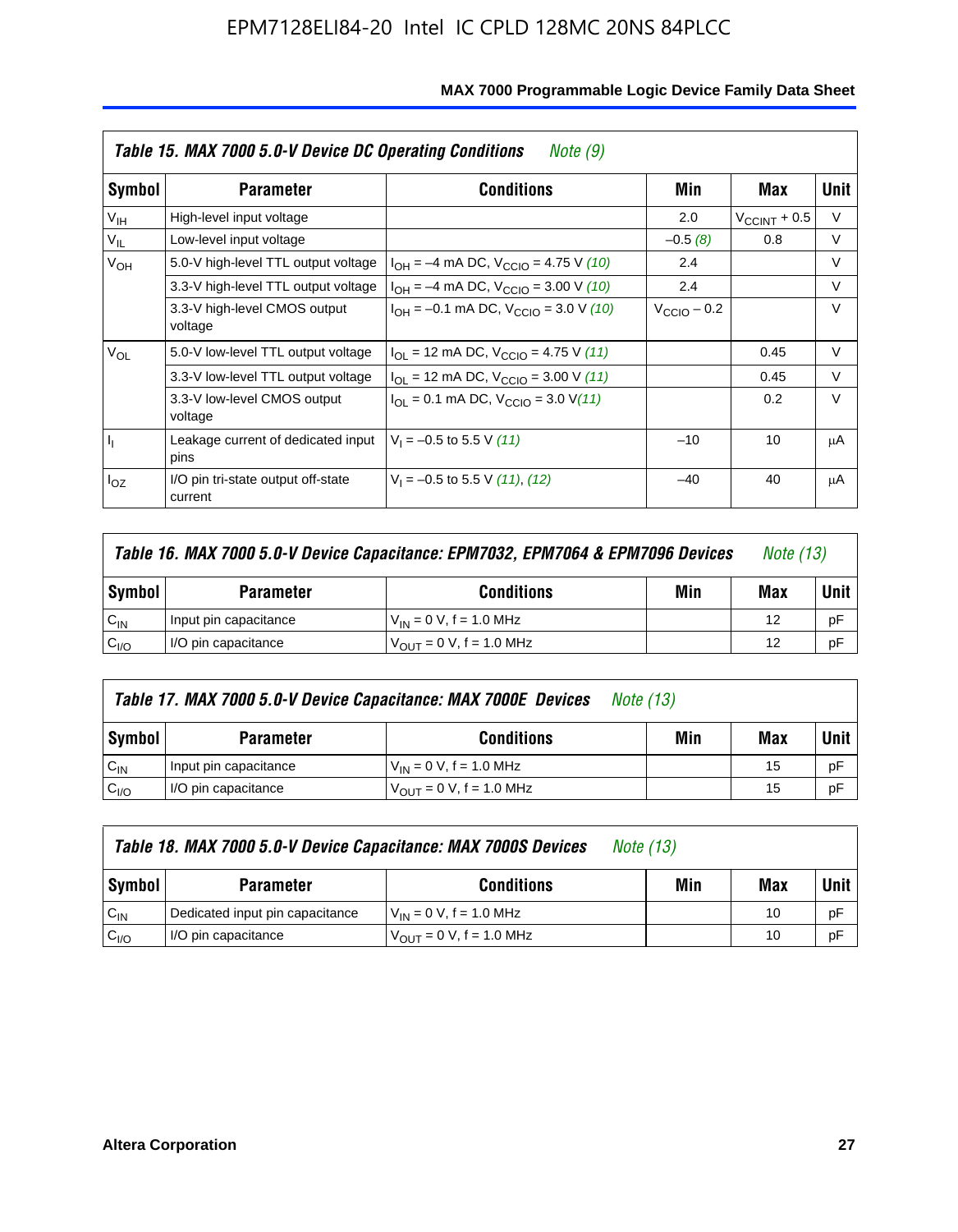#### **MAX 7000 Programmable Logic Device Family Data Sheet**

*Notes to tables:*

- (1) See the *Operating Requirements for Altera Devices Data Sheet*.
- (2) Minimum DC input voltage on I/O pins is –0.5 V and on 4 dedicated input pins is –0.3 V. During transitions, the inputs may undershoot to –2.0 V or overshoot to 7.0 V for input currents less than 100 mA and periods shorter than  $20$  ns.
- (3) Numbers in parentheses are for industrial-temperature-range devices.<br>(4)  ${\rm V}_{CC}$  must rise monotonically.
- $V_{CC}$  must rise monotonically.
- (5) The POR time for all 7000S devices does not exceed 300 µs. The sufficient V<sub>CCINT</sub> voltage level for POR is 4.5 V. The device is fully initialized within the POR time after  $V_{\text{CCINT}}$  reaches the sufficient POR voltage level.
- (6) 3.3-V I/O operation is not available for 44-pin packages.
- (7) The  $V_{\text{CCISP}}$  parameter applies only to MAX 7000S devices.
- (8) During in-system programming, the minimum DC input voltage is –0.3 V.
- (9) These values are specified under the MAX 7000 recommended operating conditions in Table 14 on page 26.
- (10) The parameter is measured with 50% of the outputs each sourcing the specified current. The  $I_{OH}$  parameter refers to high-level TTL or CMOS output current.
- (11) The parameter is measured with 50% of the outputs each sinking the specified current. The  $I_{OL}$  parameter refers to low-level TTL, PCI, or CMOS output current.
- (12) When the JTAG interface is enabled in MAX 7000S devices, the input leakage current on the JTAG pins is typically –60 μA.
- (13) Capacitance is measured at 25° C and is sample-tested only. The OE1 pin has a maximum capacitance of 20 pF.

Figure 11 shows the typical output drive characteristics of MAX 7000 devices.

#### *Figure 11. Output Drive Characteristics of 5.0-V MAX 7000 Devices*



**Timing Model** MAX 7000 device timing can be analyzed with the Altera software, with a variety of popular industry-standard EDA simulators and timing analyzers, or with the timing model shown in Figure 12. MAX 7000 devices have fixed internal delays that enable the designer to determine the worst-case timing of any design. The Altera software provides timing simulation, point-to-point delay prediction, and detailed timing analysis for a device-wide performance evaluation.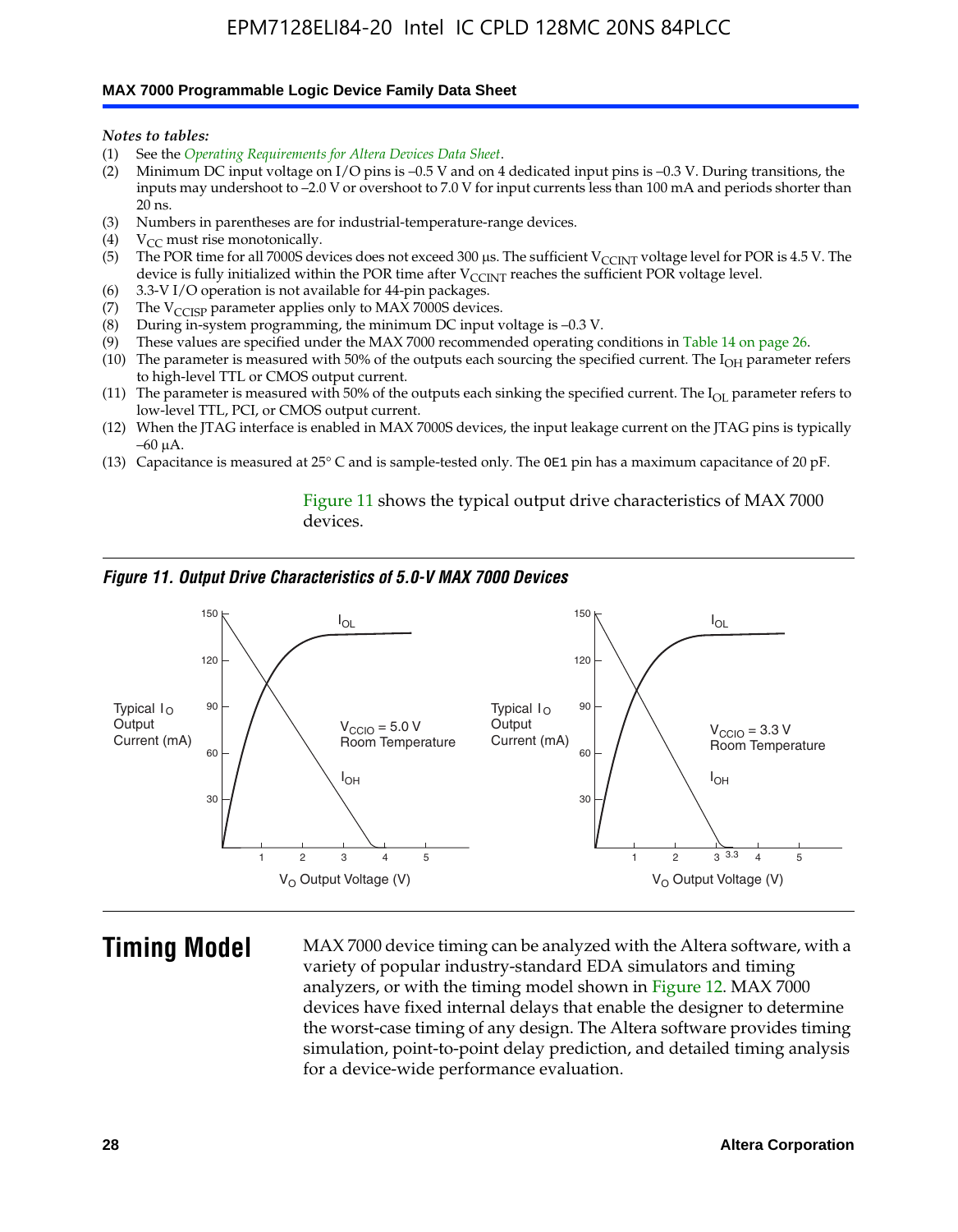

#### **MAX 7000 Programmable Logic Device Family Data Sheet**

#### *Notes:*

- (1) Only available in MAX 7000E and MAX 7000S devices.
- (2) Not available in 44-pin devices.

[The tim](http://www.altera.com/literature/an/an094.pdf)ing characteristics [of any signal path can be derived from the](http://www.altera.com/literature/an/an094.pdf)  timing model and parameters of a particular device. External timing parameters, which represent pin-to-pin timing delays, can be calculated as the sum of internal parameters. Figure 13 shows the internal timing relationship of internal and external delay parameters.



For more infomration, see *Application Note 94 (Understanding MAX 7000 Timing)*.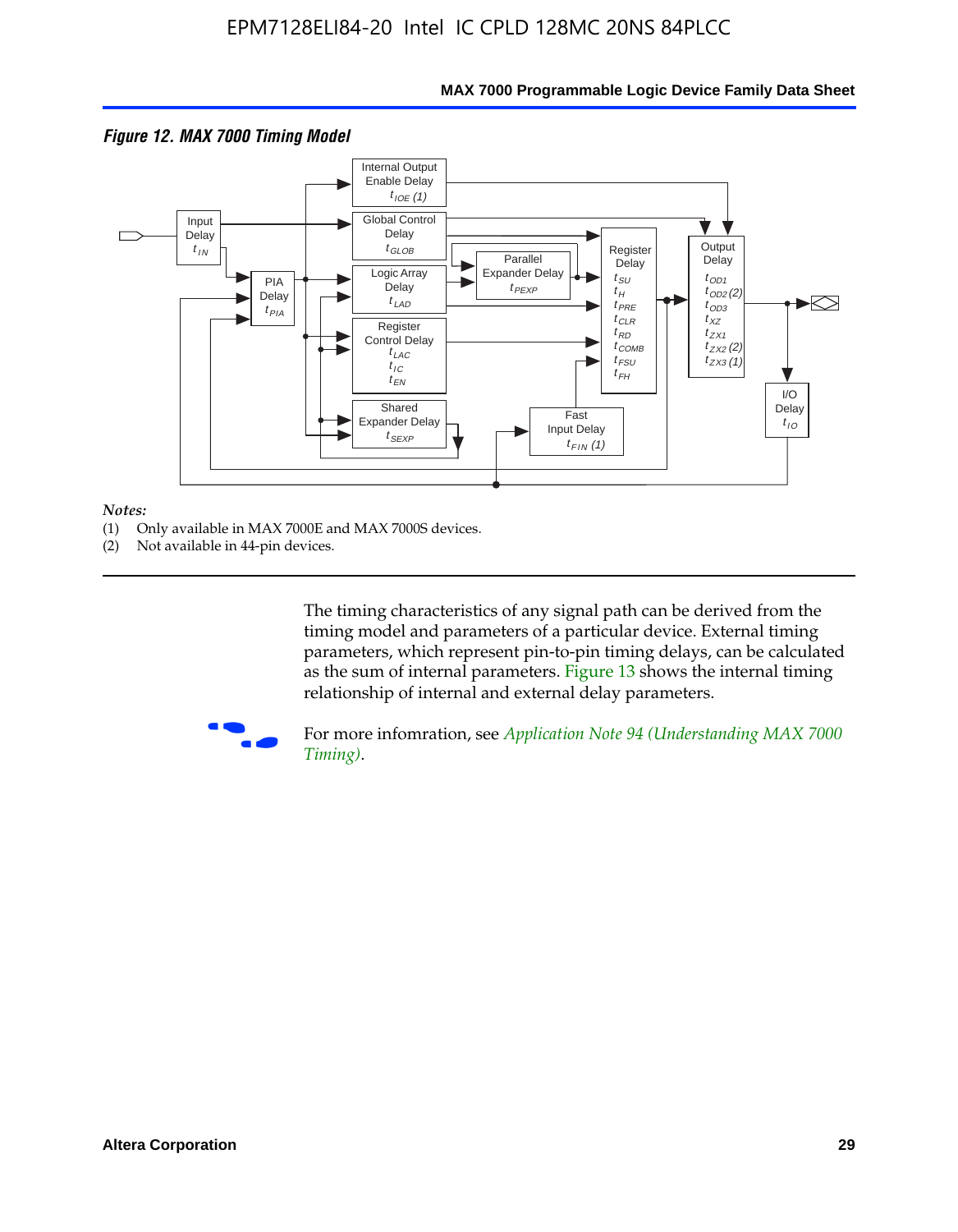#### *Figure 13. Switching Waveforms*

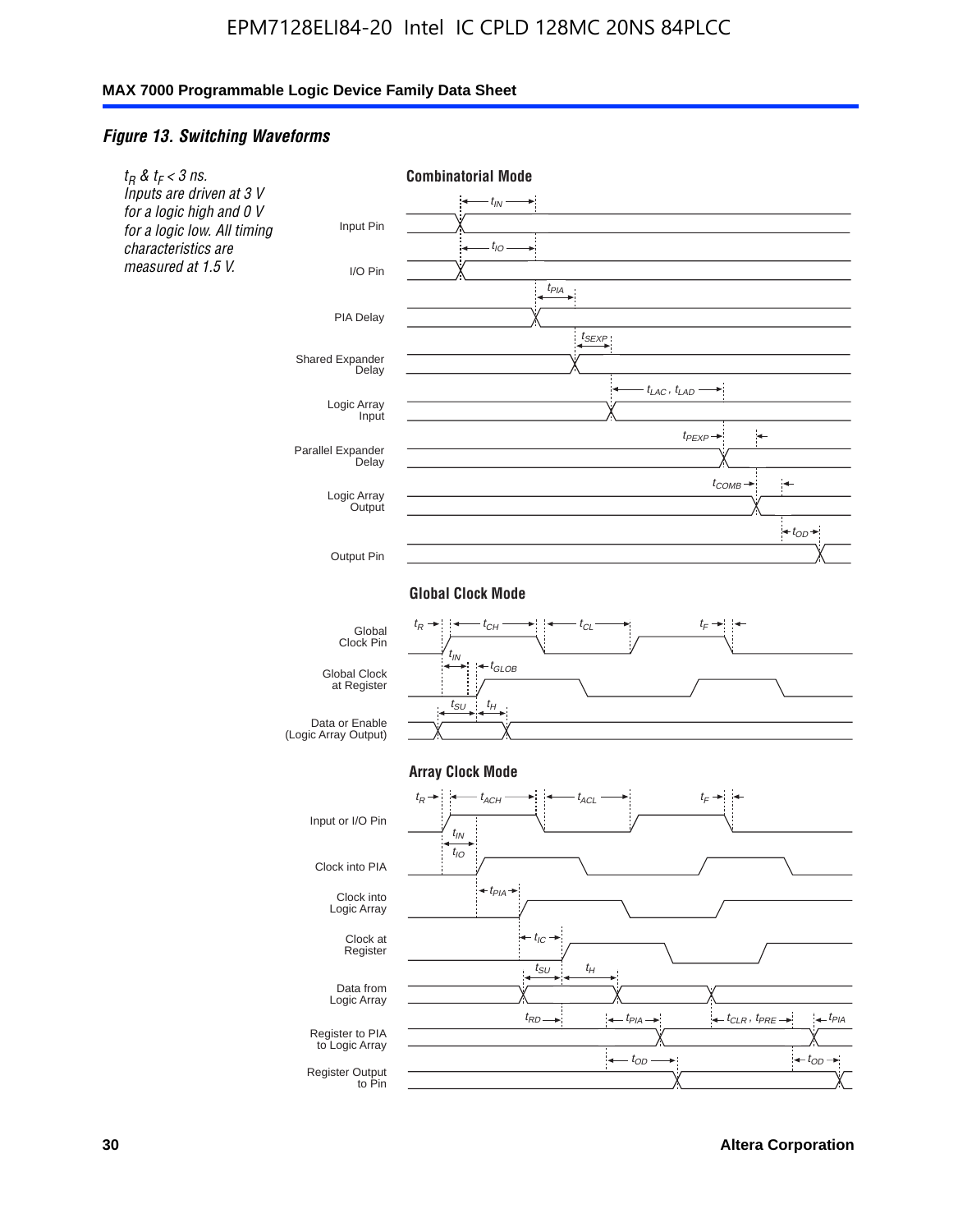operating conditions.

|                        | Table 19. MAX 7000 & MAX 7000E External Timing Parameters<br>Note (1) |                    |       |                                  |       |             |            |
|------------------------|-----------------------------------------------------------------------|--------------------|-------|----------------------------------|-------|-------------|------------|
| Symbol                 | <b>Parameter</b>                                                      | <b>Conditions</b>  |       | -6 Speed Grade<br>-7 Speed Grade |       | <b>Unit</b> |            |
|                        |                                                                       |                    | Min   | Max                              | Min   | Max         |            |
| t <sub>PD1</sub>       | Input to non-registered output                                        | $C1 = 35 pF$       |       | 6.0                              |       | 7.5         | ns         |
| t <sub>PD2</sub>       | I/O input to non-registered output                                    | $C1 = 35 pF$       |       | 6.0                              |       | 7.5         | ns         |
| $t_{\text{SU}}$        | Global clock setup time                                               |                    | 5.0   |                                  | 6.0   |             | ns         |
| t <sub>H</sub>         | Global clock hold time                                                |                    | 0.0   |                                  | 0.0   |             | ns         |
| $t_{FSU}$              | Global clock setup time of fast input                                 | (2)                | 2.5   |                                  | 3.0   |             | ns         |
| $t_{FH}$               | Global clock hold time of fast input                                  | (2)                | 0.5   |                                  | 0.5   |             | ns         |
| t <sub>CO1</sub>       | Global clock to output delay                                          | $C1 = 35 pF$       |       | 4.0                              |       | 4.5         | ns         |
| $t_{CL}$               | Global clock high time                                                |                    | 2.5   |                                  | 3.0   |             | ns         |
| $t_{CL}$               | Global clock low time                                                 |                    | 2.5   |                                  | 3.0   |             | ns         |
| t <sub>ASU</sub>       | Array clock setup time                                                |                    | 2.5   |                                  | 3.0   |             | ns         |
| t <sub>АН</sub>        | Array clock hold time                                                 |                    | 2.0   |                                  | 2.0   |             | ns         |
| t <sub>ACO1</sub>      | Array clock to output delay                                           | $C1 = 35 pF$       |       | 6.5                              |       | 7.5         | ns         |
| <b>t<sub>ACH</sub></b> | Array clock high time                                                 |                    | 3.0   |                                  | 3.0   |             | ns         |
| $t_{\text{ACL}}$       | Array clock low time                                                  |                    | 3.0   |                                  | 3.0   |             | ns         |
| t <sub>CPPW</sub>      | Minimum pulse width for clear and<br>preset                           | (3)                | 3.0   |                                  | 3.0   |             | ns         |
| t <sub>ODH</sub>       | Output data hold time after clock                                     | $C1 = 35$ pF $(4)$ | 1.0   |                                  | 1.0   |             | ns         |
| $t_{\mathsf{CNT}}$     | Minimum global clock period                                           |                    |       | 6.6                              |       | 8.0         | ns         |
| $f_{\mathsf{CNT}}$     | Maximum internal global clock<br>frequency                            | (5)                | 151.5 |                                  | 125.0 |             | <b>MHz</b> |
| t <sub>ACNT</sub>      | Minimum array clock period                                            |                    |       | 6.6                              |       | 8.0         | ns         |
| $f_{ACNT}$             | Maximum internal array clock<br>frequency                             | (5)                | 151.5 |                                  | 125.0 |             | <b>MHz</b> |
| $f_{MAX}$              | Maximum clock frequency                                               | (6)                | 200   |                                  | 166.7 |             | <b>MHz</b> |

# **MAX 7000 Programmable Logic Device Family Data Sheet**

Tables 19 through 26 show the MAX 7000 and MAX 7000E AC

**Altera Corporation 31**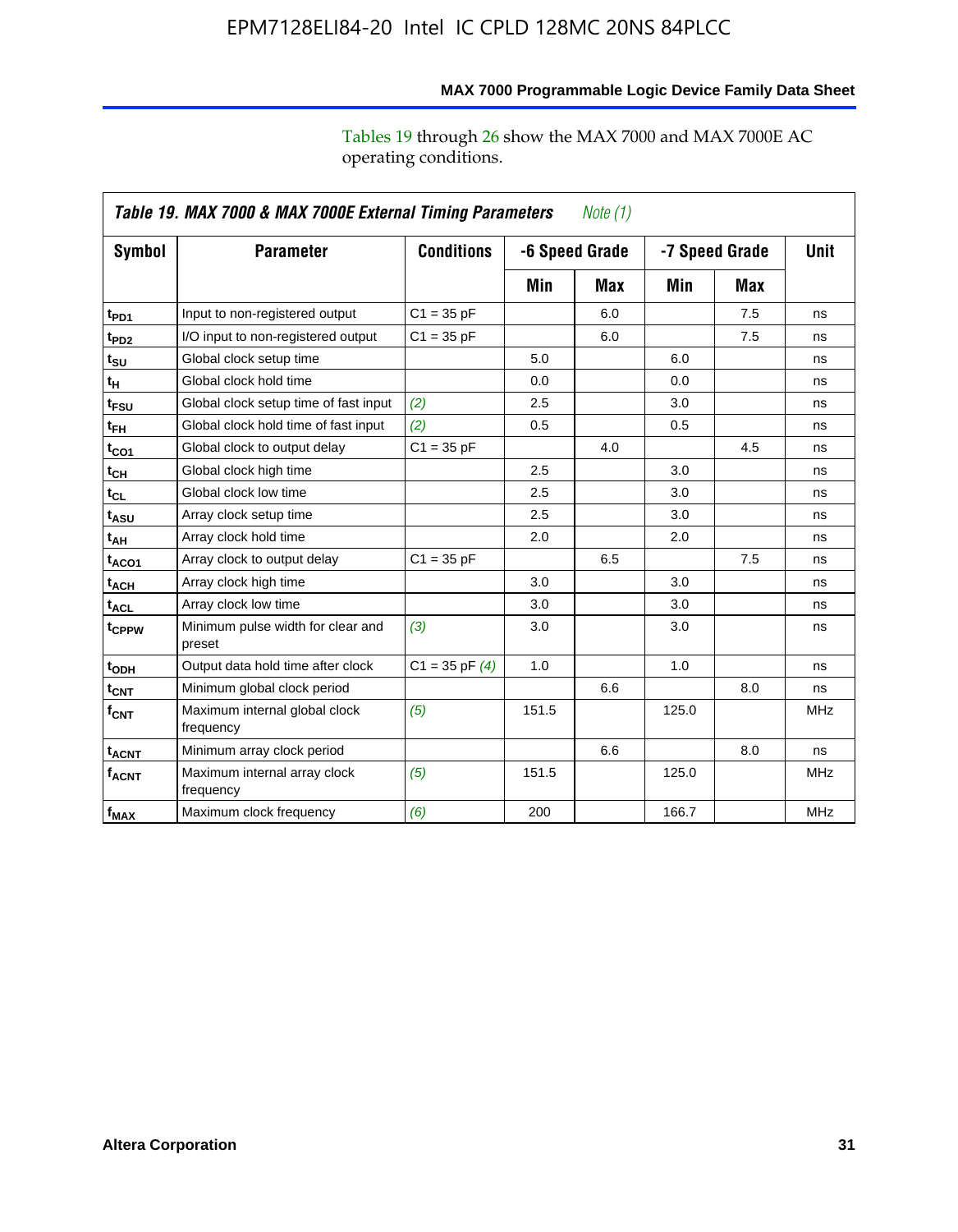| <b>Symbol</b>               | <b>Parameter</b>                                                                                             | <b>Conditions</b>  |     | Speed Grade -6 |     | Speed Grade -7 | Unit |
|-----------------------------|--------------------------------------------------------------------------------------------------------------|--------------------|-----|----------------|-----|----------------|------|
|                             |                                                                                                              |                    | Min | Max            | Min | Max            |      |
| $t_{IN}$                    | Input pad and buffer delay                                                                                   |                    |     | 0.4            |     | 0.5            | ns   |
| $t_{IO}$                    | I/O input pad and buffer delay                                                                               |                    |     | 0.4            |     | 0.5            | ns   |
| $t_{\sf FIN}$               | Fast input delay                                                                                             | (2)                |     | 0.8            |     | 1.0            | ns   |
| <sup>t</sup> SEXP           | Shared expander delay                                                                                        |                    |     | 3.5            |     | 4.0            | ns   |
| t <sub>PEXP</sub>           | Parallel expander delay                                                                                      |                    |     | 0.8            |     | 0.8            | ns   |
| t <sub>LAD</sub>            | Logic array delay                                                                                            |                    |     | 2.0            |     | 3.0            | ns   |
| $t_{LAC}$                   | Logic control array delay                                                                                    |                    |     | 2.0            |     | 3.0            | ns   |
| $t_{IOE}$                   | Internal output enable delay                                                                                 | (2)                |     |                |     | 2.0            | ns   |
| $t_{OD1}$                   | Output buffer and pad delay<br>Slow slew rate = off, $V_{\text{CCIO}} = 5.0 V$                               | $C1 = 35 pF$       |     | 2.0            |     | 2.0            | ns   |
| $t_{OD2}$                   | Output buffer and pad delay<br>Slow slew rate = off, $V_{\text{CCIO}} = 3.3$ V                               | $C1 = 35$ pF $(7)$ |     | 2.5            |     | 2.5            | ns   |
| $t_{OD3}$                   | Output buffer and pad delay<br>Slow slew rate $=$ on,<br>$V_{\text{CCIO}} = 5.0 \text{ V or } 3.3 \text{ V}$ | $C1 = 35$ pF $(2)$ |     | 7.0            |     | 7.0            | ns   |
| $t_{ZX1}$                   | Output buffer enable delay<br>Slow slew rate = off, $V_{\text{CCIO}} = 5.0 V$                                | $C1 = 35 pF$       |     | 4.0            |     | 4.0            | ns   |
| t <sub>ZX2</sub>            | Output buffer enable delay<br>Slow slew rate = off, $V_{\text{CCIO}} = 3.3 \text{ V}$                        | $C1 = 35$ pF $(7)$ |     | 4.5            |     | 4.5            | ns   |
| tzx3                        | Output buffer enable delay<br>Slow slew rate $=$ on<br>$V_{\text{CCIO}} = 5.0 \text{ V or } 3.3 \text{ V}$   | $C1 = 35$ pF $(2)$ |     | 9.0            |     | 9.0            | ns   |
| $t_{\mathsf{XZ}}$           | Output buffer disable delay                                                                                  | $C1 = 5pF$         |     | 4.0            |     | 4.0            | ns   |
| $t_{\scriptstyle\text{SU}}$ | Register setup time                                                                                          |                    | 3.0 |                | 3.0 |                | ns   |
| $t_H$                       | Register hold time                                                                                           |                    | 1.5 |                | 2.0 |                | ns   |
| t <sub>FSU</sub>            | Register setup time of fast input                                                                            | (2)                | 2.5 |                | 3.0 |                | ns   |
| $t_{FH}$                    | Register hold time of fast input                                                                             | (2)                | 0.5 |                | 0.5 |                | ns   |
| t <sub>RD</sub>             | Register delay                                                                                               |                    |     | 0.8            |     | 1.0            | ns   |
| $t_{\mathsf{COMB}}$         | Combinatorial delay                                                                                          |                    |     | 0.8            |     | 1.0            | ns   |
| $t_{IC}$                    | Array clock delay                                                                                            |                    |     | 2.5            |     | 3.0            | ns   |
| $t_{EN}$                    | Register enable time                                                                                         |                    |     | 2.0            |     | 3.0            | ns   |
| t <sub>GLOB</sub>           | Global control delay                                                                                         |                    |     | 0.8            |     | 1.0            | ns   |
| $t_{PRE}$                   | Register preset time                                                                                         |                    |     | 2.0            |     | 2.0            | ns   |
| $t_{\sf CLR}$               | Register clear time                                                                                          |                    |     | 2.0            |     | 2.0            | ns   |
| $t_{PIA}$                   | PIA delay                                                                                                    |                    |     | 0.8            |     | 1.0            | ns   |
| $t_{LPA}$                   | Low-power adder                                                                                              | (8)                |     | 10.0           |     | 10.0           | ns   |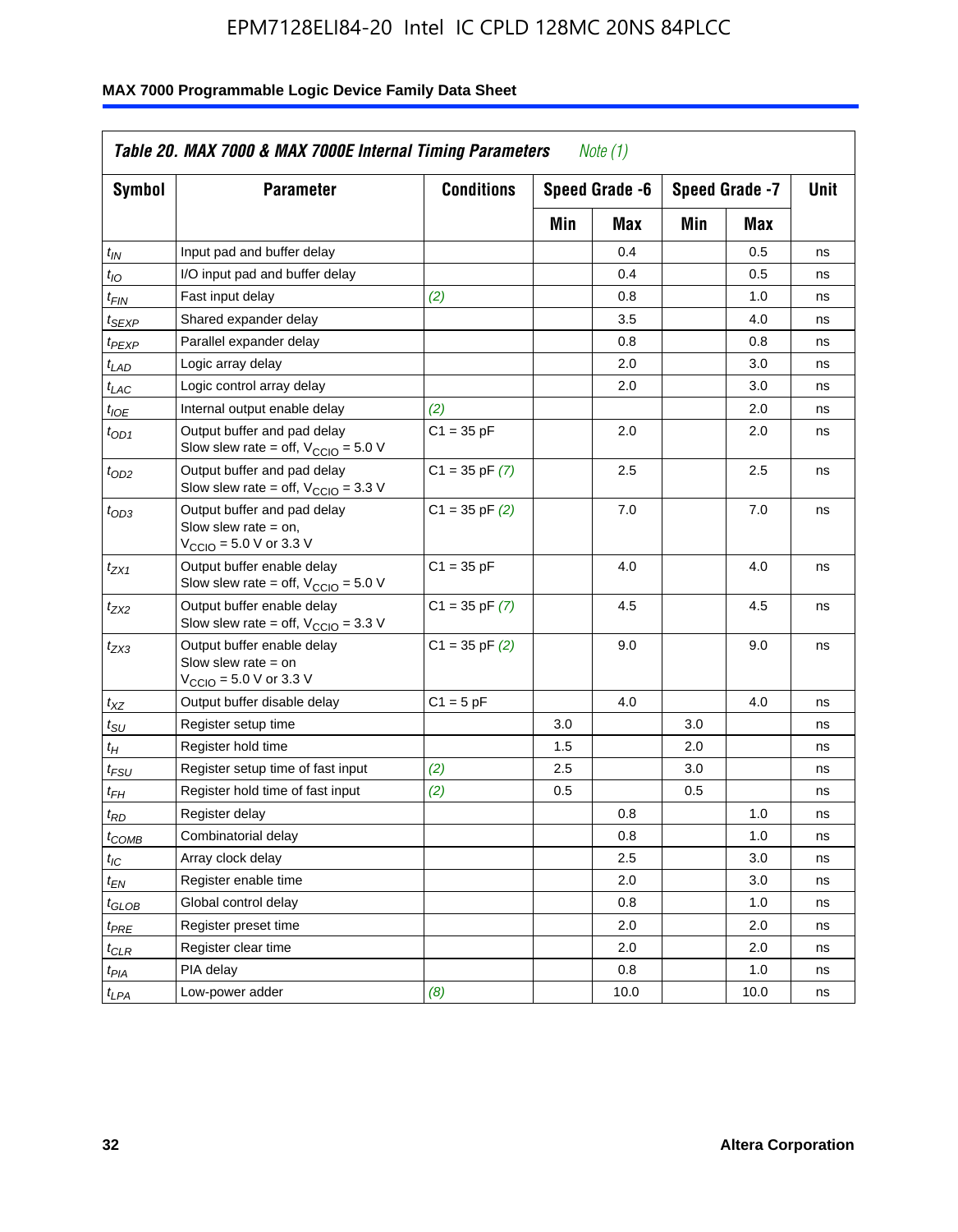| Symbol                       | <b>Parameter</b>                            | <b>Conditions</b>  |       | <b>Speed Grade</b>      |       |                                          | <b>Unit</b> |
|------------------------------|---------------------------------------------|--------------------|-------|-------------------------|-------|------------------------------------------|-------------|
|                              |                                             |                    |       | <b>MAX 7000E (-10P)</b> |       | MAX 7000 (-10)<br><b>MAX 7000E (-10)</b> |             |
|                              |                                             |                    | Min   | <b>Max</b>              | Min   | Max                                      |             |
| t <sub>PD1</sub>             | Input to non-registered output              | $C1 = 35 pF$       |       | 10.0                    |       | 10.0                                     | ns          |
| t <sub>PD2</sub>             | I/O input to non-registered output          | $C1 = 35 pF$       |       | 10.0                    |       | 10.0                                     | ns          |
| t <sub>su</sub>              | Global clock setup time                     |                    | 7.0   |                         | 8.0   |                                          | ns          |
| tμ                           | Global clock hold time                      |                    | 0.0   |                         | 0.0   |                                          | ns          |
| t <sub>FSU</sub>             | Global clock setup time of fast input       | (2)                | 3.0   |                         | 3.0   |                                          | ns          |
| t <sub>FH</sub>              | Global clock hold time of fast input        | (2)                | 0.5   |                         | 0.5   |                                          | ns          |
| t <sub>CO1</sub>             | Global clock to output delay                | $C1 = 35 pF$       |       | 5.0                     |       | 5                                        | ns          |
| $\mathfrak{t}_{\textsf{CH}}$ | Global clock high time                      |                    | 4.0   |                         | 4.0   |                                          | ns          |
| $t_{CL}$                     | Global clock low time                       |                    | 4.0   |                         | 4.0   |                                          | ns          |
| t <sub>ASU</sub>             | Array clock setup time                      |                    | 2.0   |                         | 3.0   |                                          | ns          |
| t <sub>АН</sub>              | Array clock hold time                       |                    | 3.0   |                         | 3.0   |                                          | ns          |
| t <sub>ACO1</sub>            | Array clock to output delay                 | $C1 = 35 pF$       |       | 10.0                    |       | 10.0                                     | ns          |
| t <sub>ACH</sub>             | Array clock high time                       |                    | 4.0   |                         | 4.0   |                                          | ns          |
| $t_{\sf ACL}$                | Array clock low time                        |                    | 4.0   |                         | 4.0   |                                          | ns          |
| t <sub>CPPW</sub>            | Minimum pulse width for clear and<br>preset | (3)                | 4.0   |                         | 4.0   |                                          | ns          |
| t <sub>ODH</sub>             | Output data hold time after clock           | $C1 = 35$ pF $(4)$ | 1.0   |                         | 1.0   |                                          | ns          |
| $t_{\mathsf{CNT}}$           | Minimum global clock period                 |                    |       | 10.0                    |       | 10.0                                     | ns          |
| $f_{\mathsf{CNT}}$           | Maximum internal global clock<br>frequency  | (5)                | 100.0 |                         | 100.0 |                                          | <b>MHz</b>  |
| <b>t<sub>ACNT</sub></b>      | Minimum array clock period                  |                    |       | 10.0                    |       | 10.0                                     | ns          |
| f <sub>ACNT</sub>            | Maximum internal array clock<br>frequency   | (5)                | 100.0 |                         | 100.0 |                                          | <b>MHz</b>  |
| $f_{MAX}$                    | Maximum clock frequency                     | (6)                | 125.0 |                         | 125.0 |                                          | <b>MHz</b>  |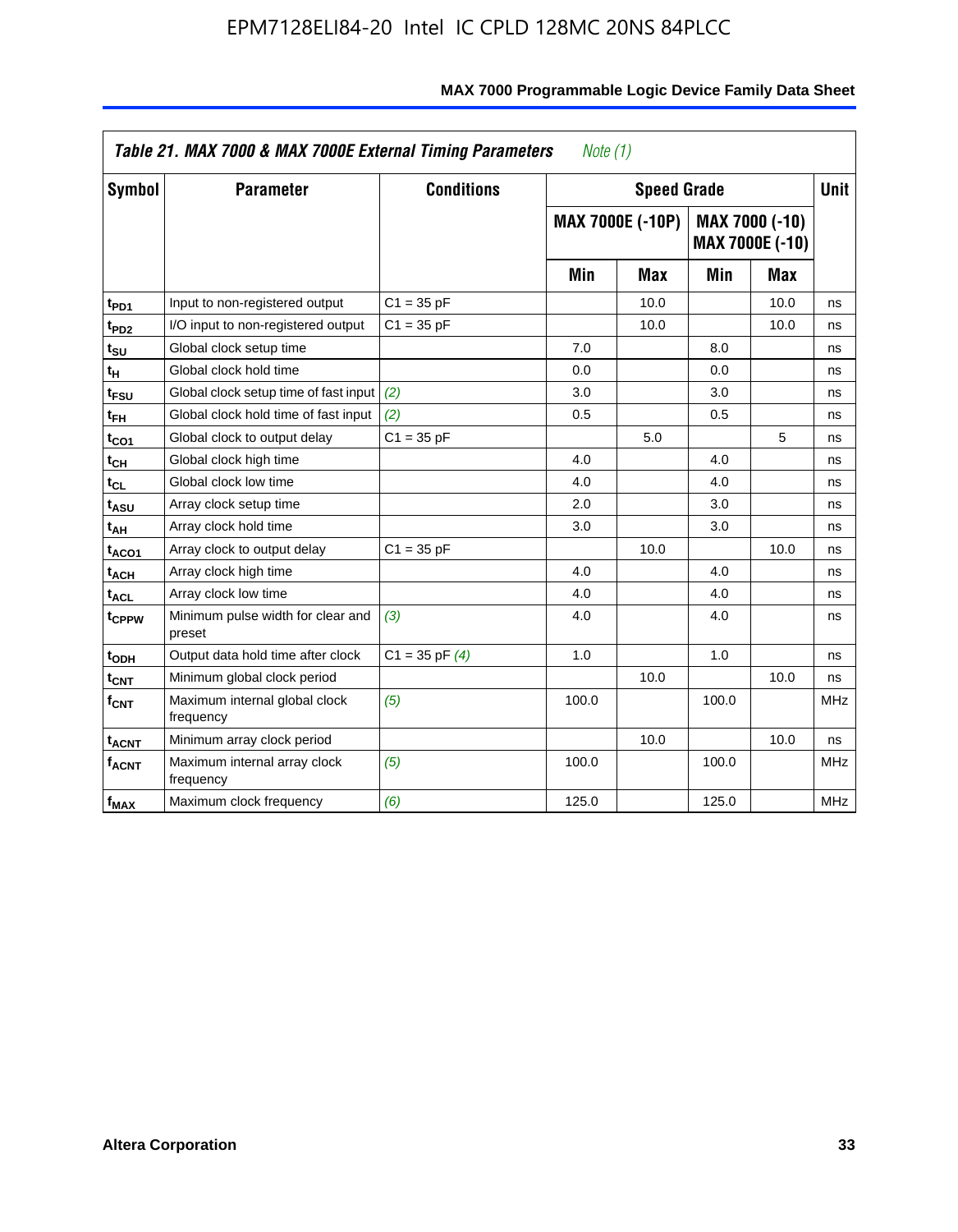| Symbol              | <b>Parameter</b>                                                                                            | <b>Conditions</b>  |     | <b>Speed Grade</b>      |     |                                   | Unit |
|---------------------|-------------------------------------------------------------------------------------------------------------|--------------------|-----|-------------------------|-----|-----------------------------------|------|
|                     |                                                                                                             |                    |     | <b>MAX 7000E (-10P)</b> |     | MAX 7000 (-10)<br>MAX 7000E (-10) |      |
|                     |                                                                                                             |                    | Min | <b>Max</b>              | Min | Max                               |      |
| $t_{IN}$            | Input pad and buffer delay                                                                                  |                    |     | 0.5                     |     | 1.0                               | ns   |
| $t_{IO}$            | I/O input pad and buffer delay                                                                              |                    |     | 0.5                     |     | 1.0                               | ns   |
| t <sub>FIN</sub>    | Fast input delay                                                                                            | (2)                |     | 1.0                     |     | 1.0                               | ns   |
| <sup>t</sup> SEXP   | Shared expander delay                                                                                       |                    |     | 5.0                     |     | 5.0                               | ns   |
| t <sub>PEXP</sub>   | Parallel expander delay                                                                                     |                    |     | 0.8                     |     | 0.8                               | ns   |
| $t_{LAD}$           | Logic array delay                                                                                           |                    |     | 5.0                     |     | 5.0                               | ns   |
| $t_{LAC}$           | Logic control array delay                                                                                   |                    |     | 5.0                     |     | 5.0                               | ns   |
| $t_{IOE}$           | Internal output enable delay                                                                                | (2)                |     | 2.0                     |     | 2.0                               | ns   |
| $t_{OD1}$           | Output buffer and pad delay<br>Slow slew rate $=$ off<br>$V_{\text{CCIO}} = 5.0 V$                          | $C1 = 35 pF$       |     | 1.5                     |     | 2.0                               | ns   |
| $t_{OD2}$           | Output buffer and pad delay<br>Slow slew rate $=$ off<br>$VCCIO = 3.3 V$                                    | $C1 = 35$ pF $(7)$ |     | 2.0                     |     | 2.5                               | ns   |
| $t_{OD3}$           | Output buffer and pad delay<br>Slow slew rate $=$ on<br>$V_{\text{CCIO}} = 5.0 \text{ V or } 3.3 \text{ V}$ | $C1 = 35$ pF $(2)$ |     | 5.5                     |     | 6.0                               | ns   |
| t <sub>ZX1</sub>    | Output buffer enable delay<br>Slow slew rate $=$ off<br>$V_{\text{CCIO}} = 5.0 V$                           | $C1 = 35 pF$       |     | 5.0                     |     | 5.0                               | ns   |
| $t_{ZX2}$           | Output buffer enable delay<br>Slow slew rate $=$ off<br>$V_{\text{CCIO}} = 3.3 \text{ V}$                   | $C1 = 35$ pF $(7)$ |     | 5.5                     |     | 5.5                               | ns   |
| $t_{ZX3}$           | Output buffer enable delay<br>Slow slew rate $=$ on<br>V <sub>CCIO</sub> = 5.0 V or 3.3 V                   | $C1 = 35$ pF $(2)$ |     | 9.0                     |     | 9.0                               | ns   |
| $t_{\mathsf{XZ}}$   | Output buffer disable delay                                                                                 | $C1 = 5$ pF        |     | 5.0                     |     | 5.0                               | ns   |
| $t_{\sf SU}$        | Register setup time                                                                                         |                    | 2.0 |                         | 3.0 |                                   | ns   |
| $t_H$               | Register hold time                                                                                          |                    | 3.0 |                         | 3.0 |                                   | ns   |
| $t_{\mathit{FSU}}$  | Register setup time of fast input                                                                           | (2)                | 3.0 |                         | 3.0 |                                   | ns   |
| $t_{FH}$            | Register hold time of fast input                                                                            | (2)                | 0.5 |                         | 0.5 |                                   | ns   |
| $t_{RD}$            | Register delay                                                                                              |                    |     | 2.0                     |     | 1.0                               | ns   |
| $t_{COMB}$          | Combinatorial delay                                                                                         |                    |     | 2.0                     |     | 1.0                               | ns   |
| $\iota_{\text{IC}}$ | Array clock delay                                                                                           |                    |     | $5.0\,$                 |     | 5.0                               | ns   |
| $t_{EN}$            | Register enable time                                                                                        |                    |     | 5.0                     |     | 5.0                               | ns   |
| $t_{GLOB}$          | Global control delay                                                                                        |                    |     | 1.0                     |     | 1.0                               | ns   |
| $t_{PRE}$           | Register preset time                                                                                        |                    |     | 3.0                     |     | 3.0                               | ns   |
| $t_{\sf CLR}$       | Register clear time                                                                                         |                    |     | 3.0                     |     | 3.0                               | ns   |
| $t_{PIA}$           | PIA delay                                                                                                   |                    |     | 1.0                     |     | 1.0                               | ns   |
| $t_{LPA}$           | Low-power adder                                                                                             | (8)                |     | 11.0                    |     | 11.0                              | ns   |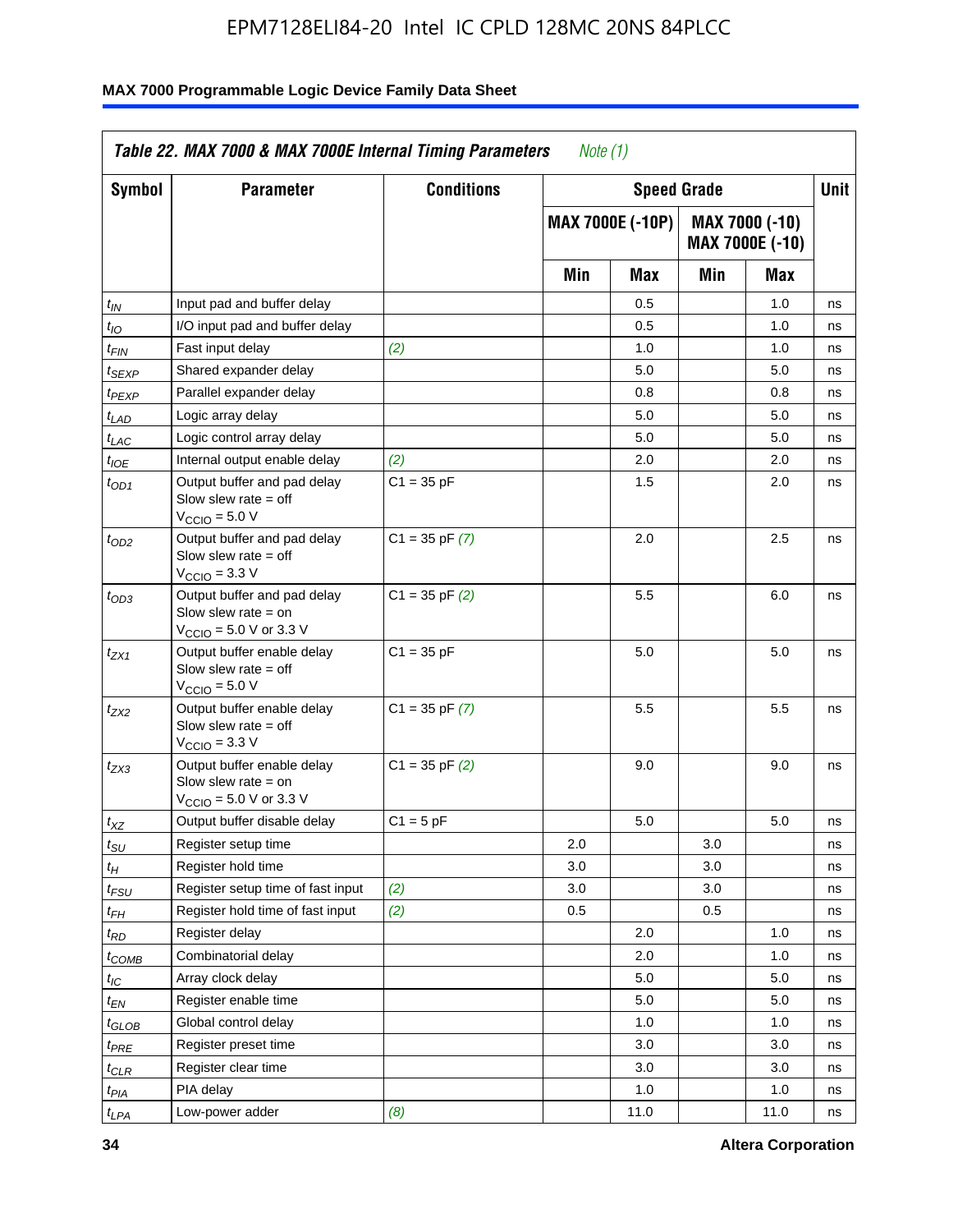|                              | Table 23. MAX 7000 & MAX 7000E External Timing Parameters |                    | Note $(1)$ |                         |       |                                          |             |
|------------------------------|-----------------------------------------------------------|--------------------|------------|-------------------------|-------|------------------------------------------|-------------|
| Symbol                       | <b>Parameter</b>                                          | <b>Conditions</b>  |            | <b>Speed Grade</b>      |       |                                          | <b>Unit</b> |
|                              |                                                           |                    |            | <b>MAX 7000E (-12P)</b> |       | MAX 7000 (-12)<br><b>MAX 7000E (-12)</b> |             |
|                              |                                                           |                    | Min        | <b>Max</b>              | Min   | <b>Max</b>                               |             |
| t <sub>PD1</sub>             | Input to non-registered output                            | $C1 = 35 pF$       |            | 12.0                    |       | 12.0                                     | ns          |
| t <sub>PD2</sub>             | I/O input to non-registered output                        | $C1 = 35 pF$       |            | 12.0                    |       | 12.0                                     | ns          |
| t <sub>SU</sub>              | Global clock setup time                                   |                    | 7.0        |                         | 10.0  |                                          | ns          |
| tн                           | Global clock hold time                                    |                    | 0.0        |                         | 0.0   |                                          | ns          |
| t <sub>FSU</sub>             | Global clock setup time of fast input                     | (2)                | 3.0        |                         | 3.0   |                                          | ns          |
| t <sub>FH</sub>              | Global clock hold time of fast input                      | (2)                | 0.0        |                         | 0.0   |                                          | ns          |
| t <sub>CO1</sub>             | Global clock to output delay                              | $C1 = 35 pF$       |            | 6.0                     |       | 6.0                                      | ns          |
| $\mathfrak{t}_{\textsf{CH}}$ | Global clock high time                                    |                    | 4.0        |                         | 4.0   |                                          | ns          |
| $t_{CL}$                     | Global clock low time                                     |                    | 4.0        |                         | 4.0   |                                          | ns          |
| t <sub>ASU</sub>             | Array clock setup time                                    |                    | 3.0        |                         | 4.0   |                                          | ns          |
| t <sub>АН</sub>              | Array clock hold time                                     |                    | 4.0        |                         | 4.0   |                                          | ns          |
| t <sub>ACO1</sub>            | Array clock to output delay                               | $C1 = 35 pF$       |            | 12.0                    |       | 12.0                                     | ns          |
| t <sub>ACH</sub>             | Array clock high time                                     |                    | 5.0        |                         | 5.0   |                                          | ns          |
| $t_{\sf ACL}$                | Array clock low time                                      |                    | 5.0        |                         | 5.0   |                                          | ns          |
| t <sub>CPPW</sub>            | Minimum pulse width for clear and<br>preset               | (3)                | 5.0        |                         | 5.0   |                                          | ns          |
| t <sub>ODH</sub>             | Output data hold time after clock                         | $C1 = 35$ pF $(4)$ | 1.0        |                         | 1.0   |                                          | ns          |
| $t_{\mathsf{CNT}}$           | Minimum global clock period                               |                    |            | 11.0                    |       | 11.0                                     | ns          |
| $\mathsf{f}_{\mathsf{CNT}}$  | Maximum internal global clock<br>frequency                | (5)                | 90.9       |                         | 90.9  |                                          | <b>MHz</b>  |
| <b>t<sub>ACNT</sub></b>      | Minimum array clock period                                |                    |            | 11.0                    |       | 11.0                                     | ns          |
| f <sub>ACNT</sub>            | Maximum internal array clock<br>frequency                 | (5)                | 90.9       |                         | 90.9  |                                          | <b>MHz</b>  |
| $f_{MAX}$                    | Maximum clock frequency                                   | (6)                | 125.0      |                         | 125.0 |                                          | <b>MHz</b>  |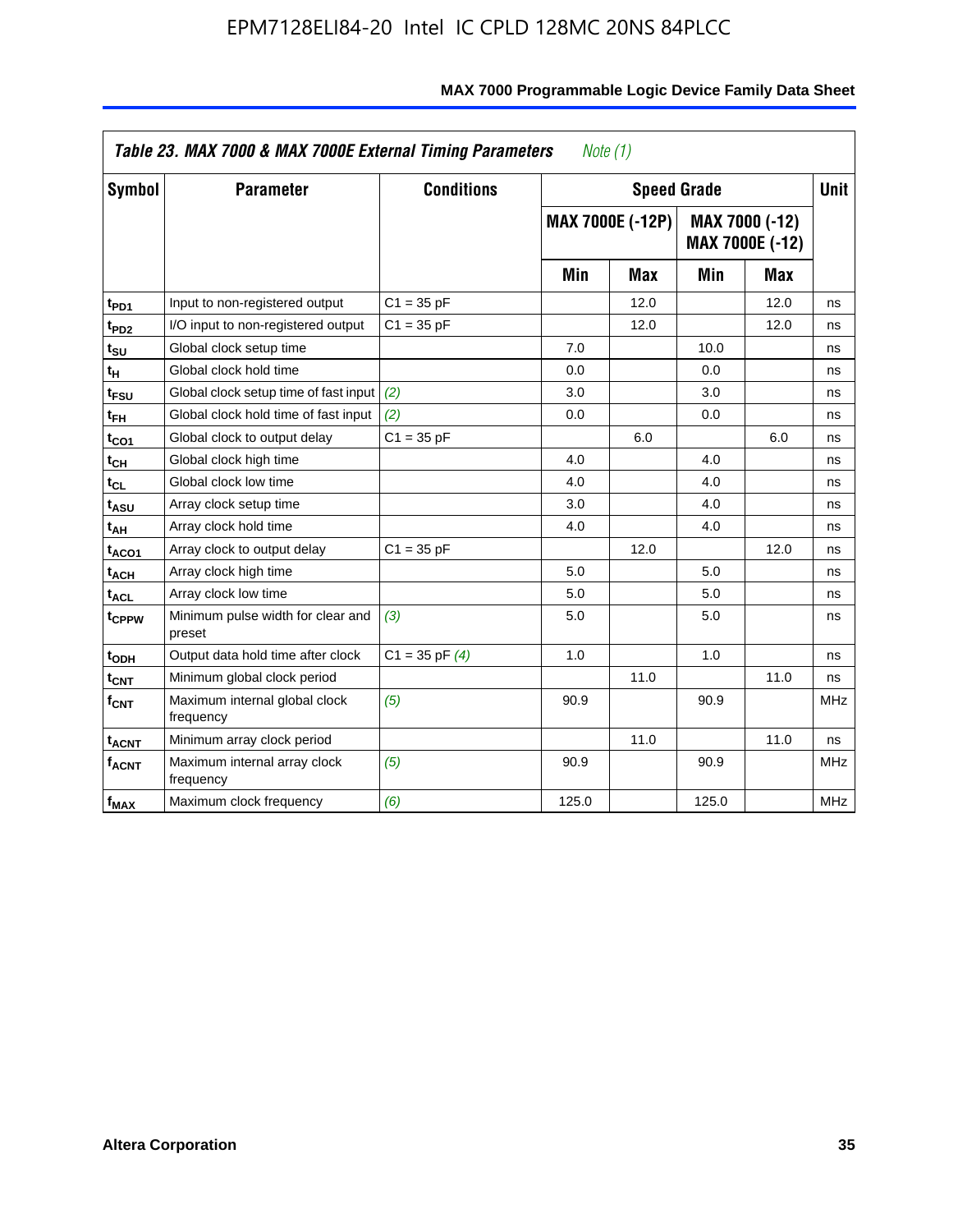| Symbol                      | <b>Parameter</b>                                                                                            | <b>Conditions</b>  |     | <b>Speed Grade</b>      |     |                                          | <b>Unit</b> |
|-----------------------------|-------------------------------------------------------------------------------------------------------------|--------------------|-----|-------------------------|-----|------------------------------------------|-------------|
|                             |                                                                                                             |                    |     | <b>MAX 7000E (-12P)</b> |     | MAX 7000 (-12)<br><b>MAX 7000E (-12)</b> |             |
|                             |                                                                                                             |                    | Min | <b>Max</b>              | Min | Max                                      |             |
| t <sub>IN</sub>             | Input pad and buffer delay                                                                                  |                    |     | 1.0                     |     | 2.0                                      | ns          |
| $t_{IO}$                    | I/O input pad and buffer delay                                                                              |                    |     | 1.0                     |     | 2.0                                      | ns          |
| $t_{\textit{FIN}}$          | Fast input delay                                                                                            | (2)                |     | 1.0                     |     | 1.0                                      | ns          |
| t <sub>SEXP</sub>           | Shared expander delay                                                                                       |                    |     | 7.0                     |     | 7.0                                      | ns          |
| t <sub>PEXP</sub>           | Parallel expander delay                                                                                     |                    |     | 1.0                     |     | 1.0                                      | ns          |
| t <sub>LAD</sub>            | Logic array delay                                                                                           |                    |     | 7.0                     |     | 5.0                                      | ns          |
| $t_{LAC}$                   | Logic control array delay                                                                                   |                    |     | 5.0                     |     | 5.0                                      | ns          |
| $t_{IOE}$                   | Internal output enable delay                                                                                | (2)                |     | 2.0                     |     | 2.0                                      | ns          |
| $t_{OD1}$                   | Output buffer and pad delay<br>Slow slew rate $=$ off<br>$V_{\text{CCIO}} = 5.0 V$                          | $C1 = 35 pF$       |     | 1.0                     |     | 3.0                                      | ns          |
| $t_{OD2}$                   | Output buffer and pad delay<br>Slow slew rate $=$ off<br>$VCCIO = 3.3 V$                                    | $C1 = 35$ pF $(7)$ |     | 2.0                     |     | 4.0                                      | ns          |
| $t_{OD3}$                   | Output buffer and pad delay<br>Slow slew rate $=$ on<br>$V_{\text{CCIO}} = 5.0 \text{ V or } 3.3 \text{ V}$ | $C1 = 35$ pF $(2)$ |     | 5.0                     |     | 7.0                                      | ns          |
| $t_{ZX1}$                   | Output buffer enable delay<br>Slow slew rate $=$ off<br>$V_{\text{CCIO}} = 5.0 V$                           | $C1 = 35 pF$       |     | 6.0                     |     | 6.0                                      | ns          |
| $t_{ZX2}$                   | Output buffer enable delay<br>Slow slew rate $=$ off<br>V <sub>CCIO</sub> = 3.3 V                           | $C1 = 35$ pF $(7)$ |     | 7.0                     |     | 7.0                                      | ns          |
| $t_{ZX3}$                   | Output buffer enable delay<br>Slow slew rate $=$ on<br>$V_{\text{CCIO}} = 5.0 \text{ V or } 3.3 \text{ V}$  | $C1 = 35$ pF $(2)$ |     | 10.0                    |     | 10.0                                     | ns          |
| $t_{\mathsf{XZ}}$           | Output buffer disable delay                                                                                 | $C1 = 5$ pF        |     | 6.0                     |     | 6.0                                      | ns          |
| $t_{\scriptstyle\text{SU}}$ | Register setup time                                                                                         |                    | 1.0 |                         | 4.0 |                                          | ns          |
| $t_H$                       | Register hold time                                                                                          |                    | 6.0 |                         | 4.0 |                                          | ns          |
| $t_{\mathit{FSU}}$          | Register setup time of fast input                                                                           | (2)                | 4.0 |                         | 2.0 |                                          | ns          |
| t <sub>FH</sub>             | Register hold time of fast input                                                                            | (2)                | 0.0 |                         | 2.0 |                                          | ns          |
| $t_{RD}$                    | Register delay                                                                                              |                    |     | 2.0                     |     | 1.0                                      | ns          |
| $t_{\mathsf{COMB}}$         | Combinatorial delay                                                                                         |                    |     | 2.0                     |     | 1.0                                      | ns          |
| ЧC                          | Array clock delay                                                                                           |                    |     | 5.0                     |     | 5.0                                      | ns          |
| $t_{EN}$                    | Register enable time                                                                                        |                    |     | 7.0                     |     | 5.0                                      | ns          |
| $t_{GLOB}$                  | Global control delay                                                                                        |                    |     | 2.0                     |     | 0.0                                      | ns          |
| t <sub>PRE</sub>            | Register preset time                                                                                        |                    |     | 4.0                     |     | 3.0                                      | ns          |
| $t_{\sf CLR}$               | Register clear time                                                                                         |                    |     | 4.0                     |     | 3.0                                      | ns          |
| t <sub>PIA</sub>            | PIA delay                                                                                                   |                    |     | 1.0                     |     | 1.0                                      | ns          |
| t <sub>LPA</sub>            | Low-power adder                                                                                             | (8)                |     | 12.0                    |     | 12.0                                     | ns          |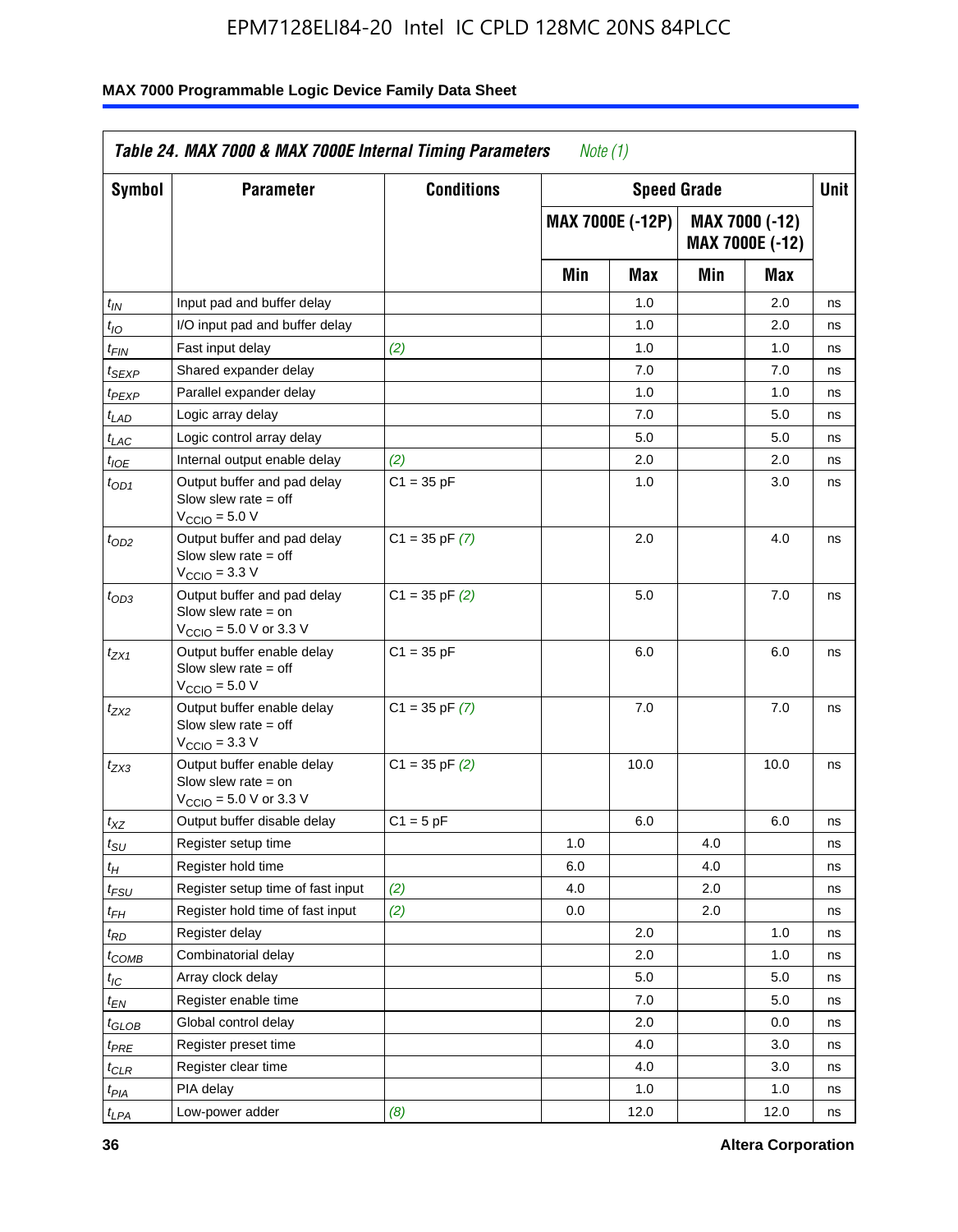| <b>Symbol</b>           | <b>Parameter</b>                            | <b>Conditions</b>  |      |            |                          | <b>Speed Grade</b> |      |            | <b>Unit</b> |
|-------------------------|---------------------------------------------|--------------------|------|------------|--------------------------|--------------------|------|------------|-------------|
|                         |                                             |                    |      | $-15$      |                          | $-15T$             |      | $-20$      |             |
|                         |                                             |                    | Min  | <b>Max</b> | Min                      | <b>Max</b>         | Min  | <b>Max</b> |             |
| t <sub>PD1</sub>        | Input to non-registered output              | $C1 = 35 pF$       |      | 15.0       |                          | 15.0               |      | 20.0       | ns          |
| t <sub>PD2</sub>        | I/O input to non-registered<br>output       | $C1 = 35 pF$       |      | 15.0       |                          | 15.0               |      | 20.0       | ns          |
| tsu                     | Global clock setup time                     |                    | 11.0 |            | 11.0                     |                    | 12.0 |            | ns          |
| $t_H$                   | Global clock hold time                      |                    | 0.0  |            | 0.0                      |                    | 0.0  |            | ns          |
| t <sub>FSU</sub>        | Global clock setup time of fast<br>input    | (2)                | 3.0  |            | -                        |                    | 5.0  |            | ns          |
| $t_{FH}$                | Global clock hold time of fast<br>input     | (2)                | 0.0  |            | $\overline{\phantom{0}}$ |                    | 0.0  |            | ns          |
| $t_{CO1}$               | Global clock to output delay                | $C1 = 35 pF$       |      | 8.0        |                          | 8.0                |      | 12.0       | ns          |
| $t_{\mathsf{CH}}$       | Global clock high time                      |                    | 5.0  |            | 6.0                      |                    | 6.0  |            | ns          |
| t <sub>CL</sub>         | Global clock low time                       |                    | 5.0  |            | 6.0                      |                    | 6.0  |            | ns          |
| t <sub>ASU</sub>        | Array clock setup time                      |                    | 4.0  |            | 4.0                      |                    | 5.0  |            | ns          |
| t <sub>АН</sub>         | Array clock hold time                       |                    | 4.0  |            | 4.0                      |                    | 5.0  |            | ns          |
| t <sub>ACO1</sub>       | Array clock to output delay                 | $C1 = 35 pF$       |      | 15.0       |                          | 15.0               |      | 20.0       | ns          |
| $t_{\sf ACH}$           | Array clock high time                       |                    | 6.0  |            | 6.5                      |                    | 8.0  |            | ns          |
| t <sub>ACL</sub>        | Array clock low time                        |                    | 6.0  |            | 6.5                      |                    | 8.0  |            | ns          |
| t <sub>CPPW</sub>       | Minimum pulse width for clear<br>and preset | (3)                | 6.0  |            | 6.5                      |                    | 8.0  |            | ns          |
| $t_{ODH}$               | Output data hold time after<br>clock        | $C1 = 35$ pF $(4)$ | 1.0  |            | 1.0                      |                    | 1.0  |            | ns          |
| $t_{\mathsf{CNT}}$      | Minimum global clock period                 |                    |      | 13.0       |                          | 13.0               |      | 16.0       | ns          |
| f <sub>CNT</sub>        | Maximum internal global clock<br>frequency  | (5)                | 76.9 |            | 76.9                     |                    | 62.5 |            | <b>MHz</b>  |
| <b>t<sub>ACNT</sub></b> | Minimum array clock period                  |                    |      | 13.0       |                          | 13.0               |      | 16.0       | ns          |
| <b>fACNT</b>            | Maximum internal array clock<br>frequency   | (5)                | 76.9 |            | 76.9                     |                    | 62.5 |            | <b>MHz</b>  |
| $f_{MAX}$               | Maximum clock frequency                     | (6)                | 100  |            | 83.3                     |                    | 83.3 |            | MHz         |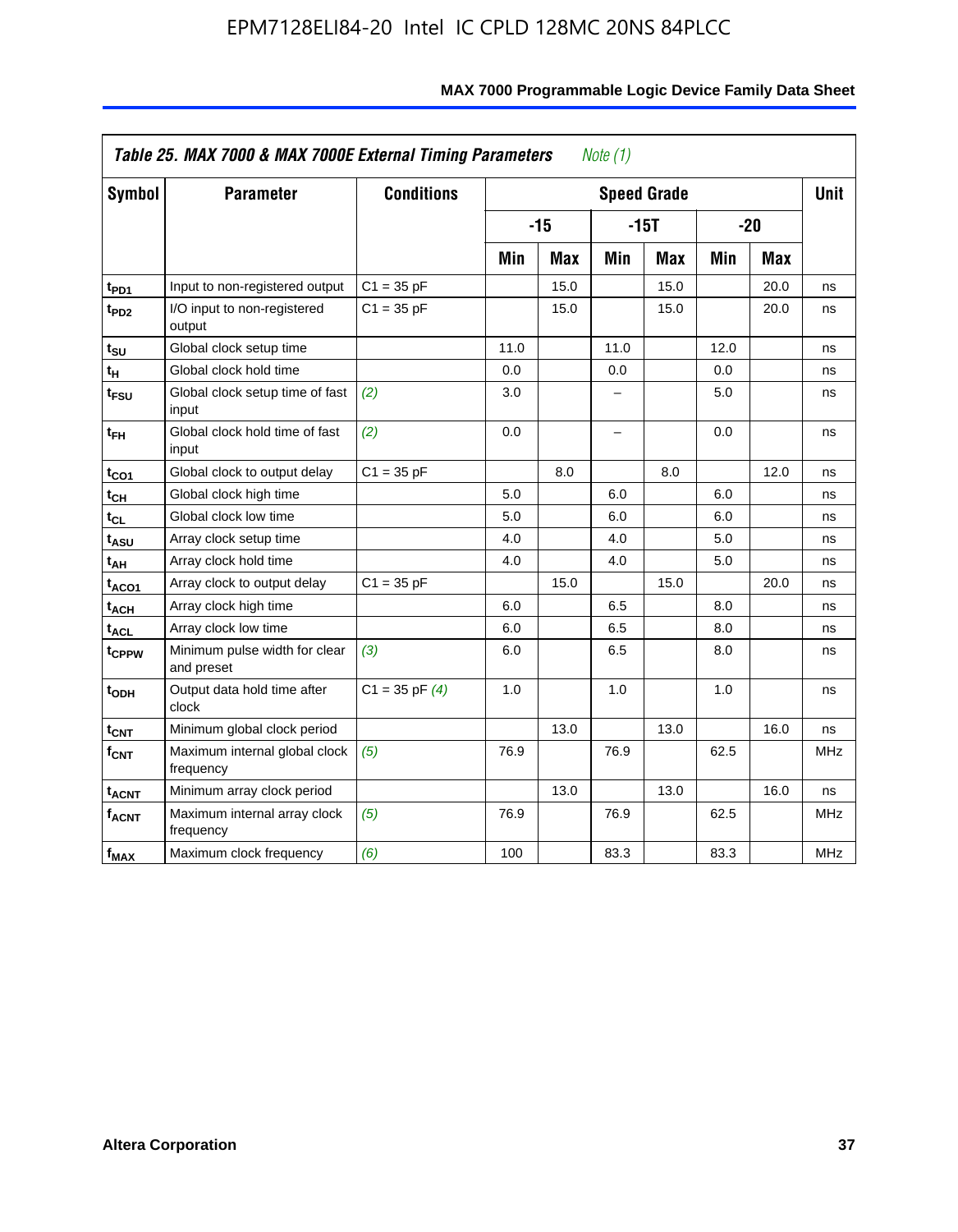| Symbol                        | <b>Parameter</b>                                                                                            | <b>Conditions</b>  |     |       |                          | <b>Speed Grade</b>       |     |      | <b>Unit</b> |
|-------------------------------|-------------------------------------------------------------------------------------------------------------|--------------------|-----|-------|--------------------------|--------------------------|-----|------|-------------|
|                               |                                                                                                             |                    |     | $-15$ |                          | -15T                     |     | -20  |             |
|                               |                                                                                                             |                    | Min | Max   | Min                      | Max                      | Min | Max  |             |
| $t_{IN}$                      | Input pad and buffer delay                                                                                  |                    |     | 2.0   |                          | 2.0                      |     | 3.0  | ns          |
| $t_{IO}$                      | I/O input pad and buffer delay                                                                              |                    |     | 2.0   |                          | 2.0                      |     | 3.0  | ns          |
| $t_{\sf FIN}$                 | Fast input delay                                                                                            | (2)                |     | 2.0   |                          | $\overline{a}$           |     | 4.0  | ns          |
| $t_{SEXP}$                    | Shared expander delay                                                                                       |                    |     | 8.0   |                          | 10.0                     |     | 9.0  | ns          |
| t <sub>PEXP</sub>             | Parallel expander delay                                                                                     |                    |     | 1.0   |                          | 1.0                      |     | 2.0  | ns          |
| $t_{LAD}$                     | Logic array delay                                                                                           |                    |     | 6.0   |                          | 6.0                      |     | 8.0  | ns          |
| $t_{LAC}$                     | Logic control array delay                                                                                   |                    |     | 6.0   |                          | 6.0                      |     | 8.0  | ns          |
| t <sub>IOE</sub>              | Internal output enable delay                                                                                | (2)                |     | 3.0   |                          |                          |     | 4.0  | ns          |
| t <sub>OD1</sub>              | Output buffer and pad delay<br>Slow slew rate $=$ off<br>$V_{\text{CCIO}} = 5.0 V$                          | $C1 = 35 pF$       |     | 4.0   |                          | 4.0                      |     | 5.0  | ns          |
| t <sub>OD2</sub>              | Output buffer and pad delay<br>Slow slew rate $=$ off<br>$V_{\text{CCIO}} = 3.3 \text{ V}$                  | $C1 = 35 pF(7)$    |     | 5.0   |                          | $\overline{\phantom{0}}$ |     | 6.0  | ns          |
| $t_{OD3}$                     | Output buffer and pad delay<br>Slow slew rate $=$ on<br>$V_{\text{CCIO}} = 5.0 \text{ V or } 3.3 \text{ V}$ | $C1 = 35$ pF $(2)$ |     | 8.0   |                          |                          |     | 9.0  | ns          |
| $t_{ZX1}$                     | Output buffer enable delay<br>Slow slew rate $=$ off<br>$V_{\text{CCIO}} = 5.0 V$                           | $C1 = 35 pF$       |     | 6.0   |                          | 6.0                      |     | 10.0 | ns          |
| t <sub>ZX2</sub>              | Output buffer enable delay<br>Slow slew rate $=$ off<br>$V_{\text{CCIO}} = 3.3 \text{ V}$                   | $C1 = 35$ pF $(7)$ |     | 7.0   |                          | L,                       |     | 11.0 | ns          |
| t <sub>ZX3</sub>              | Output buffer enable delay<br>Slow slew rate $=$ on<br>$V_{\text{CCIO}} = 5.0 \text{ V or } 3.3 \text{ V}$  | $C1 = 35$ pF $(2)$ |     | 10.0  |                          |                          |     | 14.0 | ns          |
| $t_{\mathsf{XZ}}$             | Output buffer disable delay                                                                                 | $C1 = 5pF$         |     | 6.0   |                          | 6.0                      |     | 10.0 | ns          |
| $t_{\scriptstyle\text{SU}}$   | Register setup time                                                                                         |                    | 4.0 |       | 4.0                      |                          | 4.0 |      | ns          |
| tμ                            | Register hold time                                                                                          |                    | 4.0 |       | 4.0                      |                          | 5.0 |      | ns          |
| t <sub>FSU</sub>              | Register setup time of fast input                                                                           | (2)                | 2.0 |       | $\overline{\phantom{0}}$ |                          | 4.0 |      | ns          |
| $t_{FH}$                      | Register hold time of fast input                                                                            | (2)                | 2.0 |       | L.                       |                          | 3.0 |      | ns          |
| t <sub>RD</sub>               | Register delay                                                                                              |                    |     | 1.0   |                          | 1.0                      |     | 1.0  | ns          |
| $t_{COMB}$                    | Combinatorial delay                                                                                         |                    |     | 1.0   |                          | 1.0                      |     | 1.0  | ns          |
| $t_{IC}$                      | Array clock delay                                                                                           |                    |     | 6.0   |                          | 6.0                      |     | 8.0  | ns          |
| $t_{EN}$                      | Register enable time                                                                                        |                    |     | 6.0   |                          | 6.0                      |     | 8.0  | ns          |
| $t_{\scriptstyle\text{GLOB}}$ | Global control delay                                                                                        |                    |     | 1.0   |                          | 1.0                      |     | 3.0  | ns          |
| $t_{PRE}$                     | Register preset time                                                                                        |                    |     | 4.0   |                          | 4.0                      |     | 4.0  | ns          |
| $t_{\sf CLR}$                 | Register clear time                                                                                         |                    |     | 4.0   |                          | 4.0                      |     | 4.0  | ns          |
| t <sub>PIA</sub>              | PIA delay                                                                                                   |                    |     | 2.0   |                          | 2.0                      |     | 3.0  | ns          |
| $t_{LPA}$                     | Low-power adder                                                                                             | (8)                |     | 13.0  |                          | 15.0                     |     | 15.0 | ns          |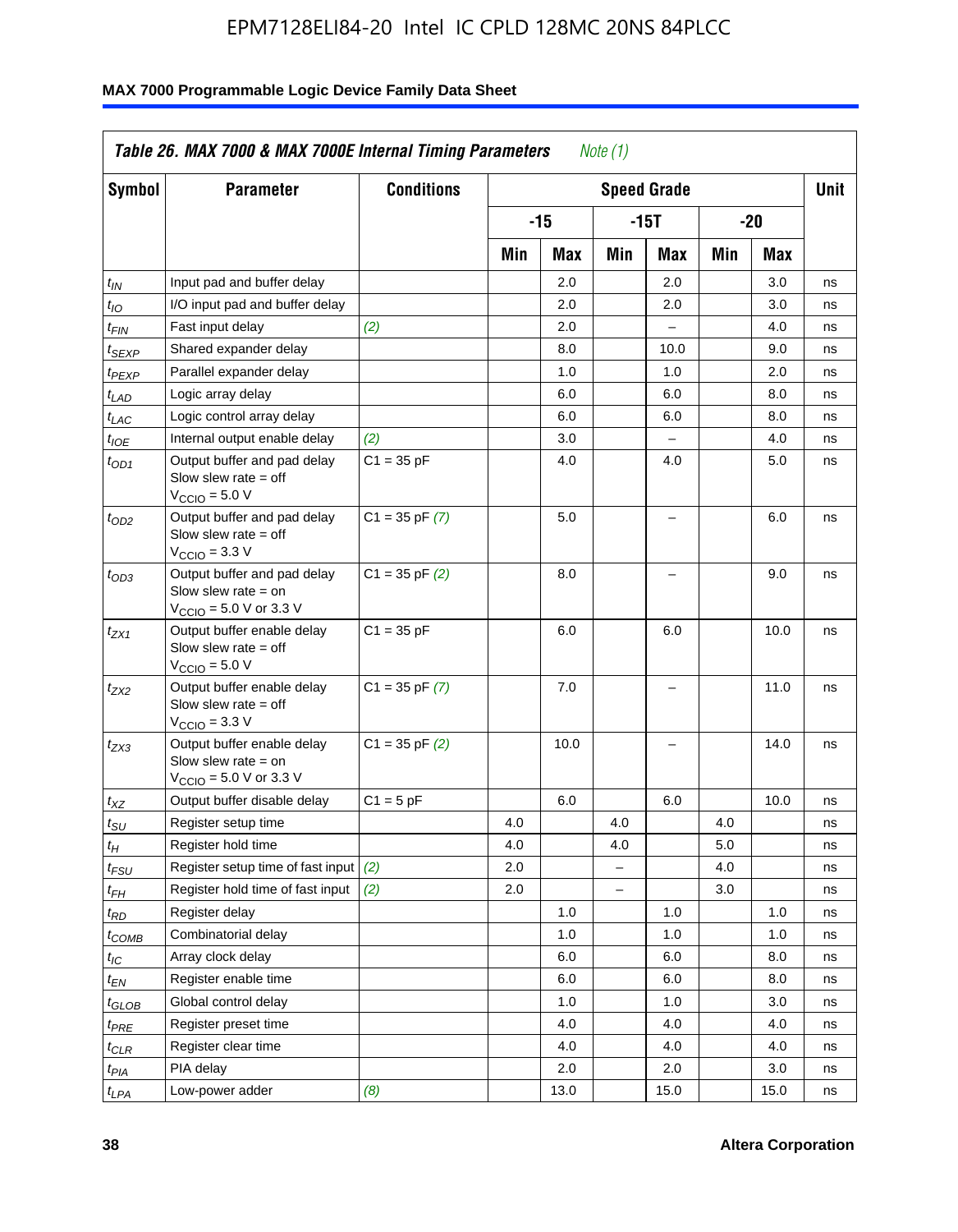**MAX 7000 Programmable Logic Device Family Data Sheet**

#### *Notes to tables:*

- (1) These values are specified under the recommended operating conditions shown in Table 14. See Figure 13 for more information on switching waveforms.
- (2) This parameter applies to MAX 7000E devices only.
- (3) This minimum pulse width for preset and clear applies for both global clear and array controls. The *tLPA* parameter must be added to this minimum width if the clear or reset signal incorporates the  $t_{LAD}$  parameter into the signal path.
- (4) This parameter is a guideline that is sample-tested only and is based on extensive device characterization. This parameter applies for both global and array clocking.
- (5) These parameters are measured with a 16-bit loadable, enabled, up/down counter programmed into each LAB.
- (6) The  $f_{MAX}$  values represent the highest frequency for pipelined data.
- (7) Operating conditions:  $V_{\text{CCIO}} = 3.3 \text{ V} \pm 10\%$  for commercial and industrial use.
- (8) The  $t_{LPA}$  parameter must be added to the  $t_{LAD}$ ,  $t_{LAC}$ ,  $t_{IC}$ ,  $t_{EN}$ ,  $t_{SEXP}$ ,  $t_{ACL}$ , and  $t_{CPPW}$  parameters for macrocells running in the low-power mode.

|                          | Table 27. EPM7032S External Timing Parameters (Part 1 of 2) |                   |       |            |       | Note (1) |                    |            |       |            |             |
|--------------------------|-------------------------------------------------------------|-------------------|-------|------------|-------|----------|--------------------|------------|-------|------------|-------------|
| Symbol                   | <b>Parameter</b>                                            | <b>Conditions</b> |       |            |       |          | <b>Speed Grade</b> |            |       |            | <b>Unit</b> |
|                          |                                                             |                   |       | -5         |       | -6       |                    | -7         |       | $-10$      |             |
|                          |                                                             |                   | Min   | <b>Max</b> | Min   | Max      | Min                | <b>Max</b> | Min   | <b>Max</b> |             |
| t <sub>PD1</sub>         | Input to non-registered output                              | $C1 = 35 pF$      |       | 5.0        |       | 6.0      |                    | 7.5        |       | 10.0       | ns          |
| $t_{PD2}$                | I/O input to non-registered<br>output                       | $C1 = 35 pF$      |       | 5.0        |       | 6.0      |                    | 7.5        |       | 10.0       | ns          |
| $t_{\text{SU}}$          | Global clock setup time                                     |                   | 2.9   |            | 4.0   |          | 5.0                |            | 7.0   |            | ns          |
| $t_H$                    | Global clock hold time                                      |                   | 0.0   |            | 0.0   |          | 0.0                |            | 0.0   |            | ns          |
| t <sub>FSU</sub>         | Global clock setup time of fast<br>input                    |                   | 2.5   |            | 2.5   |          | 2.5                |            | 3.0   |            | ns          |
| $t_{FH}$                 | Global clock hold time of fast<br>input                     |                   | 0.0   |            | 0.0   |          | 0.0                |            | 0.5   |            | ns          |
| t <sub>CO1</sub>         | Global clock to output delay                                | $C1 = 35 pF$      |       | 3.2        |       | 3.5      |                    | 4.3        |       | 5.0        | ns          |
| $t_{CH}$                 | Global clock high time                                      |                   | 2.0   |            | 2.5   |          | 3.0                |            | 4.0   |            | ns          |
| $t_{CL}$                 | Global clock low time                                       |                   | 2.0   |            | 2.5   |          | 3.0                |            | 4.0   |            | ns          |
| t <sub>ASU</sub>         | Array clock setup time                                      |                   | 0.7   |            | 0.9   |          | 1.1                |            | 2.0   |            | ns          |
| t <sub>АН</sub>          | Array clock hold time                                       |                   | 1.8   |            | 2.1   |          | 2.7                |            | 3.0   |            | ns          |
| t <sub>ACO1</sub>        | Array clock to output delay                                 | $C1 = 35 pF$      |       | 5.4        |       | 6.6      |                    | 8.2        |       | 10.0       | ns          |
| t <sub>ACH</sub>         | Array clock high time                                       |                   | 2.5   |            | 2.5   |          | 3.0                |            | 4.0   |            | ns          |
| $\mathfrak{t}_{\sf ACL}$ | Array clock low time                                        |                   | 2.5   |            | 2.5   |          | 3.0                |            | 4.0   |            | ns          |
| tcppw                    | Minimum pulse width for clear<br>and preset                 | (2)               | 2.5   |            | 2.5   |          | 3.0                |            | 4.0   |            | ns          |
| $t$ <sub>ODH</sub>       | Output data hold time after<br>clock                        | $C1 = 35 pF(3)$   | 1.0   |            | 1.0   |          | 1.0                |            | 1.0   |            | ns          |
| $t_{\mathsf{CNT}}$       | Minimum global clock period                                 |                   |       | 5.7        |       | 7.0      |                    | 8.6        |       | 10.0       | ns          |
| $f_{\mathsf{CNT}}$       | Maximum internal global clock<br>frequency                  | (4)               | 175.4 |            | 142.9 |          | 116.3              |            | 100.0 |            | <b>MHz</b>  |
| <b>t<sub>ACNT</sub></b>  | Minimum array clock period                                  |                   |       | 5.7        |       | 7.0      |                    | 8.6        |       | 10.0       | ns          |

#### Tables 27 and 28 show the EPM7032S AC operating conditions.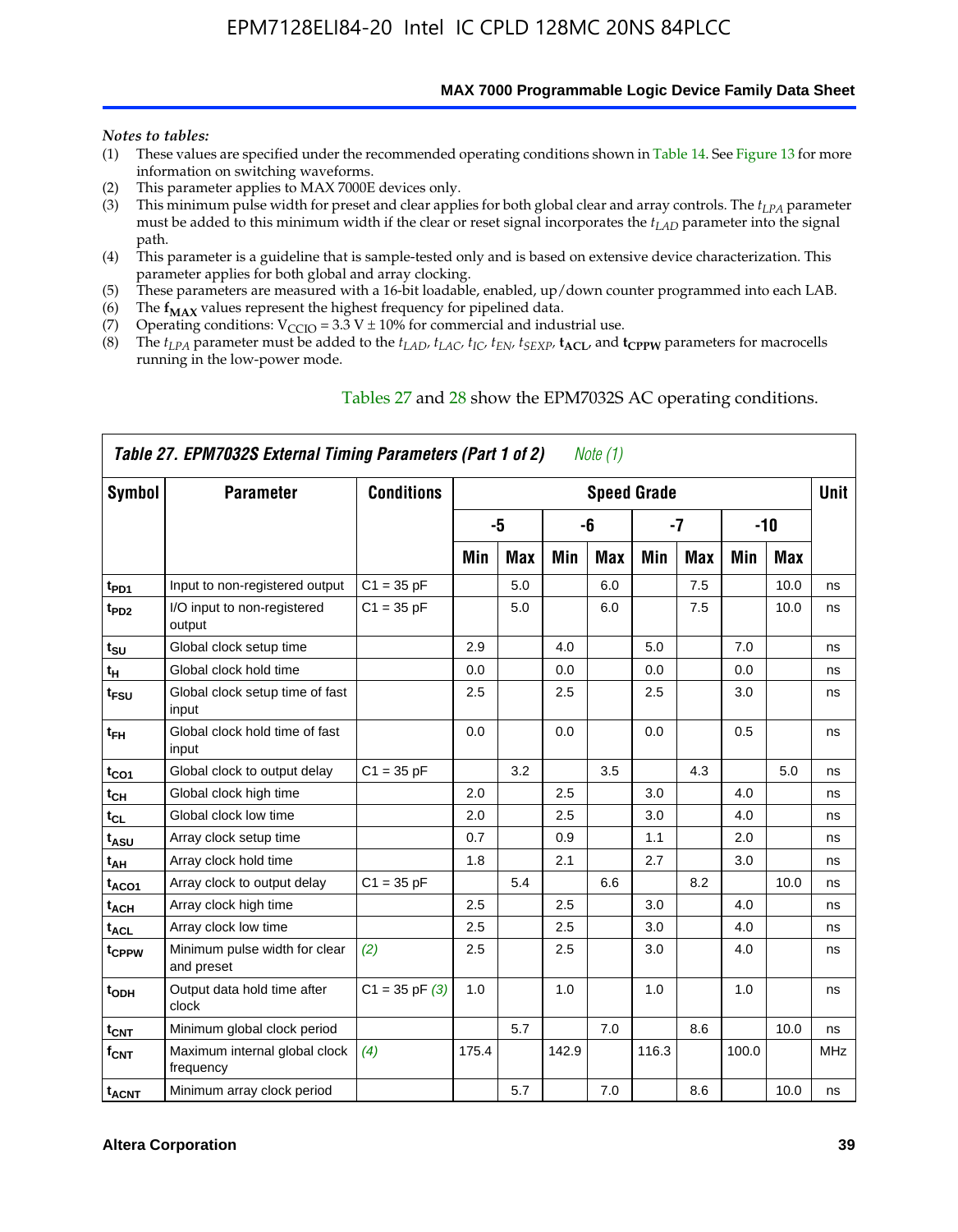| Table 27. EPM7032S External Timing Parameters (Part 2 of 2)<br>Note (1) |                                           |                   |       |                       |       |                    |       |     |       |            |            |  |  |
|-------------------------------------------------------------------------|-------------------------------------------|-------------------|-------|-----------------------|-------|--------------------|-------|-----|-------|------------|------------|--|--|
| Symbol                                                                  | <b>Parameter</b>                          | <b>Conditions</b> |       |                       |       | <b>Speed Grade</b> |       |     |       |            | Unit       |  |  |
|                                                                         |                                           |                   |       | -7<br>-10<br>-6<br>-5 |       |                    |       |     |       |            |            |  |  |
|                                                                         |                                           |                   | Min   | <b>Max</b>            | Min   | <b>Max</b>         | Min   | Max | Min   | <b>Max</b> |            |  |  |
| <b>fACNT</b>                                                            | Maximum internal array clock<br>frequency | (4)               | 175.4 |                       | 142.9 |                    | 116.3 |     | 100.0 |            | <b>MHz</b> |  |  |
| f <sub>MAX</sub>                                                        | Maximum clock frequency                   | (5)               | 250.0 |                       | 200.0 |                    | 166.7 |     | 125.0 |            | <b>MHz</b> |  |  |

| Symbol                        | <b>Parameter</b>                     | <b>Conditions</b>  |     |            |     | <b>Speed Grade</b> |     |            |     |            | <b>Unit</b> |
|-------------------------------|--------------------------------------|--------------------|-----|------------|-----|--------------------|-----|------------|-----|------------|-------------|
|                               |                                      |                    |     | -5         |     | -6                 |     | $-7$       |     | $-10$      |             |
|                               |                                      |                    | Min | <b>Max</b> | Min | <b>Max</b>         | Min | <b>Max</b> | Min | <b>Max</b> |             |
| $t_{IN}$                      | Input pad and buffer delay           |                    |     | 0.2        |     | 0.2                |     | 0.3        |     | 0.5        | ns          |
| $t_{IO}$                      | I/O input pad and buffer delay       |                    |     | 0.2        |     | 0.2                |     | 0.3        |     | 0.5        | ns          |
| $t_{\textit{FIN}}$            | Fast input delay                     |                    |     | 2.2        |     | 2.1                |     | 2.5        |     | 1.0        | ns          |
| $t_{SEXP}$                    | Shared expander delay                |                    |     | 3.1        |     | 3.8                |     | 4.6        |     | 5.0        | ns          |
| $t_{PEXP}$                    | Parallel expander delay              |                    |     | 0.9        |     | 1.1                |     | 1.4        |     | 0.8        | ns          |
| $t_{LAD}$                     | Logic array delay                    |                    |     | 2.6        |     | 3.3                |     | 4.0        |     | 5.0        | ns          |
| $t_{LAC}$                     | Logic control array delay            |                    |     | 2.5        |     | 3.3                |     | 4.0        |     | 5.0        | ns          |
| $t_{IOE}$                     | Internal output enable delay         |                    |     | 0.7        |     | 0.8                |     | 1.0        |     | 2.0        | ns          |
| $t_{OD1}$                     | Output buffer and pad delay          | $C1 = 35 pF$       |     | 0.2        |     | 0.3                |     | 0.4        |     | 1.5        | ns          |
| $t_{OD2}$                     | Output buffer and pad delay          | $C1 = 35$ pF $(6)$ |     | 0.7        |     | 0.8                |     | 0.9        |     | 2.0        | ns          |
| $t_{OD3}$                     | Output buffer and pad delay          | $C1 = 35 pF$       |     | 5.2        |     | 5.3                |     | 5.4        |     | 5.5        | ns          |
| $t_{ZX1}$                     | Output buffer enable delay           | $C1 = 35 pF$       |     | 4.0        |     | 4.0                |     | 4.0        |     | 5.0        | ns          |
| t <sub>ZX2</sub>              | Output buffer enable delay           | $C1 = 35$ pF $(6)$ |     | 4.5        |     | 4.5                |     | 4.5        |     | 5.5        | ns          |
| $t_{ZX3}$                     | Output buffer enable delay           | $C1 = 35 pF$       |     | 9.0        |     | 9.0                |     | 9.0        |     | 9.0        | ns          |
| $t_{XZ}$                      | Output buffer disable delay          | $C1 = 5pF$         |     | 4.0        |     | 4.0                |     | 4.0        |     | 5.0        | ns          |
| $t_{\rm SU}$                  | Register setup time                  |                    | 0.8 |            | 1.0 |                    | 1.3 |            | 2.0 |            | ns          |
| $t_{H}$                       | Register hold time                   |                    | 1.7 |            | 2.0 |                    | 2.5 |            | 3.0 |            | ns          |
| $t_{\mathit{FSU}}$            | Register setup time of fast<br>input |                    | 1.9 |            | 1.8 |                    | 1.7 |            | 3.0 |            | ns          |
| $t_{FH}$                      | Register hold time of fast<br>input  |                    | 0.6 |            | 0.7 |                    | 0.8 |            | 0.5 |            | ns          |
| $t_{RD}$                      | Register delay                       |                    |     | 1.2        |     | 1.6                |     | 1.9        |     | 2.0        | ns          |
| $t_{COMB}$                    | Combinatorial delay                  |                    |     | 0.9        |     | 1.1                |     | 1.4        |     | 2.0        | ns          |
| $t_{IC}$                      | Array clock delay                    |                    |     | 2.7        |     | 3.4                |     | 4.2        |     | 5.0        | ns          |
| $t_{EN}$                      | Register enable time                 |                    |     | 2.6        |     | 3.3                |     | 4.0        |     | 5.0        | ns          |
| $t_{\scriptstyle\text{GLOB}}$ | Global control delay                 |                    |     | 1.6        |     | 1.4                |     | 1.7        |     | 1.0        | ns          |
| $t_{PRE}$                     | Register preset time                 |                    |     | 2.0        |     | 2.4                |     | 3.0        |     | 3.0        | ns          |
| $t_{CLR}$                     | Register clear time                  |                    |     | 2.0        |     | 2.4                |     | 3.0        |     | 3.0        | ns          |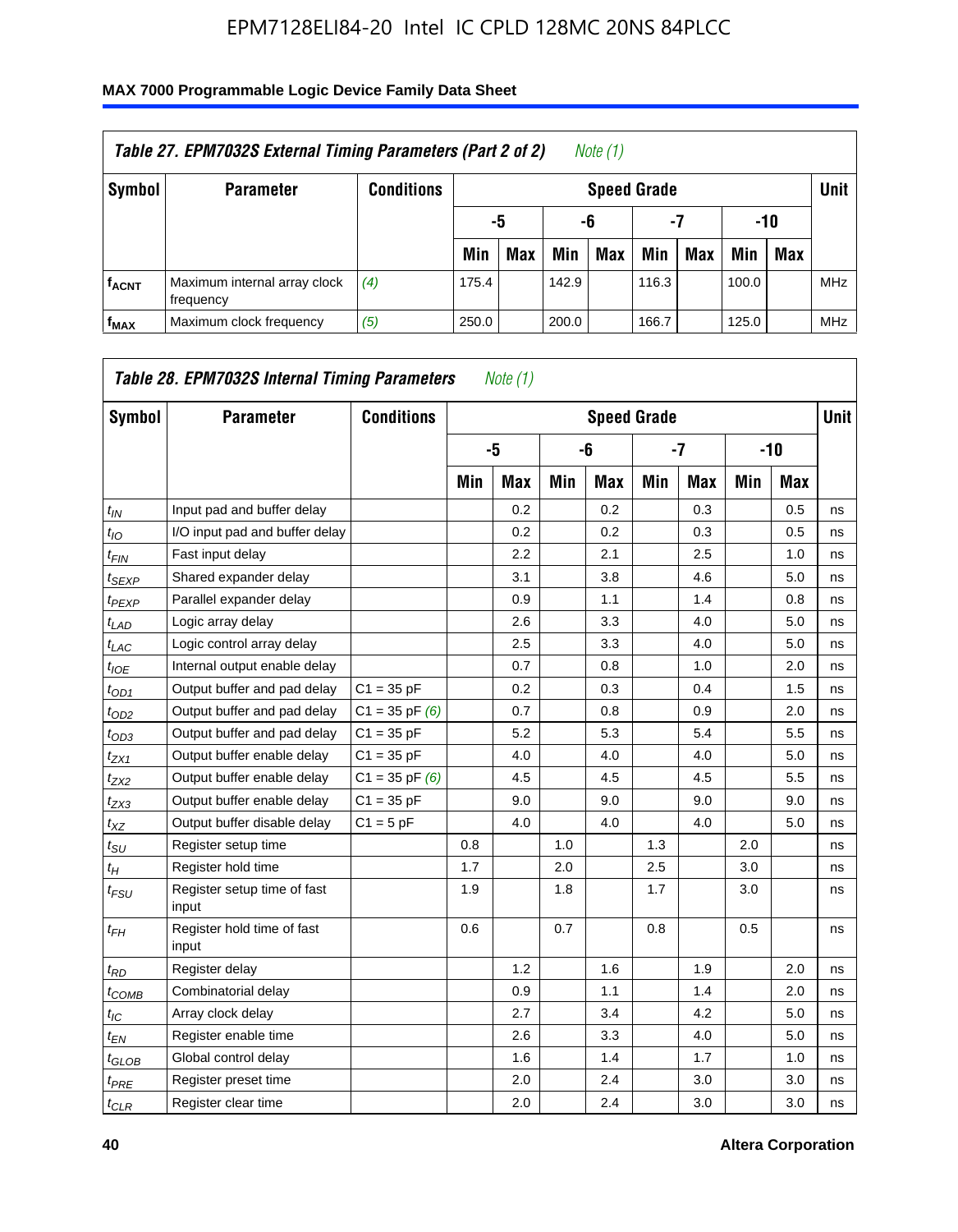| Table 28. EPM7032S Internal Timing Parameters<br>Note (1) |                                                              |                   |     |                       |     |                    |     |            |     |            |        |  |
|-----------------------------------------------------------|--------------------------------------------------------------|-------------------|-----|-----------------------|-----|--------------------|-----|------------|-----|------------|--------|--|
| Symbol                                                    | <b>Parameter</b>                                             | <b>Conditions</b> |     |                       |     | <b>Speed Grade</b> |     |            |     |            | Unit I |  |
|                                                           |                                                              |                   |     | -10<br>-5<br>-6<br>-7 |     |                    |     |            |     |            |        |  |
|                                                           |                                                              |                   | Min | <b>Max</b>            | Min | Max                | Min | <b>Max</b> | Min | <b>Max</b> |        |  |
| $t_{PIA}$                                                 | PIA delay                                                    | 17.               |     | 1.1                   |     | 1.1                |     | 1.4        |     | 1.0        | ns     |  |
| $t_{LPA}$                                                 | Low-power adder<br>(8)<br>12.0<br>10.0<br>10.0<br>11.0<br>ns |                   |     |                       |     |                    |     |            |     |            |        |  |

#### **MAX 7000 Programmable Logic Device Family Data Sheet**

*Notes to tables:*

(1) These values are specified under the recommended operating conditions shown in Table 14. See Figure 13 for more information on switching waveforms.

(2) This minimum pulse width for preset and clear applies for both global clear and array controls. The  $t_{LPA}$  parameter must be added to this minimum width if the clear or reset signal incorporates the *tLAD* parameter into the signal path.

(3) This parameter is a guideline that is sample-tested only and is based on extensive device characterization. This parameter applies for both global and array clocking.

(4) These parameters are measured with a 16-bit loadable, enabled, up/down counter programmed into each LAB.

(5) The  $f_{MAX}$  values represent the highest frequency for pipelined data.

(6) Operating conditions:  $V_{\text{CCIO}} = 3.3 \text{ V} \pm 10\%$  for commercial and industrial use.

(7) For EPM7064S-5, EPM7064S-6, EPM7128S-6, EPM7160S-6, EPM7160S-7, EPM7192S-7, and EPM7256S-7 devices, these values are specified for a PIA fan-out of one LAB (16 macrocells). For each additional LAB fan-out in these devices, add an additional 0.1 ns to the PIA timing value.

(8) The  $t_{LPA}$  parameter must be added to the  $t_{LAD}$ ,  $t_{LAC}$ ,  $t_{IC}$ ,  $t_{EN}$ ,  $t_{SEXP}$ ,  $t_{ACL}$ , and  $t_{CPPW}$  parameters for macrocells running in the low-power mode.

|                  | Table 29. EPM7064S External Timing Parameters (Part 1 of 2) |                   |     |     |     | Note (1)           |     |      |     |      |      |
|------------------|-------------------------------------------------------------|-------------------|-----|-----|-----|--------------------|-----|------|-----|------|------|
| Symbol           | <b>Parameter</b>                                            | <b>Conditions</b> |     |     |     | <b>Speed Grade</b> |     |      |     |      | Unit |
|                  |                                                             |                   |     | -5  |     | -6                 |     | $-7$ |     | -10  |      |
|                  |                                                             |                   | Min | Max | Min | Max                | Min | Max  | Min | Max  |      |
| t <sub>PD1</sub> | Input to non-registered output                              | $C1 = 35 pF$      |     | 5.0 |     | 6.0                |     | 7.5  |     | 10.0 | ns   |
| t <sub>PD2</sub> | I/O input to non-registered<br>output                       | $C1 = 35 pF$      |     | 5.0 |     | 6.0                |     | 7.5  |     | 10.0 | ns   |
| $t_{\text{SU}}$  | Global clock setup time                                     |                   | 2.9 |     | 3.6 |                    | 6.0 |      | 7.0 |      | ns   |
| $t_H$            | Global clock hold time                                      |                   | 0.0 |     | 0.0 |                    | 0.0 |      | 0.0 |      | ns   |
| t <sub>FSU</sub> | Global clock setup time of fast<br>input                    |                   | 2.5 |     | 2.5 |                    | 3.0 |      | 3.0 |      | ns   |
| $t_{FH}$         | Global clock hold time of fast<br>input                     |                   | 0.0 |     | 0.0 |                    | 0.5 |      | 0.5 |      | ns   |
| $t_{CO1}$        | Global clock to output delay                                | $C1 = 35 pF$      |     | 3.2 |     | 4.0                |     | 4.5  |     | 5.0  | ns   |
| $t_{CH}$         | Global clock high time                                      |                   | 2.0 |     | 2.5 |                    | 3.0 |      | 4.0 |      | ns   |
| $t_{CL}$         | Global clock low time                                       |                   | 2.0 |     | 2.5 |                    | 3.0 |      | 4.0 |      | ns   |
| t <sub>ASU</sub> | Array clock setup time                                      |                   | 0.7 |     | 0.9 |                    | 3.0 |      | 2.0 |      | ns   |
| $t_{AH}$         | Array clock hold time                                       |                   | 1.8 |     | 2.1 |                    | 2.0 |      | 3.0 |      | ns   |

Tables 29 and 30 show the EPM7064S AC operating conditions.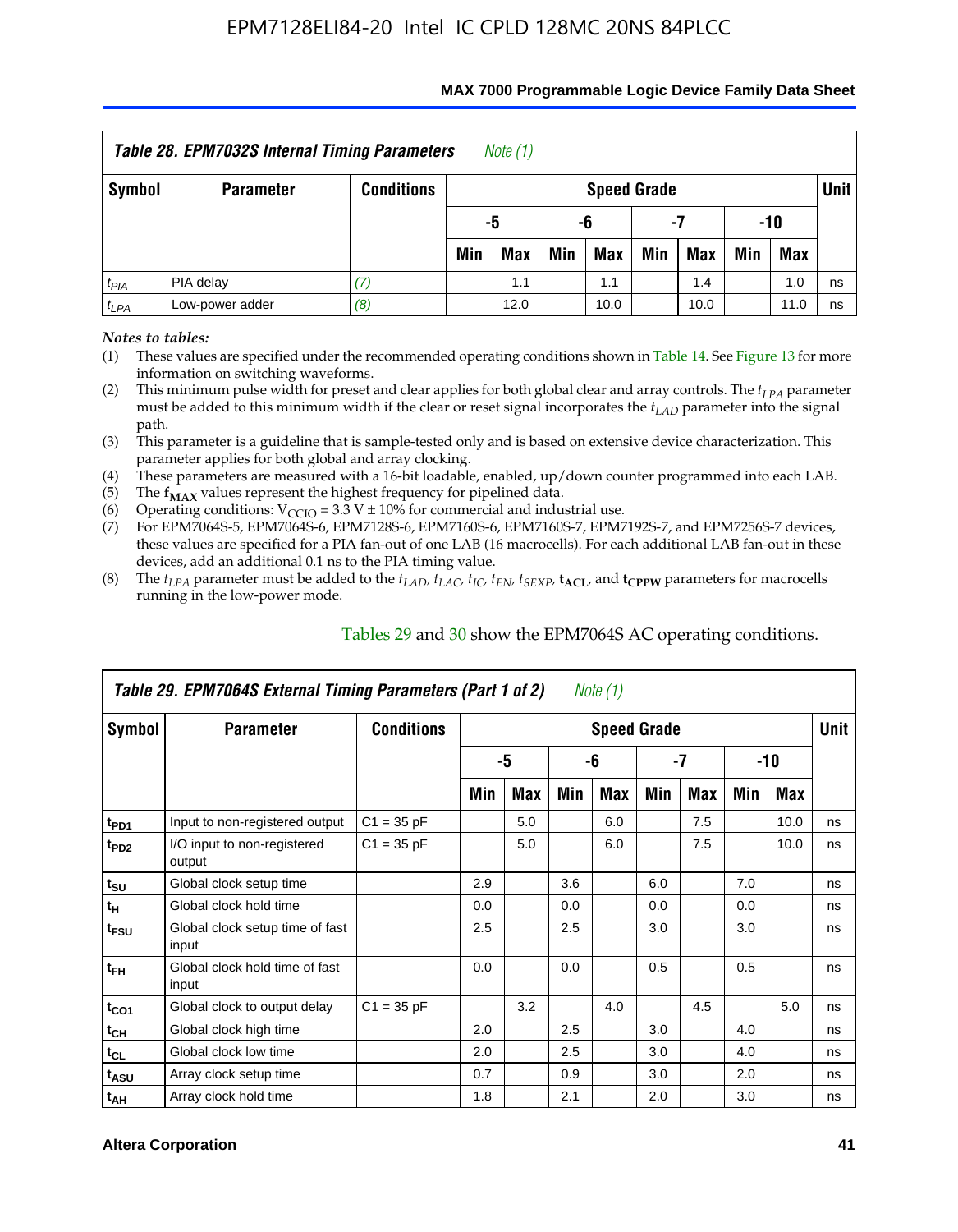|                         | Table 29. EPM7064S External Timing Parameters (Part 2 of 2) |                    |       |     |       | Note (1) |                    |     |       |      |             |
|-------------------------|-------------------------------------------------------------|--------------------|-------|-----|-------|----------|--------------------|-----|-------|------|-------------|
| Symbol                  | <b>Parameter</b>                                            | <b>Conditions</b>  |       |     |       |          | <b>Speed Grade</b> |     |       |      | <b>Unit</b> |
|                         |                                                             |                    |       | -5  |       | -6       | -7                 |     |       | -10  |             |
|                         |                                                             |                    | Min   | Max | Min   | Max      | Min                | Max | Min   | Max  |             |
| t <sub>ACO1</sub>       | Array clock to output delay                                 | $C1 = 35 pF$       |       | 5.4 |       | 6.7      |                    | 7.5 |       | 10.0 | ns          |
| <sup>t</sup> ach        | Array clock high time                                       |                    | 2.5   |     | 2.5   |          | 3.0                |     | 4.0   |      | ns          |
| t <sub>ACL</sub>        | Array clock low time                                        |                    | 2.5   |     | 2.5   |          | 3.0                |     | 4.0   |      | ns          |
| t <sub>CPPW</sub>       | Minimum pulse width for clear<br>and preset                 | (2)                | 2.5   |     | 2.5   |          | 3.0                |     | 4.0   |      | ns          |
| t <sub>ODH</sub>        | Output data hold time after<br>clock                        | $C1 = 35$ pF $(3)$ | 1.0   |     | 1.0   |          | 1.0                |     | 1.0   |      | ns          |
| $t_{\text{CNT}}$        | Minimum global clock period                                 |                    |       | 5.7 |       | 7.1      |                    | 8.0 |       | 10.0 | ns          |
| $f_{\text{CNT}}$        | Maximum internal global clock<br>frequency                  | (4)                | 175.4 |     | 140.8 |          | 125.0              |     | 100.0 |      | <b>MHz</b>  |
| <b>t<sub>ACNT</sub></b> | Minimum array clock period                                  |                    |       | 5.7 |       | 7.1      |                    | 8.0 |       | 10.0 | ns          |
| <sup>f</sup> ACNT       | Maximum internal array clock<br>frequency                   | (4)                | 175.4 |     | 140.8 |          | 125.0              |     | 100.0 |      | <b>MHz</b>  |
| f <sub>MAX</sub>        | Maximum clock frequency                                     | (5)                | 250.0 |     | 200.0 |          | 166.7              |     | 125.0 |      | <b>MHz</b>  |

#### **MAX 7000 Programmable Logic Device Family Data Sheet**

| Symbol        | <b>Parameter</b>               | <b>Conditions</b>  |     |     |     | <b>Speed Grade</b> |     |     |     |     | <b>Unit</b> |
|---------------|--------------------------------|--------------------|-----|-----|-----|--------------------|-----|-----|-----|-----|-------------|
|               |                                |                    |     | -5  |     | -6                 |     | -7  |     | -10 |             |
|               |                                |                    | Min | Max | Min | Max                | Min | Max | Min | Max |             |
| $t_{IN}$      | Input pad and buffer delay     |                    |     | 0.2 |     | 0.2                |     | 0.5 |     | 0.5 | ns          |
| $t_{IO}$      | I/O input pad and buffer delay |                    |     | 0.2 |     | 0.2                |     | 0.5 |     | 0.5 | ns          |
| $t_{\sf FIN}$ | Fast input delay               |                    |     | 2.2 |     | 2.6                |     | 1.0 |     | 1.0 | ns          |
| $t_{SEXP}$    | Shared expander delay          |                    |     | 3.1 |     | 3.8                |     | 4.0 |     | 5.0 | ns          |
| $t_{PEXP}$    | Parallel expander delay        |                    |     | 0.9 |     | 1.1                |     | 0.8 |     | 0.8 | ns          |
| $t_{LAD}$     | Logic array delay              |                    |     | 2.6 |     | 3.2                |     | 3.0 |     | 5.0 | ns          |
| $t_{LAC}$     | Logic control array delay      |                    |     | 2.5 |     | 3.2                |     | 3.0 |     | 5.0 | ns          |
| $t_{IOE}$     | Internal output enable delay   |                    |     | 0.7 |     | 0.8                |     | 2.0 |     | 2.0 | ns          |
| $t_{OD1}$     | Output buffer and pad delay    | $C1 = 35 pF$       |     | 0.2 |     | 0.3                |     | 2.0 |     | 1.5 | ns          |
| $t_{OD2}$     | Output buffer and pad delay    | $C1 = 35$ pF $(6)$ |     | 0.7 |     | 0.8                |     | 2.5 |     | 2.0 | ns          |
| $t_{OD3}$     | Output buffer and pad delay    | $C1 = 35 pF$       |     | 5.2 |     | 5.3                |     | 7.0 |     | 5.5 | ns          |
| $t_{ZX1}$     | Output buffer enable delay     | $C1 = 35 pF$       |     | 4.0 |     | 4.0                |     | 4.0 |     | 5.0 | ns          |
| $t_{ZX2}$     | Output buffer enable delay     | $C1 = 35$ pF $(6)$ |     | 4.5 |     | 4.5                |     | 4.5 |     | 5.5 | ns          |
| $t_{ZX3}$     | Output buffer enable delay     | $C1 = 35 pF$       |     | 9.0 |     | 9.0                |     | 9.0 |     | 9.0 | ns          |
| $t_{XZ}$      | Output buffer disable delay    | $C1 = 5pF$         |     | 4.0 |     | 4.0                |     | 4.0 |     | 5.0 | ns          |
| $t_{\rm SU}$  | Register setup time            |                    | 0.8 |     | 1.0 |                    | 3.0 |     | 2.0 |     | ns          |
| $t_H$         | Register hold time             |                    | 1.7 |     | 2.0 |                    | 2.0 |     | 3.0 |     | ns          |

 $\Gamma$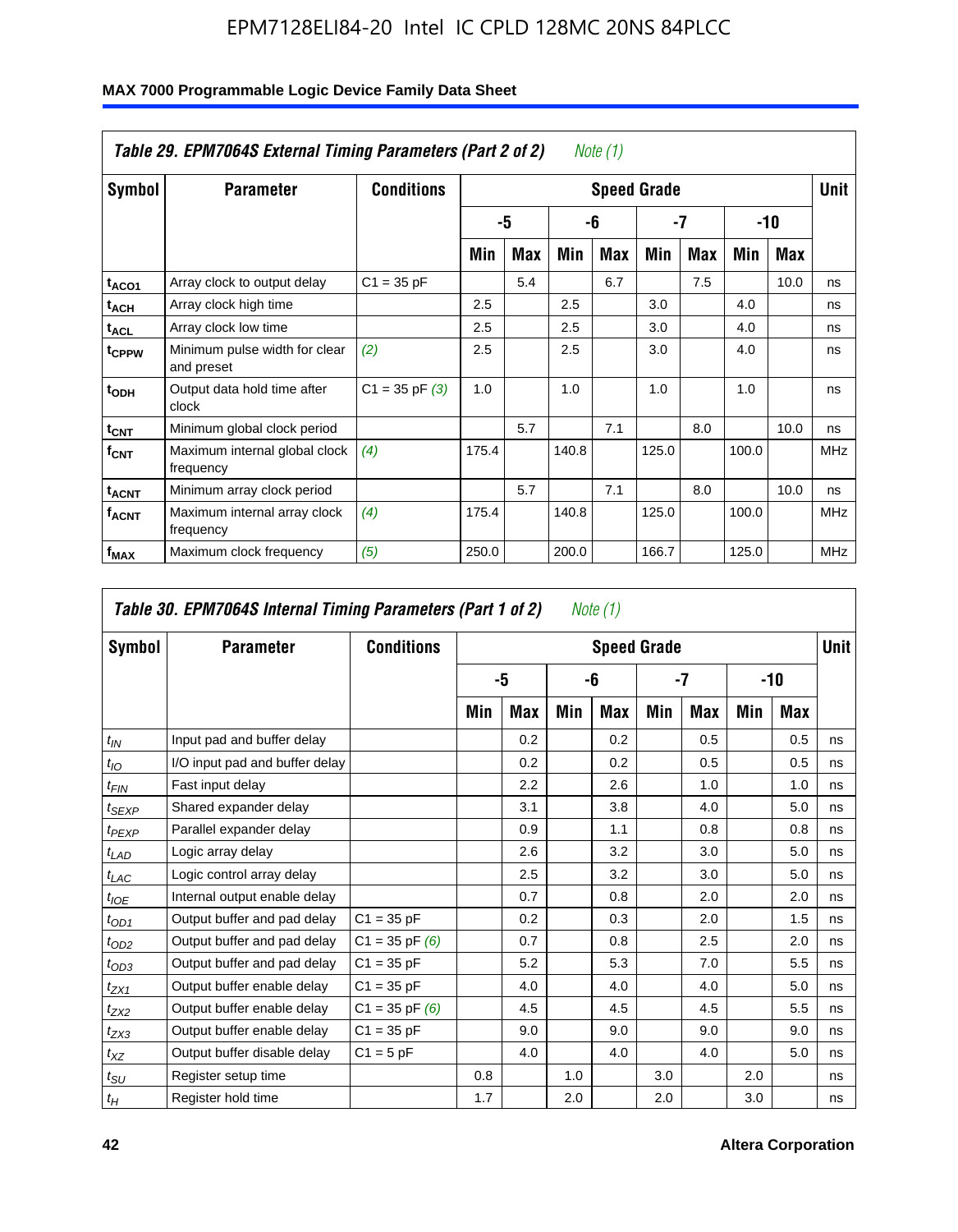|               | Table 30. EPM7064S Internal Timing Parameters (Part 2 of 2) |                   |     |      |     | Note (1)           |     |      |     |            |             |
|---------------|-------------------------------------------------------------|-------------------|-----|------|-----|--------------------|-----|------|-----|------------|-------------|
| <b>Symbol</b> | <b>Parameter</b>                                            | <b>Conditions</b> |     |      |     | <b>Speed Grade</b> |     |      |     |            | <b>Unit</b> |
|               |                                                             |                   |     | -5   |     | -6                 |     | -7   |     | -10        |             |
|               |                                                             |                   | Min | Max  | Min | Max                | Min | Max  | Min | <b>Max</b> |             |
| $t_{FSU}$     | Register setup time of fast<br>input                        |                   | 1.9 |      | 1.8 |                    | 3.0 |      | 3.0 |            | ns          |
| $t_{FH}$      | Register hold time of fast<br>input                         |                   | 0.6 |      | 0.7 |                    | 0.5 |      | 0.5 |            | ns          |
| $t_{RD}$      | Register delay                                              |                   |     | 1.2  |     | 1.6                |     | 1.0  |     | 2.0        | ns          |
| $t_{COMB}$    | Combinatorial delay                                         |                   |     | 0.9  |     | 1.0                |     | 1.0  |     | 2.0        | ns          |
| $t_{IC}$      | Array clock delay                                           |                   |     | 2.7  |     | 3.3                |     | 3.0  |     | 5.0        | ns          |
| $t_{EN}$      | Register enable time                                        |                   |     | 2.6  |     | 3.2                |     | 3.0  |     | 5.0        | ns          |
| $t_{GLOB}$    | Global control delay                                        |                   |     | 1.6  |     | 1.9                |     | 1.0  |     | 1.0        | ns          |
| $t_{PRE}$     | Register preset time                                        |                   |     | 2.0  |     | 2.4                |     | 2.0  |     | 3.0        | ns          |
| $t_{CLR}$     | Register clear time                                         |                   |     | 2.0  |     | 2.4                |     | 2.0  |     | 3.0        | ns          |
| $t_{PIA}$     | PIA delay                                                   | (7)               |     | 1.1  |     | 1.3                |     | 1.0  |     | 1.0        | ns          |
| $t_{LPA}$     | Low-power adder                                             | (8)               |     | 12.0 |     | 11.0               |     | 10.0 |     | 11.0       | ns          |

#### **MAX 7000 Programmable Logic Device Family Data Sheet**

#### *Notes to tables:*

- (1) These values are specified under the recommended operating conditions shown in Table 14. See Figure 13 for more information on switching waveforms.
- (2) This minimum pulse width for preset and clear applies for both global clear and array controls. The  $t_{LPA}$  parameter must be added to this minimum width if the clear or reset signal incorporates the *t<sub>LAD</sub>* parameter into the signal path.
- (3) This parameter is a guideline that is sample-tested only and is based on extensive device characterization. This parameter applies for both global and array clocking.
- (4) These parameters are measured with a 16-bit loadable, enabled, up/down counter programmed into each LAB.
- (5) The  $f_{MAX}$  values represent the highest frequency for pipelined data.
- (6) Operating conditions:  $V_{\text{CGO}} = 3.3 \text{ V} \pm 10\%$  for commercial and industrial use.
- (7) For EPM7064S-5, EPM7064S-6, EPM7128S-6, EPM7160S-6, EPM7160S-7, EPM7192S-7, and EPM7256S-7 devices, these values are specified for a PIA fan-out of one LAB (16 macrocells). For each additional LAB fan-out in these devices, add an additional 0.1 ns to the PIA timing value.
- (8) The  $t_{LPA}$  parameter must be added to the  $t_{LAD}$ ,  $t_{LAC}$ ,  $t_{IC}$ ,  $t_{EN}$ ,  $t_{SEXP}$ ,  $t_{ACL}$ , and  $t_{CPPW}$  parameters for macrocells running in the low-power mode.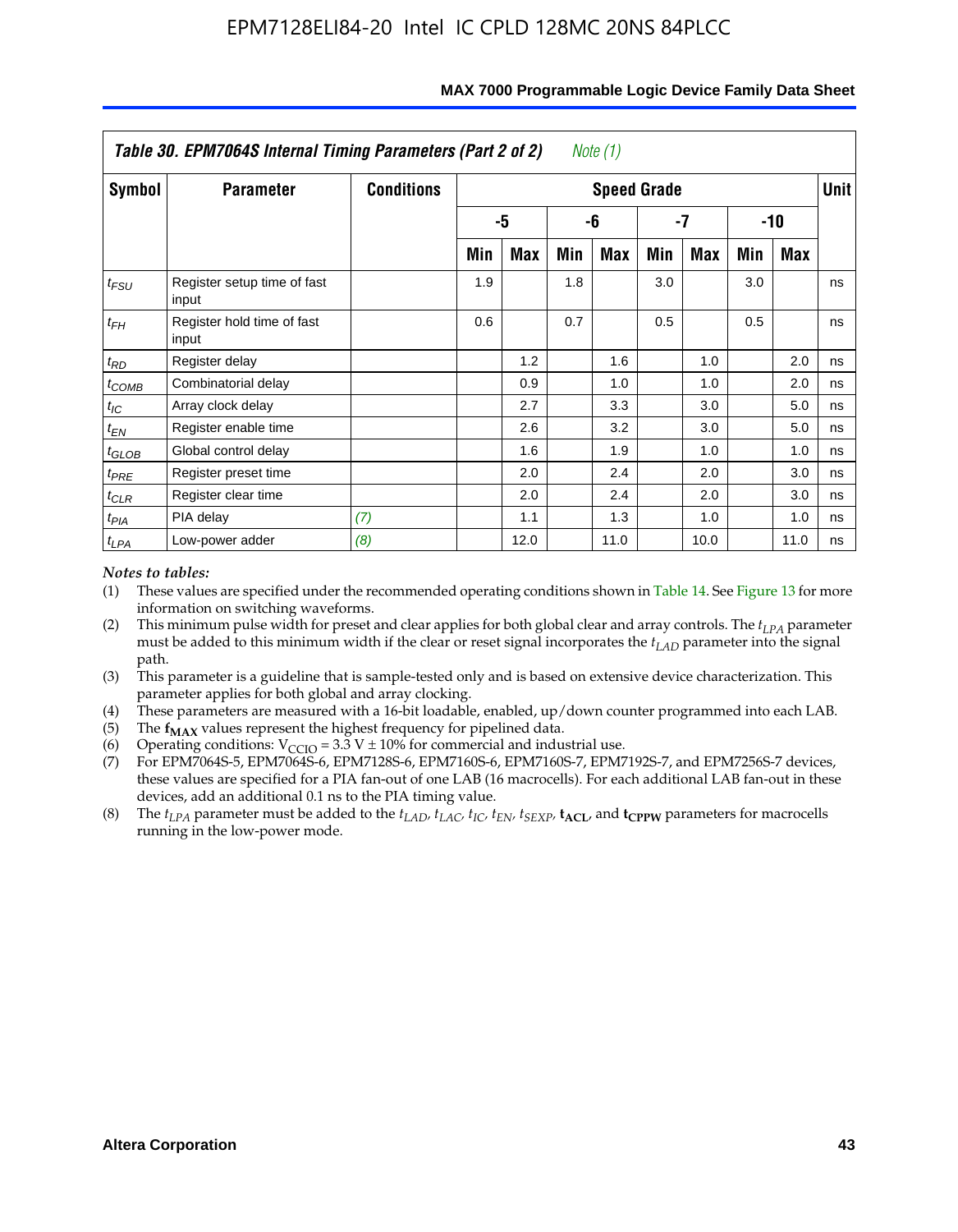#### **MAX 7000 Programmable Logic Device Family Data Sheet**

|                             | Table 31. EPM7128S External Timing Parameters |                   |       | Note $(1)$ |            |            |                    |            |       |            |             |
|-----------------------------|-----------------------------------------------|-------------------|-------|------------|------------|------------|--------------------|------------|-------|------------|-------------|
| Symbol                      | <b>Parameter</b>                              | <b>Conditions</b> |       |            |            |            | <b>Speed Grade</b> |            |       |            | <b>Unit</b> |
|                             |                                               |                   |       | -6         |            | -7         |                    | $-10$      |       | $-15$      |             |
|                             |                                               |                   | Min   | <b>Max</b> | <b>Min</b> | <b>Max</b> | Min                | <b>Max</b> | Min   | <b>Max</b> |             |
| t <sub>PD1</sub>            | Input to non-registered output                | $C1 = 35 pF$      |       | 6.0        |            | 7.5        |                    | 10.0       |       | 15.0       | ns          |
| t <sub>PD2</sub>            | I/O input to non-registered<br>output         | $C1 = 35 pF$      |       | 6.0        |            | 7.5        |                    | 10.0       |       | 15.0       | ns          |
| tsu                         | Global clock setup time                       |                   | 3.4   |            | 6.0        |            | 7.0                |            | 11.0  |            | ns          |
| t <sub>H</sub>              | Global clock hold time                        |                   | 0.0   |            | 0.0        |            | 0.0                |            | 0.0   |            | ns          |
| t <sub>FSU</sub>            | Global clock setup time of fast<br>input      |                   | 2.5   |            | 3.0        |            | 3.0                |            | 3.0   |            | ns          |
| t <sub>ЕН</sub>             | Global clock hold time of fast<br>input       |                   | 0.0   |            | 0.5        |            | 0.5                |            | 0.0   |            | ns          |
| $t_{CO1}$                   | Global clock to output delay                  | $C1 = 35 pF$      |       | 4.0        |            | 4.5        |                    | 5.0        |       | 8.0        | ns          |
| $t_{\mathsf{CH}}$           | Global clock high time                        |                   | 3.0   |            | 3.0        |            | 4.0                |            | 5.0   |            | ns          |
| $t_{CL}$                    | Global clock low time                         |                   | 3.0   |            | 3.0        |            | 4.0                |            | 5.0   |            | ns          |
| t <sub>ASU</sub>            | Array clock setup time                        |                   | 0.9   |            | 3.0        |            | 2.0                |            | 4.0   |            | ns          |
| t <sub>АН</sub>             | Array clock hold time                         |                   | 1.8   |            | 2.0        |            | 5.0                |            | 4.0   |            | ns          |
| t <sub>ACO1</sub>           | Array clock to output delay                   | $C1 = 35 pF$      |       | 6.5        |            | 7.5        |                    | 10.0       |       | 15.0       | ns          |
| t <sub>АСН</sub>            | Array clock high time                         |                   | 3.0   |            | 3.0        |            | 4.0                |            | 6.0   |            | ns          |
| $\mathsf{t}_{\mathsf{ACL}}$ | Array clock low time                          |                   | 3.0   |            | 3.0        |            | 4.0                |            | 6.0   |            | ns          |
| t <sub>CPPW</sub>           | Minimum pulse width for clear<br>and preset   | (2)               | 3.0   |            | 3.0        |            | 4.0                |            | 6.0   |            | ns          |
| t <sub>ODH</sub>            | Output data hold time after<br>clock          | $C1 = 35 pF(3)$   | 1.0   |            | 1.0        |            | 1.0                |            | 1.0   |            | ns          |
| $t_{\mathsf{CNT}}$          | Minimum global clock period                   |                   |       | 6.8        |            | 8.0        |                    | 10.0       |       | 13.0       | ns          |
| $f_{\text{CNT}}$            | Maximum internal global clock<br>frequency    | (4)               | 147.1 |            | 125.0      |            | 100.0              |            | 76.9  |            | <b>MHz</b>  |
| <sup>t</sup> acnt           | Minimum array clock period                    |                   |       | 6.8        |            | 8.0        |                    | 10.0       |       | 13.0       | ns          |
| <b>f<sub>ACNT</sub></b>     | Maximum internal array clock<br>frequency     | (4)               | 147.1 |            | 125.0      |            | 100.0              |            | 76.9  |            | <b>MHz</b>  |
| $f_{MAX}$                   | Maximum clock frequency                       | (5)               | 166.7 |            | 166.7      |            | 125.0              |            | 100.0 |            | MHz         |

# Tables 31 and 32 show the EPM7128S AC operating conditions.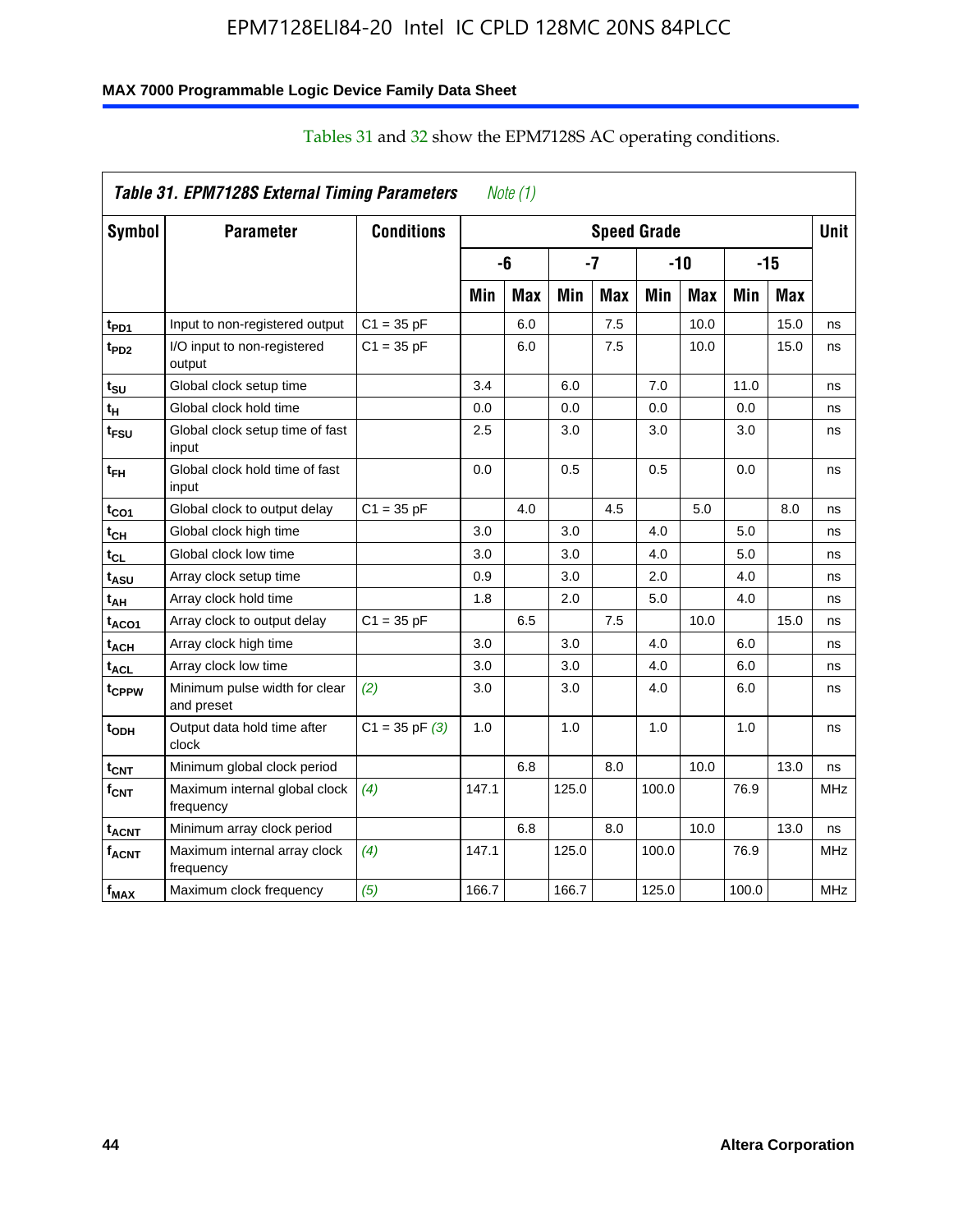|                             | Table 32. EPM7128S Internal Timing Parameters |                    |     | Note $(1)$ |     |                    |     |            |     |            |             |
|-----------------------------|-----------------------------------------------|--------------------|-----|------------|-----|--------------------|-----|------------|-----|------------|-------------|
| Symbol                      | <b>Parameter</b>                              | <b>Conditions</b>  |     |            |     | <b>Speed Grade</b> |     |            |     |            | <b>Unit</b> |
|                             |                                               |                    |     | -6         |     | -7                 |     | $-10$      |     | $-15$      |             |
|                             |                                               |                    | Min | <b>Max</b> | Min | <b>Max</b>         | Min | <b>Max</b> | Min | <b>Max</b> |             |
| $t_{IN}$                    | Input pad and buffer delay                    |                    |     | 0.2        |     | 0.5                |     | 0.5        |     | 2.0        | ns          |
| $t_{IO}$                    | I/O input pad and buffer delay                |                    |     | 0.2        |     | 0.5                |     | 0.5        |     | 2.0        | ns          |
| $t_{FIN}$                   | Fast input delay                              |                    |     | 2.6        |     | 1.0                |     | 1.0        |     | 2.0        | ns          |
| t <sub>SEXP</sub>           | Shared expander delay                         |                    |     | 3.7        |     | 4.0                |     | 5.0        |     | 8.0        | ns          |
| t <sub>PEXP</sub>           | Parallel expander delay                       |                    |     | 1.1        |     | 0.8                |     | 0.8        |     | 1.0        | ns          |
| $t_{LAD}$                   | Logic array delay                             |                    |     | 3.0        |     | 3.0                |     | 5.0        |     | 6.0        | ns          |
| $t_{LAC}$                   | Logic control array delay                     |                    |     | 3.0        |     | 3.0                |     | 5.0        |     | 6.0        | ns          |
| $t_{IOE}$                   | Internal output enable delay                  |                    |     | 0.7        |     | 2.0                |     | 2.0        |     | 3.0        | ns          |
| $t_{OD1}$                   | Output buffer and pad delay                   | $C1 = 35 pF$       |     | 0.4        |     | 2.0                |     | 1.5        |     | 4.0        | ns          |
| $t_{OD2}$                   | Output buffer and pad delay                   | $C1 = 35$ pF $(6)$ |     | 0.9        |     | 2.5                |     | 2.0        |     | 5.0        | ns          |
| $t_{OD3}$                   | Output buffer and pad delay                   | $C1 = 35 pF$       |     | 5.4        |     | 7.0                |     | 5.5        |     | 8.0        | ns          |
| t <sub>ZX1</sub>            | Output buffer enable delay                    | $C1 = 35 pF$       |     | 4.0        |     | 4.0                |     | 5.0        |     | 6.0        | ns          |
| t <sub>ZX2</sub>            | Output buffer enable delay                    | $C1 = 35$ pF $(6)$ |     | 4.5        |     | 4.5                |     | 5.5        |     | 7.0        | ns          |
| t <sub>ZX3</sub>            | Output buffer enable delay                    | $C1 = 35 pF$       |     | 9.0        |     | 9.0                |     | 9.0        |     | 10.0       | ns          |
| $t_{\mathsf{XZ}}$           | Output buffer disable delay                   | $C1 = 5$ pF        |     | 4.0        |     | 4.0                |     | 5.0        |     | 6.0        | ns          |
| $t_{\scriptstyle\text{SU}}$ | Register setup time                           |                    | 1.0 |            | 3.0 |                    | 2.0 |            | 4.0 |            | ns          |
| $t_H$                       | Register hold time                            |                    | 1.7 |            | 2.0 |                    | 5.0 |            | 4.0 |            | ns          |
| $t_{\it FSU}$               | Register setup time of fast<br>input          |                    | 1.9 |            | 3.0 |                    | 3.0 |            | 2.0 |            | ns          |
| $t_{FH}$                    | Register hold time of fast<br>input           |                    | 0.6 |            | 0.5 |                    | 0.5 |            | 1.0 |            | ns          |
| $t_{RD}$                    | Register delay                                |                    |     | 1.4        |     | 1.0                |     | 2.0        |     | 1.0        | ns          |
| $t_{\mathsf{COMB}}$         | Combinatorial delay                           |                    |     | 1.0        |     | 1.0                |     | 2.0        |     | 1.0        | ns          |
| $t_{\text{IC}}$             | Array clock delay                             |                    |     | 3.1        |     | 3.0                |     | 5.0        |     | 6.0        | ns          |
| $t_{EN}$                    | Register enable time                          |                    |     | 3.0        |     | 3.0                |     | 5.0        |     | 6.0        | ns          |
| $t_{\scriptstyle\rm GLOB}$  | Global control delay                          |                    |     | 2.0        |     | 1.0                |     | 1.0        |     | 1.0        | ns          |
| $t_{PRE}$                   | Register preset time                          |                    |     | 2.4        |     | 2.0                |     | 3.0        |     | 4.0        | ns          |
| $t_{CLR}$                   | Register clear time                           |                    |     | 2.4        |     | 2.0                |     | 3.0        |     | 4.0        | ns          |
| t <sub>PIA</sub>            | PIA delay                                     | (7)                |     | 1.4        |     | 1.0                |     | 1.0        |     | 2.0        | ns          |
| t <sub>LPA</sub>            | Low-power adder                               | (8)                |     | 11.0       |     | 10.0               |     | 11.0       |     | 13.0       | ns          |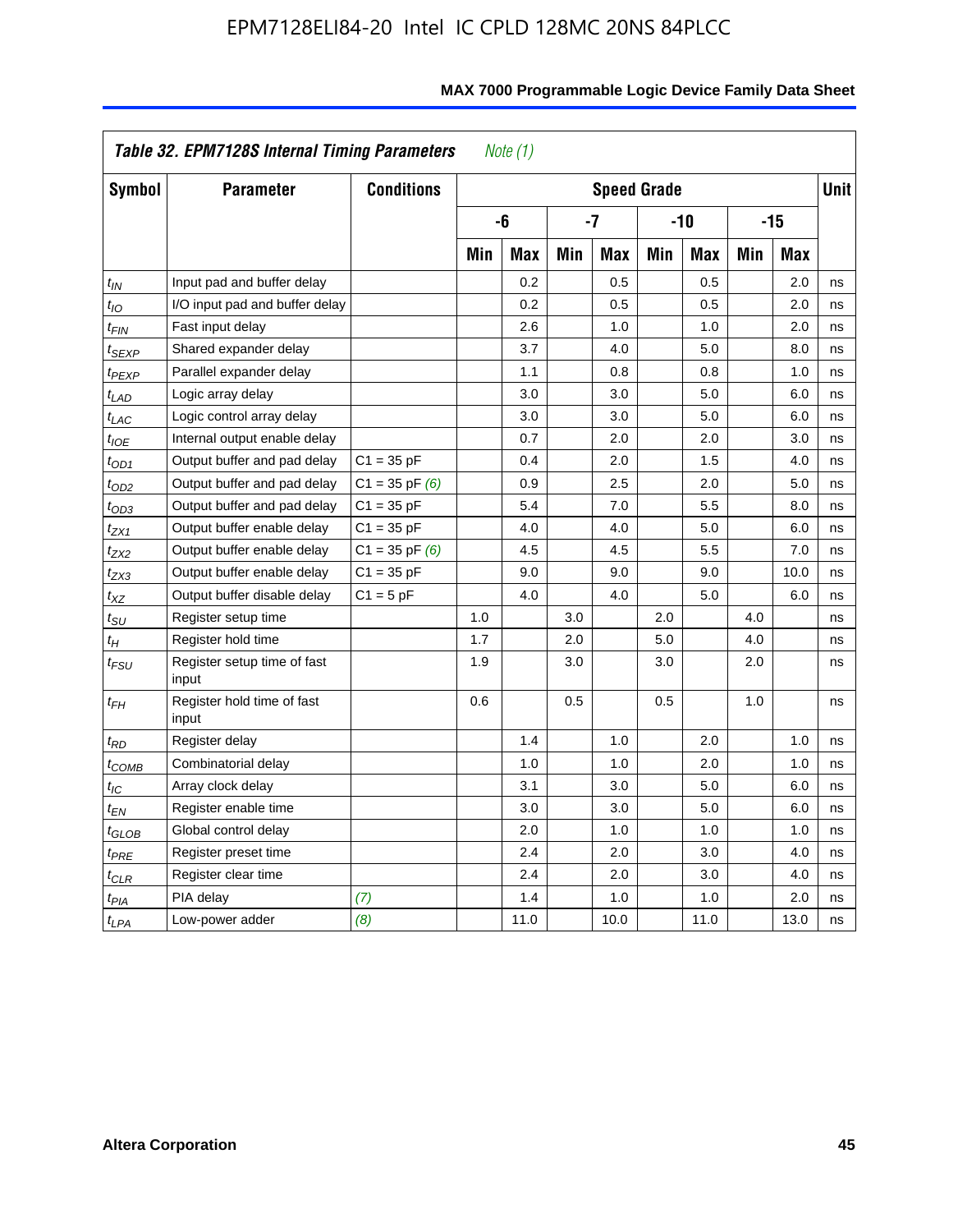#### **MAX 7000 Programmable Logic Device Family Data Sheet**

*Notes to tables:*

- (1) These values are specified under the recommended operating conditions shown in Table 14. See Figure 13 for more information on switching waveforms.
- (2) This minimum pulse width for preset and clear applies for both global clear and array controls. The  $t_{LPA}$  parameter must be added to this minimum width if the clear or reset signal incorporates the *tLAD* parameter into the signal path.
- (3) This parameter is a guideline that is sample-tested only and is based on extensive device characterization. This parameter applies for both global and array clocking.
- (4) These parameters are measured with a 16-bit loadable, enabled, up/down counter programmed into each LAB.
- (5) The  $f_{MAX}$  values represent the highest frequency for pipelined data.
- (6) Operating conditions:  $V_{\text{CCIO}} = 3.3 \text{ V} \pm 10\%$  for commercial and industrial use.
- (7) For EPM7064S-5, EPM7064S-6, EPM7128S-6, EPM7160S-6, EPM7160S-7, EPM7192S-7, and EPM7256S-7 devices, these values are specified for a PIA fan-out of one LAB (16 macrocells). For each additional LAB fan-out in these devices, add an additional 0.1 ns to the PIA timing value.
- (8) The  $t_{LPA}$  parameter must be added to the  $t_{LAD}$ ,  $t_{LAC}$ ,  $t_{IC}$ ,  $t_{EN}$ ,  $t_{SEXP}$ ,  $t_{ACL}$ , and  $t_{CPPW}$  parameters for macrocells running in the low-power mode.

|                   | Table 33. EPM7160S External Timing Parameters (Part 1 of 2) |                    |       |            |       | Note (1) |                    |            |      |       |            |
|-------------------|-------------------------------------------------------------|--------------------|-------|------------|-------|----------|--------------------|------------|------|-------|------------|
| Symbol            | <b>Parameter</b>                                            | <b>Conditions</b>  |       |            |       |          | <b>Speed Grade</b> |            |      |       | Unit       |
|                   |                                                             |                    |       | -6         |       | $-7$     |                    | $-10$      |      | $-15$ |            |
|                   |                                                             |                    | Min   | <b>Max</b> | Min   | Max      | Min                | <b>Max</b> | Min  | Max   |            |
| t <sub>PD1</sub>  | Input to non-registered output                              | $C1 = 35 pF$       |       | 6.0        |       | 7.5      |                    | 10.0       |      | 15.0  | ns         |
| $t_{PD2}$         | I/O input to non-registered<br>output                       | $C1 = 35 pF$       |       | 6.0        |       | 7.5      |                    | 10.0       |      | 15.0  | ns         |
| $t_{\text{SU}}$   | Global clock setup time                                     |                    | 3.4   |            | 4.2   |          | 7.0                |            | 11.0 |       | ns         |
| $t_H$             | Global clock hold time                                      |                    | 0.0   |            | 0.0   |          | 0.0                |            | 0.0  |       | ns         |
| t <sub>FSU</sub>  | Global clock setup time of fast<br>input                    |                    | 2.5   |            | 3.0   |          | 3.0                |            | 3.0  |       | ns         |
| $t_{FH}$          | Global clock hold time of fast<br>input                     |                    | 0.0   |            | 0.0   |          | 0.5                |            | 0.0  |       | ns         |
| $t_{CO1}$         | Global clock to output delay                                | $C1 = 35 pF$       |       | 3.9        |       | 4.8      |                    | 5          |      | 8     | ns         |
| $t_{CH}$          | Global clock high time                                      |                    | 3.0   |            | 3.0   |          | 4.0                |            | 5.0  |       | ns         |
| $t_{CL}$          | Global clock low time                                       |                    | 3.0   |            | 3.0   |          | 4.0                |            | 5.0  |       | ns         |
| t <sub>ASU</sub>  | Array clock setup time                                      |                    | 0.9   |            | 1.1   |          | 2.0                |            | 4.0  |       | ns         |
| t <sub>AH</sub>   | Array clock hold time                                       |                    | 1.7   |            | 2.1   |          | 3.0                |            | 4.0  |       | ns         |
| t <sub>ACO1</sub> | Array clock to output delay                                 | $C1 = 35 pF$       |       | 6.4        |       | 7.9      |                    | 10.0       |      | 15.0  | ns         |
| $t_{ACH}$         | Array clock high time                                       |                    | 3.0   |            | 3.0   |          | 4.0                |            | 6.0  |       | ns         |
| t <sub>ACL</sub>  | Array clock low time                                        |                    | 3.0   |            | 3.0   |          | 4.0                |            | 6.0  |       | ns         |
| tcppw             | Minimum pulse width for clear<br>and preset                 | (2)                | 2.5   |            | 3.0   |          | 4.0                |            | 6.0  |       | ns         |
| $t_{ODH}$         | Output data hold time after<br>clock                        | $C1 = 35$ pF $(3)$ | 1.0   |            | 1.0   |          | 1.0                |            | 1.0  |       | ns         |
| $t_{\text{CNT}}$  | Minimum global clock period                                 |                    |       | 6.7        |       | 8.2      |                    | 10.0       |      | 13.0  | ns         |
| $f_{\text{CNT}}$  | Maximum internal global clock<br>frequency                  | (4)                | 149.3 |            | 122.0 |          | 100.0              |            | 76.9 |       | <b>MHz</b> |

#### Tables 33 and 34 show the EPM7160S AC operating conditions.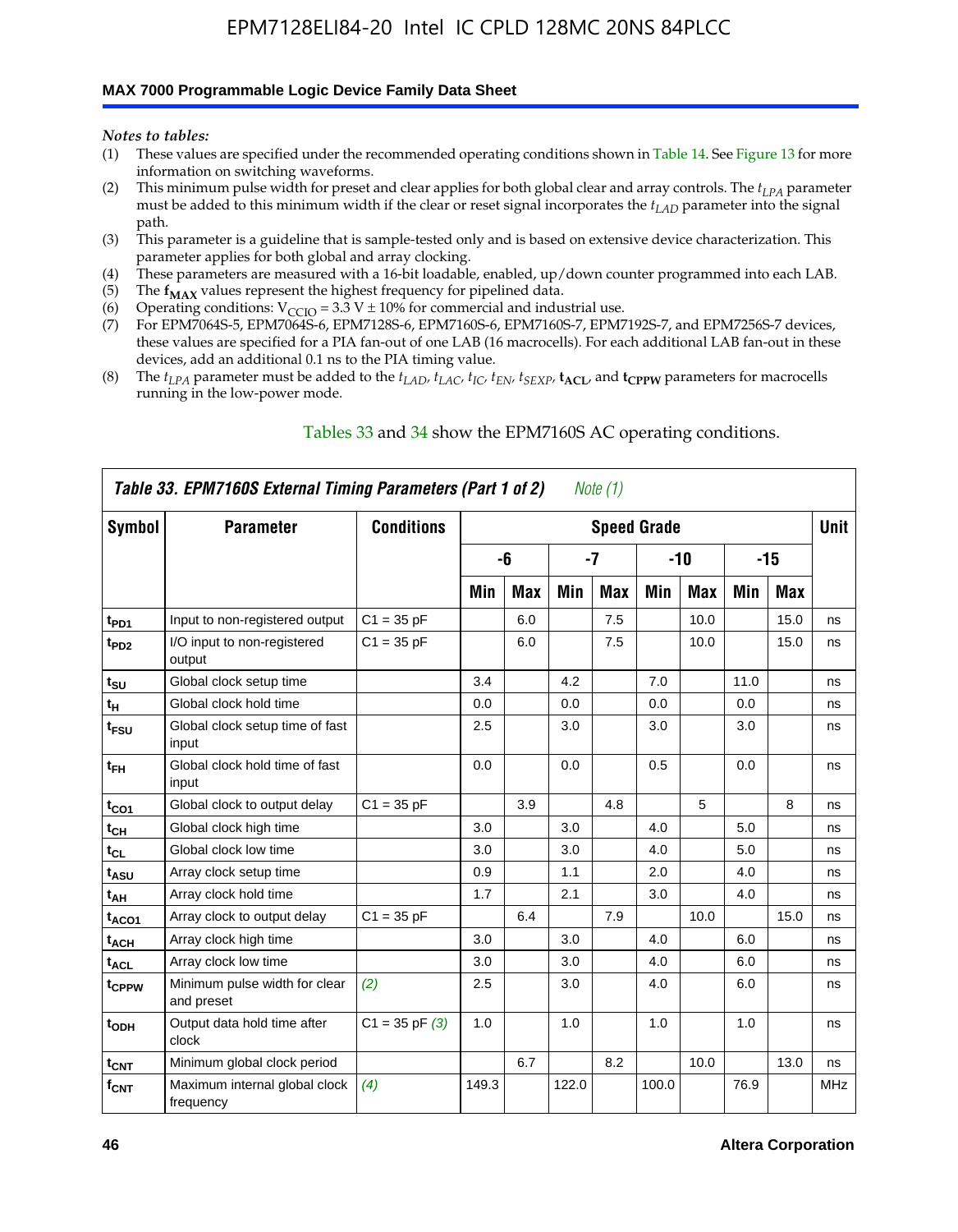|                         | Table 33. EPM7160S External Timing Parameters (Part 2 of 2) |                   |                    |                        |       | Note (1) |       |      |       |            |            |  |  |
|-------------------------|-------------------------------------------------------------|-------------------|--------------------|------------------------|-------|----------|-------|------|-------|------------|------------|--|--|
| Symbol                  | <b>Parameter</b>                                            | <b>Conditions</b> | <b>Speed Grade</b> |                        |       |          |       |      |       |            |            |  |  |
|                         |                                                             |                   |                    | -7<br>-10<br>-15<br>-6 |       |          |       |      |       |            |            |  |  |
|                         |                                                             |                   | Min                | <b>Max</b>             | Min   | Max      | Min   | Max  | Min   | <b>Max</b> |            |  |  |
| <b>t<sub>ACNT</sub></b> | Minimum array clock period                                  |                   |                    | 6.7                    |       | 8.2      |       | 10.0 |       | 13.0       | ns         |  |  |
| <b>f<sub>ACNT</sub></b> | Maximum internal array clock<br>frequency                   | (4)               | 149.3              |                        | 122.0 |          | 100.0 |      | 76.9  |            | <b>MHz</b> |  |  |
| $f_{MAX}$               | Maximum clock frequency                                     | (5)               | 166.7              |                        | 166.7 |          | 125.0 |      | 100.0 |            | <b>MHz</b> |  |  |

| Symbol          | <b>Parameter</b>                     | <b>Conditions</b>  |     |            |     | <b>Speed Grade</b> |     |            |     |            | Unit I |
|-----------------|--------------------------------------|--------------------|-----|------------|-----|--------------------|-----|------------|-----|------------|--------|
|                 |                                      |                    |     | -6         |     | $-7$               |     | $-10$      |     | $-15$      |        |
|                 |                                      |                    | Min | <b>Max</b> | Min | Max                | Min | <b>Max</b> | Min | <b>Max</b> |        |
| $t_{IN}$        | Input pad and buffer delay           |                    |     | 0.2        |     | 0.3                |     | 0.5        |     | 2.0        | ns     |
| $t_{IO}$        | I/O input pad and buffer delay       |                    |     | 0.2        |     | 0.3                |     | 0.5        |     | 2.0        | ns     |
| $t_{FIN}$       | Fast input delay                     |                    |     | 2.6        |     | 3.2                |     | 1.0        |     | 2.0        | ns     |
| $t_{SEXP}$      | Shared expander delay                |                    |     | 3.6        |     | 4.3                |     | 5.0        |     | 8.0        | ns     |
| $t_{PEXP}$      | Parallel expander delay              |                    |     | 1.0        |     | 1.3                |     | 0.8        |     | 1.0        | ns     |
| $t_{LAD}$       | Logic array delay                    |                    |     | 2.8        |     | 3.4                |     | 5.0        |     | 6.0        | ns     |
| $t_{LAC}$       | Logic control array delay            |                    |     | 2.8        |     | 3.4                |     | 5.0        |     | 6.0        | ns     |
| $t_{IOE}$       | Internal output enable delay         |                    |     | 0.7        |     | 0.9                |     | 2.0        |     | 3.0        | ns     |
| $t_{OD1}$       | Output buffer and pad delay          | $C1 = 35 pF$       |     | 0.4        |     | 0.5                |     | 1.5        |     | 4.0        | ns     |
| $t_{OD2}$       | Output buffer and pad delay          | $C1 = 35$ pF $(6)$ |     | 0.9        |     | 1.0                |     | 2.0        |     | 5.0        | ns     |
| $t_{OD3}$       | Output buffer and pad delay          | $C1 = 35 pF$       |     | 5.4        |     | 5.5                |     | 5.5        |     | 8.0        | ns     |
| $t_{ZX1}$       | Output buffer enable delay           | $C1 = 35 pF$       |     | 4.0        |     | 4.0                |     | 5.0        |     | 6.0        | ns     |
| $t_{ZX2}$       | Output buffer enable delay           | $C1 = 35$ pF $(6)$ |     | 4.5        |     | 4.5                |     | 5.5        |     | 7.0        | ns     |
| $t_{ZX3}$       | Output buffer enable delay           | $C1 = 35$ pF       |     | 9.0        |     | 9.0                |     | 9.0        |     | 10.0       | ns     |
| $t_{XZ}$        | Output buffer disable delay          | $C1 = 5pF$         |     | 4.0        |     | 4.0                |     | 5.0        |     | 6.0        | ns     |
| $t_{\rm SU}$    | Register setup time                  |                    | 1.0 |            | 1.2 |                    | 2.0 |            | 4.0 |            | ns     |
| $t_H$           | Register hold time                   |                    | 1.6 |            | 2.0 |                    | 3.0 |            | 4.0 |            | ns     |
| $t_{FSU}$       | Register setup time of fast<br>input |                    | 1.9 |            | 2.2 |                    | 3.0 |            | 2.0 |            | ns     |
| $t_{FH}$        | Register hold time of fast<br>input  |                    | 0.6 |            | 0.8 |                    | 0.5 |            | 1.0 |            | ns     |
| $t_{RD}$        | Register delay                       |                    |     | 1.3        |     | 1.6                |     | 2.0        |     | 1.0        | ns     |
| $t_{COMB}$      | Combinatorial delay                  |                    |     | 1.0        |     | 1.3                |     | 2.0        |     | 1.0        | ns     |
| $t_{\text{IC}}$ | Array clock delay                    |                    |     | 2.9        |     | 3.5                |     | 5.0        |     | 6.0        | ns     |
| $t_{EN}$        | Register enable time                 |                    |     | 2.8        |     | 3.4                |     | 5.0        |     | 6.0        | ns     |
| $t_{GLOB}$      | Global control delay                 |                    |     | 2.0        |     | 2.4                |     | 1.0        |     | 1.0        | ns     |
| $t_{PRE}$       | Register preset time                 |                    |     | 2.4        |     | 3.0                |     | 3.0        |     | 4.0        | ns     |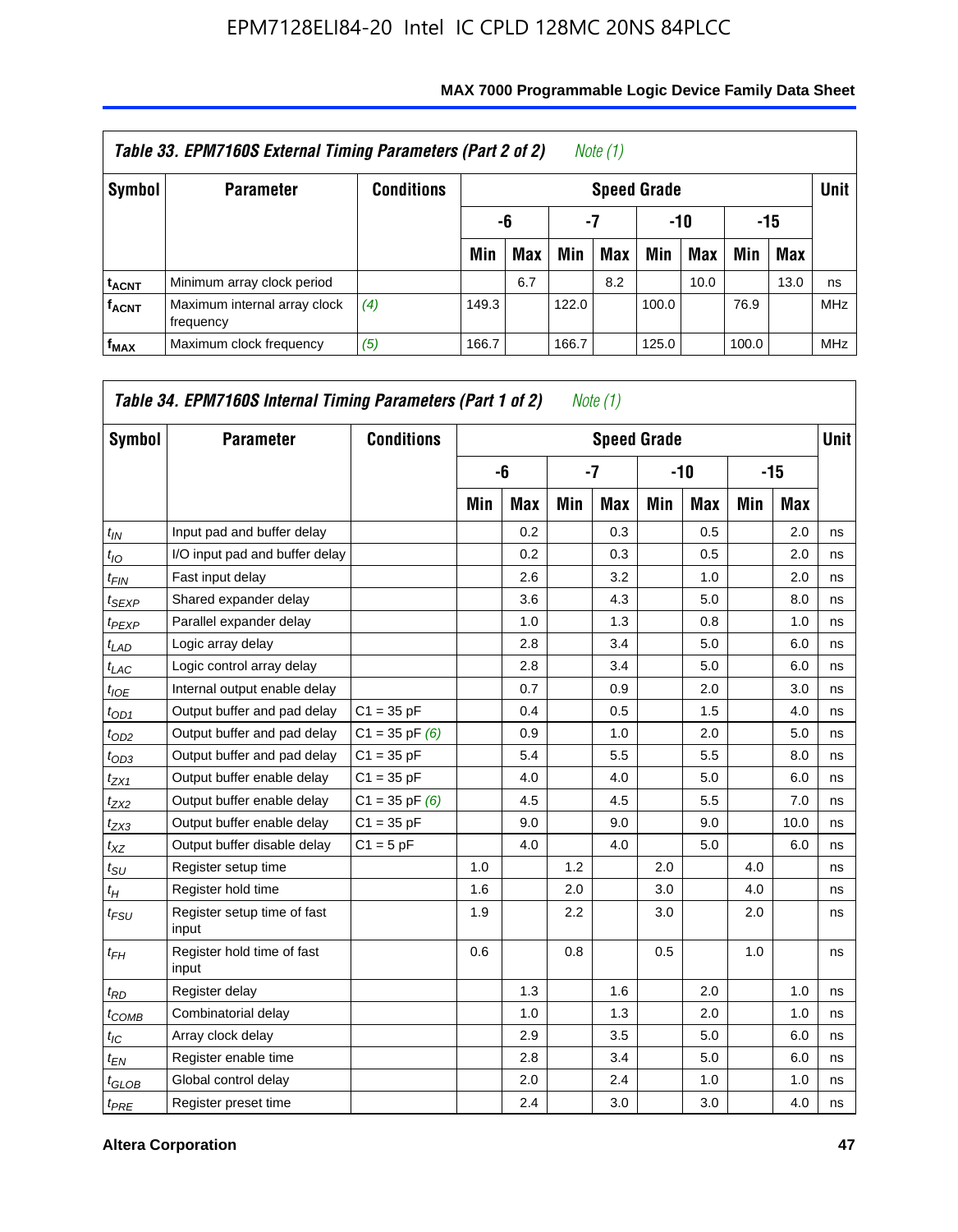#### **MAX 7000 Programmable Logic Device Family Data Sheet**

|           | Table 34. EPM7160S Internal Timing Parameters (Part 2 of 2) |                   |                          |      |     | Note $(1)$         |     |            |     |            |             |  |
|-----------|-------------------------------------------------------------|-------------------|--------------------------|------|-----|--------------------|-----|------------|-----|------------|-------------|--|
| Symbol    | <b>Parameter</b>                                            | <b>Conditions</b> |                          |      |     | <b>Speed Grade</b> |     |            |     |            | <b>Unit</b> |  |
|           |                                                             |                   | $-10$<br>-6<br>-15<br>-7 |      |     |                    |     |            |     |            |             |  |
|           |                                                             |                   | Min                      | Max  | Min | Max                | Min | <b>Max</b> | Min | <b>Max</b> |             |  |
| $t_{CLR}$ | Register clear time                                         |                   |                          | 2.4  |     | 3.0                |     | 3.0        |     | 4.0        | ns          |  |
| $t_{PIA}$ | PIA delay                                                   | (7)               |                          | 1.6  |     | 2.0                |     | 1.0        |     | 2.0        | ns          |  |
| $t_{LPA}$ | Low-power adder                                             | (8)               |                          | 11.0 |     | 10.0               |     | 11.0       |     | 13.0       | ns          |  |

*Notes to tables:*

- (1) These values are specified under the recommended operating conditions shown in Table 14. See Figure 13 for more information on switching waveforms.
- (2) This minimum pulse width for preset and clear applies for both global clear and array controls. The  $t_{LPA}$  parameter must be added to this minimum width if the clear or reset signal incorporates the *t<sub>LAD</sub>* parameter into the signal path.
- (3) This parameter is a guideline that is sample-tested only and is based on extensive device characterization. This parameter applies for both global and array clocking.
- (4) These parameters are measured with a 16-bit loadable, enabled, up/down counter programmed into each LAB.
- (5) The  $f_{MAX}$  values represent the highest frequency for pipelined data.
- (6) Operating conditions:  $V_{\text{CCIO}} = 3.3 V \pm 10\%$  for commercial and industrial use.
- (7) For EPM7064S-5, EPM7064S-6, EPM7128S-6, EPM7160S-6, EPM7160S-7, EPM7192S-7, and EPM7256S-7 devices, these values are specified for a PIA fan-out of one LAB (16 macrocells). For each additional LAB fan-out in these devices, add an additional 0.1 ns to the PIA timing value.
- (8) The  $t_{LPA}$  parameter must be added to the  $t_{LAP}$ ,  $t_{LAC}$ ,  $t_{IC}$ ,  $t_{EN}$ ,  $t_{SEXP}$ ,  $t_{ACL}$ , and  $t_{CPPW}$  parameters for macrocells running in the low-power mode.

|                             | Table 35. EPM7192S External Timing Parameters (Part 1 of 2) |                   |     |      | Note (1) |                    |      |       |             |
|-----------------------------|-------------------------------------------------------------|-------------------|-----|------|----------|--------------------|------|-------|-------------|
| Symbol                      | <b>Parameter</b>                                            | <b>Conditions</b> |     |      |          | <b>Speed Grade</b> |      |       | <b>Unit</b> |
|                             |                                                             |                   |     | $-7$ |          | -10                |      | $-15$ |             |
|                             |                                                             |                   | Min | Max  | Min      | <b>Max</b>         | Min  | Max   |             |
| t <sub>PD1</sub>            | Input to non-registered output                              | $C1 = 35 pF$      |     | 7.5  |          | 10.0               |      | 15.0  | ns          |
| $t_{PD2}$                   | I/O input to non-registered<br>output                       | $C1 = 35 pF$      |     | 7.5  |          | 10.0               |      | 15.0  | ns          |
| $t_{\scriptstyle\text{SU}}$ | Global clock setup time                                     |                   | 4.1 |      | 7.0      |                    | 11.0 |       | ns          |
| $t_H$                       | Global clock hold time                                      |                   | 0.0 |      | 0.0      |                    | 0.0  |       | ns          |
| t <sub>FSU</sub>            | Global clock setup time of fast<br>input                    |                   | 3.0 |      | 3.0      |                    | 3.0  |       | ns          |
| $t_{FH}$                    | Global clock hold time of fast<br>input                     |                   | 0.0 |      | 0.5      |                    | 0.0  |       | ns          |
| $t_{CO1}$                   | Global clock to output delay                                | $C1 = 35 pF$      |     | 4.7  |          | 5.0                |      | 8.0   | ns          |
| $t_{CH}$                    | Global clock high time                                      |                   | 3.0 |      | 4.0      |                    | 5.0  |       | ns          |
| $t_{CL}$                    | Global clock low time                                       |                   | 3.0 |      | 4.0      |                    | 5.0  |       | ns          |
| t <sub>ASU</sub>            | Array clock setup time                                      |                   | 1.0 |      | 2.0      |                    | 4.0  |       | ns          |

#### Tables 35 and 36 show the EPM7192S AC operating conditions.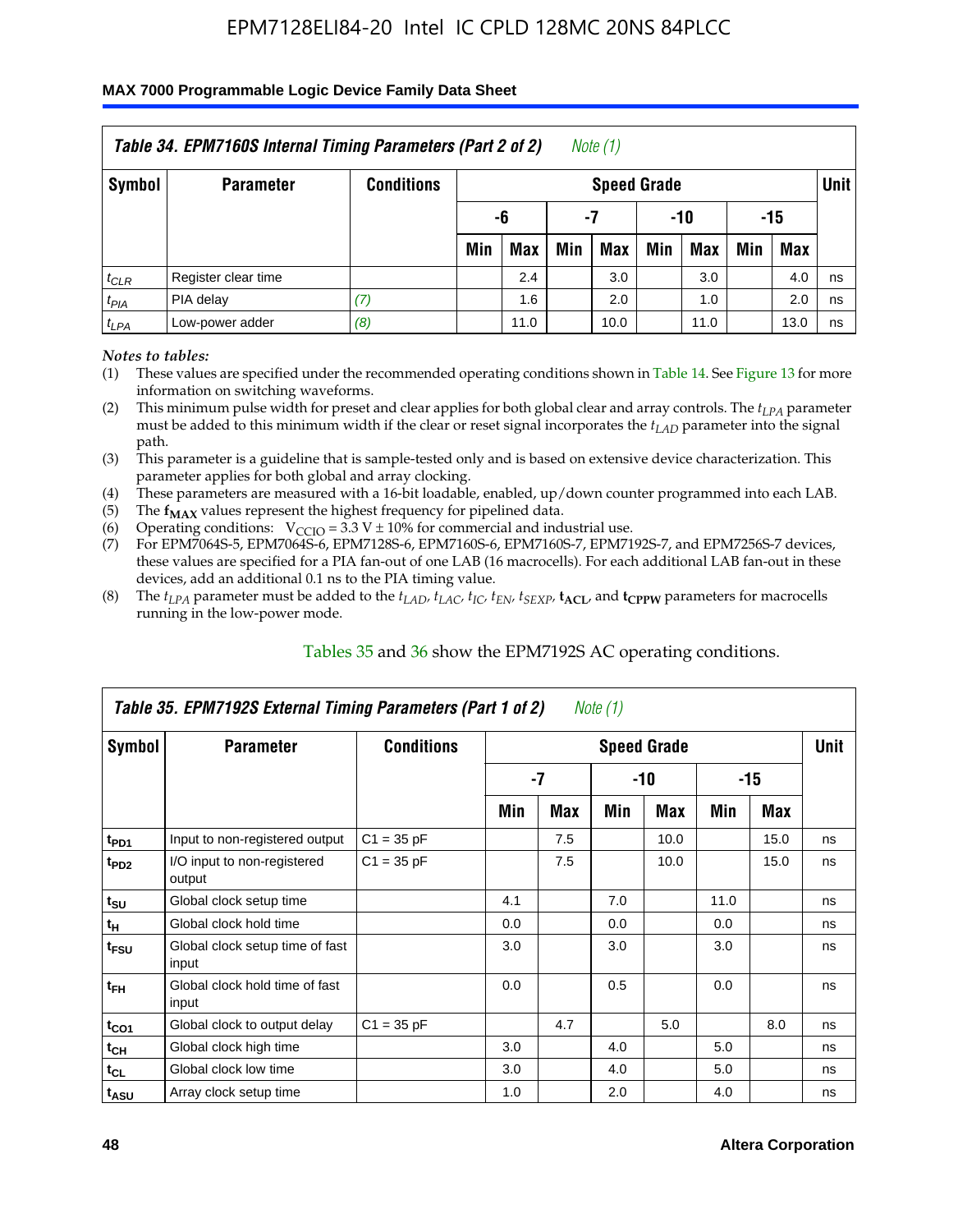|                         | Table 35. EPM7192S External Timing Parameters (Part 2 of 2) |                    |       |      | Note (1) |                    |       |       |             |
|-------------------------|-------------------------------------------------------------|--------------------|-------|------|----------|--------------------|-------|-------|-------------|
| Symbol                  | <b>Parameter</b>                                            | <b>Conditions</b>  |       |      |          | <b>Speed Grade</b> |       |       | <b>Unit</b> |
|                         |                                                             |                    |       | $-7$ |          | -10                |       | $-15$ |             |
|                         |                                                             |                    | Min   | Max  | Min      | <b>Max</b>         | Min   | Max   |             |
| t <sub>АН</sub>         | Array clock hold time                                       |                    | 1.8   |      | 3.0      |                    | 4.0   |       | ns          |
| t <sub>ACO1</sub>       | Array clock to output delay                                 | $C1 = 35 pF$       |       | 7.8  |          | 10.0               |       | 15.0  | ns          |
| $t_{\sf ACH}$           | Array clock high time                                       |                    | 3.0   |      | 4.0      |                    | 6.0   |       | ns          |
| $t_{\sf ACL}$           | Array clock low time                                        |                    | 3.0   |      | 4.0      |                    | 6.0   |       | ns          |
| t <sub>CPPW</sub>       | Minimum pulse width for clear<br>and preset                 | (2)                | 3.0   |      | 4.0      |                    | 6.0   |       | ns          |
| $t_{ODH}$               | Output data hold time after<br>clock                        | $C1 = 35$ pF $(3)$ | 1.0   |      | 1.0      |                    | 1.0   |       | ns          |
| $t_{\text{CNT}}$        | Minimum global clock period                                 |                    |       | 8.0  |          | 10.0               |       | 13.0  | ns          |
| $f_{CNT}$               | Maximum internal global clock<br>frequency                  | (4)                | 125.0 |      | 100.0    |                    | 76.9  |       | <b>MHz</b>  |
| $t_{ACNT}$              | Minimum array clock period                                  |                    |       | 8.0  |          | 10.0               |       | 13.0  | ns          |
| <b>f<sub>ACNT</sub></b> | Maximum internal array clock<br>frequency                   | (4)                | 125.0 |      | 100.0    |                    | 76.9  |       | <b>MHz</b>  |
| f <sub>MAX</sub>        | Maximum clock frequency                                     | (5)                | 166.7 |      | 125.0    |                    | 100.0 |       | <b>MHz</b>  |

#### **MAX 7000 Programmable Logic Device Family Data Sheet**

|                   | Table 36. EPM7192S Internal Timing Parameters (Part 1 of 2) |                    |     | Note (1) |     |                    |     |       |      |
|-------------------|-------------------------------------------------------------|--------------------|-----|----------|-----|--------------------|-----|-------|------|
| Symbol            | <b>Parameter</b>                                            | <b>Conditions</b>  |     |          |     | <b>Speed Grade</b> |     |       | Unit |
|                   |                                                             |                    |     | $-7$     |     | -10                |     | $-15$ |      |
|                   |                                                             |                    | Min | Max      | Min | Max                | Min | Max   |      |
| $t_{IN}$          | Input pad and buffer delay                                  |                    |     | 0.3      |     | 0.5                |     | 2.0   | ns   |
| $t_{IO}$          | I/O input pad and buffer delay                              |                    |     | 0.3      |     | 0.5                |     | 2.0   | ns   |
| $t_{FIN}$         | Fast input delay                                            |                    |     | 3.2      |     | 1.0                |     | 2.0   | ns   |
| t <sub>SEXP</sub> | Shared expander delay                                       |                    |     | 4.2      |     | 5.0                |     | 8.0   | ns   |
| $t_{PEXP}$        | Parallel expander delay                                     |                    |     | 1.2      |     | 0.8                |     | 1.0   | ns   |
| $t_{LAD}$         | Logic array delay                                           |                    |     | 3.1      |     | 5.0                |     | 6.0   | ns   |
| $t_{LAC}$         | Logic control array delay                                   |                    |     | 3.1      |     | 5.0                |     | 6.0   | ns   |
| $t_{IOE}$         | Internal output enable delay                                |                    |     | 0.9      |     | 2.0                |     | 3.0   | ns   |
| $t_{OD1}$         | Output buffer and pad delay                                 | $C1 = 35 pF$       |     | 0.5      |     | 1.5                |     | 4.0   | ns   |
| $t_{OD2}$         | Output buffer and pad delay                                 | $C1 = 35$ pF $(6)$ |     | 1.0      |     | 2.0                |     | 5.0   | ns   |
| $t_{OD3}$         | Output buffer and pad delay                                 | $C1 = 35 pF$       |     | 5.5      |     | 5.5                |     | 7.0   | ns   |
| $t_{ZX1}$         | Output buffer enable delay                                  | $C1 = 35 pF$       |     | 4.0      |     | 5.0                |     | 6.0   | ns   |
| $t_{ZX2}$         | Output buffer enable delay                                  | $C1 = 35$ pF $(6)$ |     | 4.5      |     | 5.5                |     | 7.0   | ns   |
| $t_{ZX3}$         | Output buffer enable delay                                  | $C1 = 35 pF$       |     | 9.0      |     | 9.0                |     | 10.0  | ns   |
| $t_{XZ}$          | Output buffer disable delay                                 | $C1 = 5pF$         |     | 4.0      |     | 5.0                |     | 6.0   | ns   |
| $t_{\text{SU}}$   | Register setup time                                         |                    | 1.1 |          | 2.0 |                    | 4.0 |       | ns   |

#### **Altera Corporation 49**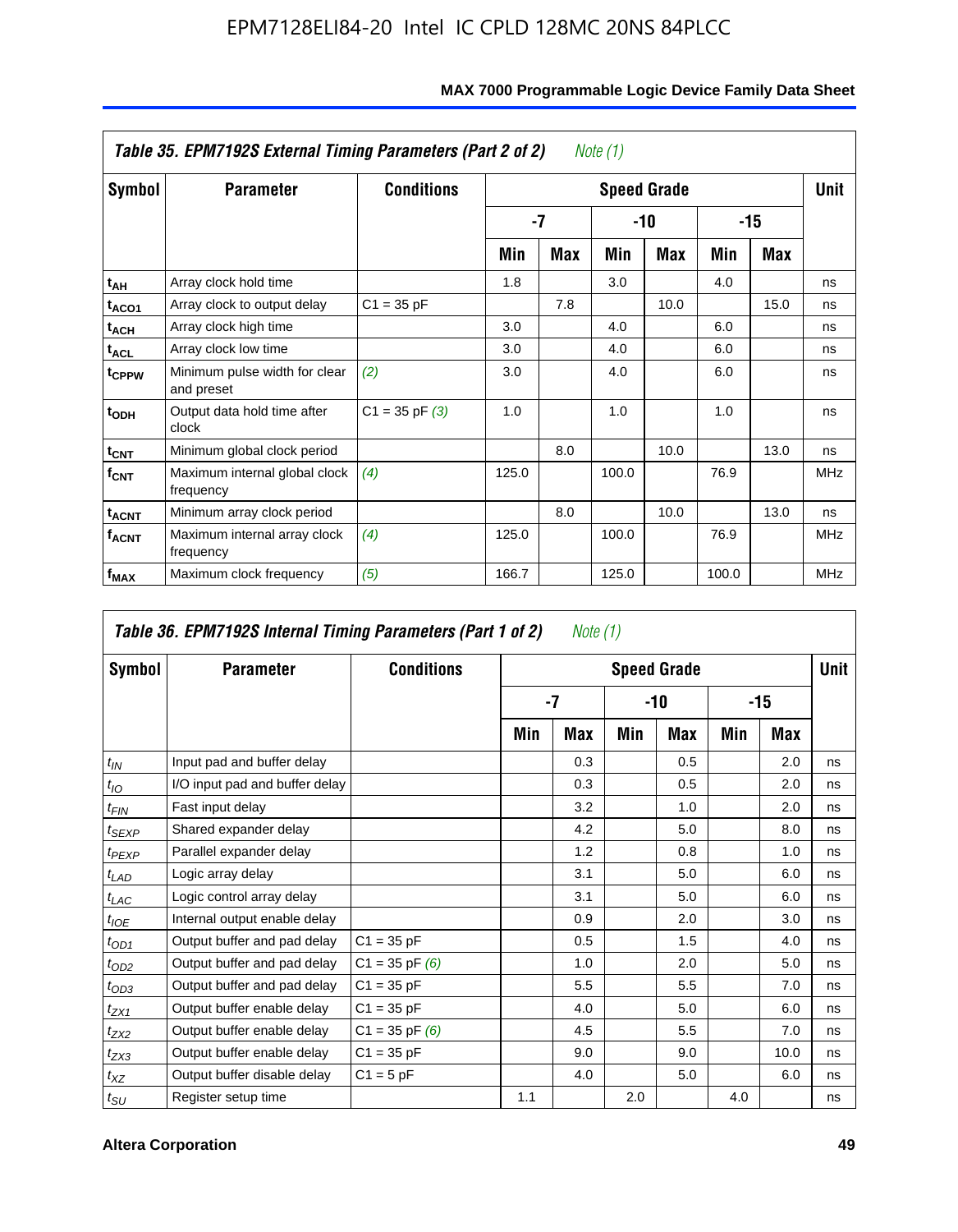|                    | Table 36. EPM7192S Internal Timing Parameters (Part 2 of 2) |                   |     | Note (1) |     |                    |     |       |      |
|--------------------|-------------------------------------------------------------|-------------------|-----|----------|-----|--------------------|-----|-------|------|
| Symbol             | <b>Parameter</b>                                            | <b>Conditions</b> |     |          |     | <b>Speed Grade</b> |     |       | Unit |
|                    |                                                             |                   |     | -7       |     | -10                |     | $-15$ |      |
|                    |                                                             |                   | Min | Max      | Min | Max                | Min | Max   |      |
| $t_H$              | Register hold time                                          |                   | 1.7 |          | 3.0 |                    | 4.0 |       | ns   |
| $t_{\mathit{FSU}}$ | Register setup time of fast<br>input                        |                   | 2.3 |          | 3.0 |                    | 2.0 |       | ns   |
| $t_{FH}$           | Register hold time of fast<br>input                         |                   | 0.7 |          | 0.5 |                    | 1.0 |       | ns   |
| $t_{RD}$           | Register delay                                              |                   |     | 1.4      |     | 2.0                |     | 1.0   | ns   |
| $t_{COMB}$         | Combinatorial delay                                         |                   |     | 1.2      |     | 2.0                |     | 1.0   | ns   |
| $t_{IC}$           | Array clock delay                                           |                   |     | 3.2      |     | 5.0                |     | 6.0   | ns   |
| $t_{EN}$           | Register enable time                                        |                   |     | 3.1      |     | 5.0                |     | 6.0   | ns   |
| $t_{GLOB}$         | Global control delay                                        |                   |     | 2.5      |     | 1.0                |     | 1.0   | ns   |
| $t_{PRE}$          | Register preset time                                        |                   |     | 2.7      |     | 3.0                |     | 4.0   | ns   |
| $t_{CLR}$          | Register clear time                                         |                   |     | 2.7      |     | 3.0                |     | 4.0   | ns   |
| t <sub>PIA</sub>   | PIA delay                                                   | (7)               |     | 2.4      |     | 1.0                |     | 2.0   | ns   |
| $t_{LPA}$          | Low-power adder                                             | (8)               |     | 10.0     |     | 11.0               |     | 13.0  | ns   |

#### **MAX 7000 Programmable Logic Device Family Data Sheet**

#### *Notes to tables:*

- (1) These values are specified under the recommended operating conditions shown in Table 14. See Figure 13 for more information on switching waveforms.
- (2) This minimum pulse width for preset and clear applies for both global clear and array controls. The *tLPA* parameter must be added to this minimum width if the clear or reset signal incorporates the *t<sub>LAD</sub>* parameter into the signal path.
- (3) This parameter is a guideline that is sample-tested only and is based on extensive device characterization. This parameter applies for both global and array clocking.
- (4) These parameters are measured with a 16-bit loadable, enabled, up/down counter programmed into each LAB.
- (5) The  $f_{MAX}$  values represent the highest frequency for pipelined data.
- (6) Operating conditions:  $V_{\text{CCIO}} = 3.3 \text{ V} \pm 10\%$  for commercial and industrial use.
- (7) For EPM7064S-5, EPM7064S-6, EPM7128S-6, EPM7160S-6, EPM7160S-7, EPM7192S-7, and EPM7256S-7 devices, these values are specified for a PIA fan-out of one LAB (16 macrocells). For each additional LAB fan-out in these devices, add an additional 0.1 ns to the PIA timing value.
- (8) The  $t_{LPA}$  parameter must be added to the  $t_{LAD}$ ,  $t_{LAC}$ ,  $t_{IC}$ ,  $t_{EN}$ ,  $t_{SIX}$ ,  $t_{ACL}$ , and  $t_{CPW}$  parameters for macrocells running in the low-power mode.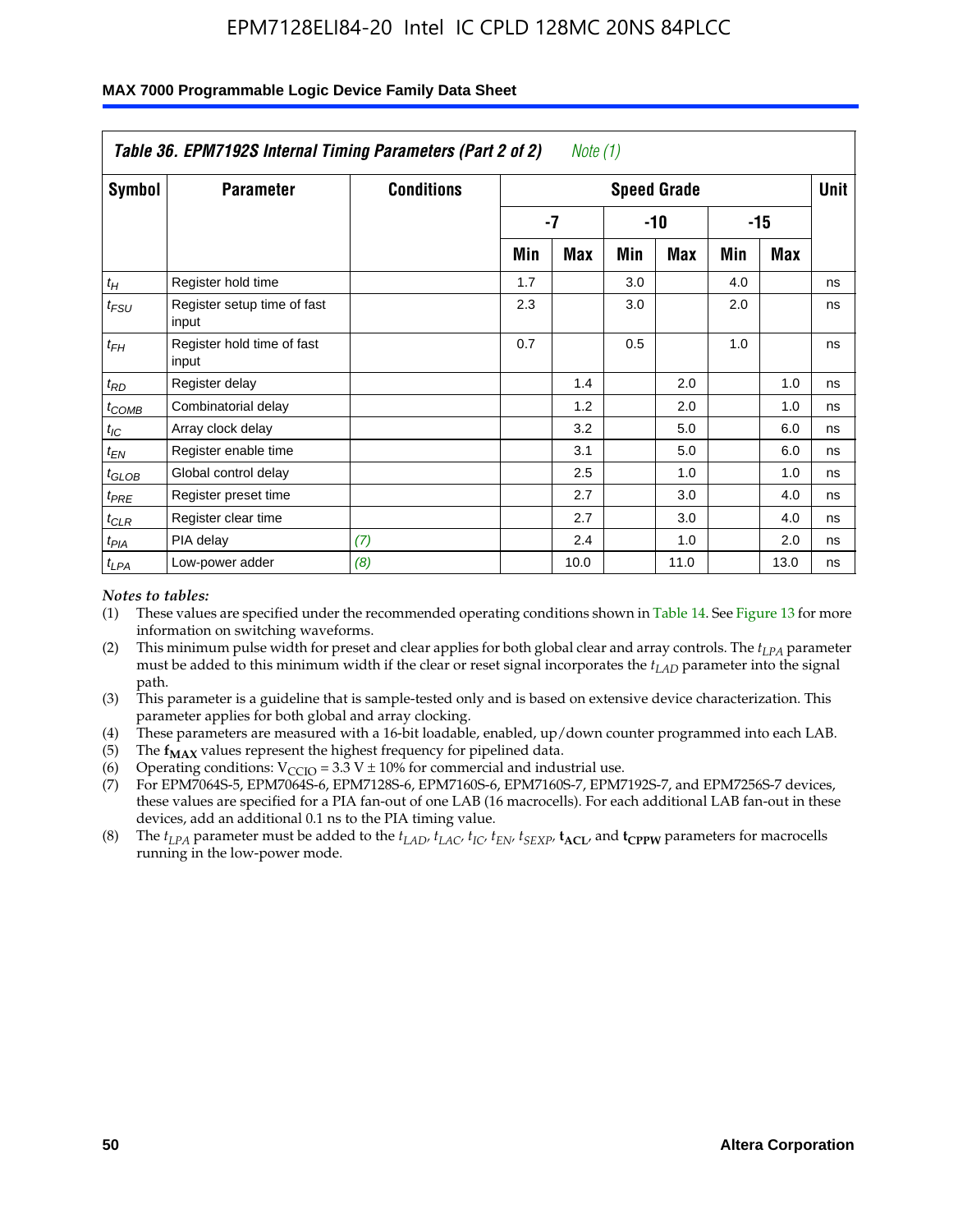|                         | Table 37. EPM7256S External Timing Parameters |                    | Note $(1)$ |            |                    |       |       |            |             |
|-------------------------|-----------------------------------------------|--------------------|------------|------------|--------------------|-------|-------|------------|-------------|
| Symbol                  | <b>Parameter</b>                              | <b>Conditions</b>  |            |            | <b>Speed Grade</b> |       |       |            | <b>Unit</b> |
|                         |                                               |                    | $-7$       |            |                    | $-10$ |       | $-15$      |             |
|                         |                                               |                    | Min        | <b>Max</b> | Min                | Max   | Min   | <b>Max</b> |             |
| $t_{PD1}$               | Input to non-registered output                | $C1 = 35 pF$       |            | 7.5        |                    | 10.0  |       | 15.0       | ns          |
| t <sub>PD2</sub>        | I/O input to non-registered<br>output         | $C1 = 35 pF$       |            | 7.5        |                    | 10.0  |       | 15.0       | ns          |
| $t_{\text{SU}}$         | Global clock setup time                       |                    | 3.9        |            | 7.0                |       | 11.0  |            | ns          |
| $t_H$                   | Global clock hold time                        |                    | 0.0        |            | 0.0                |       | 0.0   |            | ns          |
| t <sub>FSU</sub>        | Global clock setup time of fast<br>input      |                    | 3.0        |            | 3.0                |       | 3.0   |            | ns          |
| $t_{FH}$                | Global clock hold time of fast<br>input       |                    | 0.0        |            | 0.5                |       | 0.0   |            | ns          |
| $t_{CO1}$               | Global clock to output delay                  | $C1 = 35 pF$       |            | 4.7        |                    | 5.0   |       | 8.0        | ns          |
| $t_{CH}$                | Global clock high time                        |                    | 3.0        |            | 4.0                |       | 5.0   |            | ns          |
| $t_{CL}$                | Global clock low time                         |                    | 3.0        |            | 4.0                |       | 5.0   |            | ns          |
| t <sub>ASU</sub>        | Array clock setup time                        |                    | 0.8        |            | 2.0                |       | 4.0   |            | ns          |
| t <sub>AH</sub>         | Array clock hold time                         |                    | 1.9        |            | 3.0                |       | 4.0   |            | ns          |
| $t_{ACO1}$              | Array clock to output delay                   | $C1 = 35 pF$       |            | 7.8        |                    | 10.0  |       | 15.0       | ns          |
| $t_{ACH}$               | Array clock high time                         |                    | 3.0        |            | 4.0                |       | 6.0   |            | ns          |
| $t_{ACL}$               | Array clock low time                          |                    | 3.0        |            | 4.0                |       | 6.0   |            | ns          |
| t <sub>CPPW</sub>       | Minimum pulse width for clear<br>and preset   | (2)                | 3.0        |            | 4.0                |       | 6.0   |            | ns          |
| t <sub>ODH</sub>        | Output data hold time after<br>clock          | $C1 = 35$ pF $(3)$ | 1.0        |            | 1.0                |       | 1.0   |            | ns          |
| $t_{CNT}$               | Minimum global clock period                   |                    |            | 7.8        |                    | 10.0  |       | 13.0       | ns          |
| $f_{\mathsf{CNT}}$      | Maximum internal global clock<br>frequency    | (4)                | 128.2      |            | 100.0              |       | 76.9  |            | <b>MHz</b>  |
| <b>t<sub>ACNT</sub></b> | Minimum array clock period                    |                    |            | 7.8        |                    | 10.0  |       | 13.0       | ns          |
| $f_{ACNT}$              | Maximum internal array clock<br>frequency     | (4)                | 128.2      |            | 100.0              |       | 76.9  |            | <b>MHz</b>  |
| $f_{MAX}$               | Maximum clock frequency                       | (5)                | 166.7      |            | 125.0              |       | 100.0 |            | <b>MHz</b>  |

# Tables 37 and 38 show the EPM7256S AC operating conditions.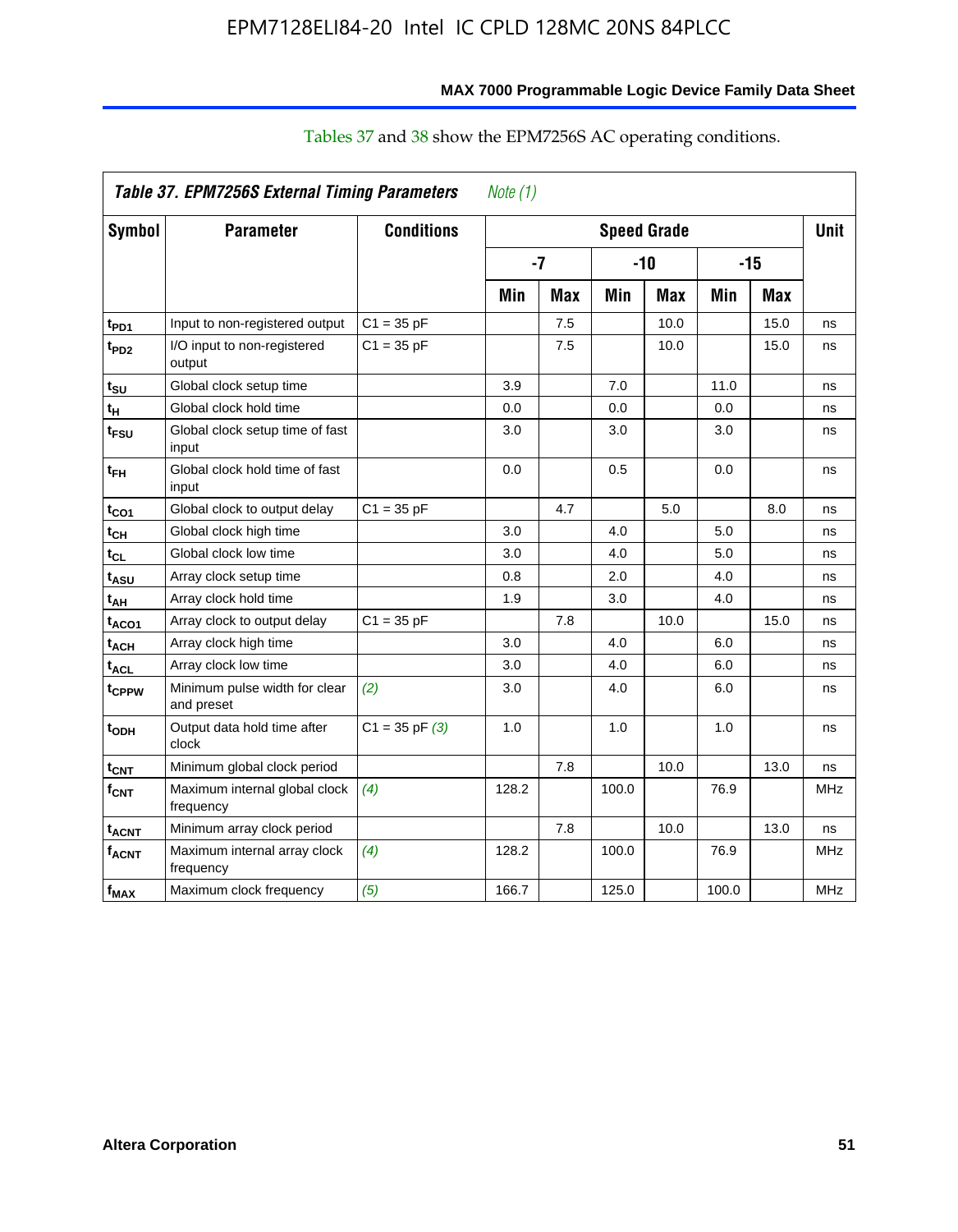| Symbol                      | <b>Parameter</b>                     | <b>Conditions</b>  |     |            |     | <b>Speed Grade</b> |            |            | <b>Unit</b> |
|-----------------------------|--------------------------------------|--------------------|-----|------------|-----|--------------------|------------|------------|-------------|
|                             |                                      |                    |     | -7         |     | -10                |            | $-15$      |             |
|                             |                                      |                    | Min | <b>Max</b> | Min | <b>Max</b>         | <b>Min</b> | <b>Max</b> |             |
| $t_{IN}$                    | Input pad and buffer delay           |                    |     | 0.3        |     | 0.5                |            | 2.0        | ns          |
| $t_{IO}$                    | I/O input pad and buffer delay       |                    |     | 0.3        |     | 0.5                |            | 2.0        | ns          |
| $t_{\text{FIN}}$            | Fast input delay                     |                    |     | 3.4        |     | 1.0                |            | 2.0        | ns          |
| t <sub>SEXP</sub>           | Shared expander delay                |                    |     | 3.9        |     | 5.0                |            | 8.0        | ns          |
| t <sub>PEXP</sub>           | Parallel expander delay              |                    |     | 1.1        |     | 0.8                |            | 1.0        | ns          |
| t <sub>LAD</sub>            | Logic array delay                    |                    |     | 2.6        |     | 5.0                |            | 6.0        | ns          |
| $t_{LAC}$                   | Logic control array delay            |                    |     | 2.6        |     | 5.0                |            | 6.0        | ns          |
| $t_{IOE}$                   | Internal output enable delay         |                    |     | 0.8        |     | 2.0                |            | 3.0        | ns          |
| $t_{OD1}$                   | Output buffer and pad delay          | $C1 = 35 pF$       |     | 0.5        |     | 1.5                |            | 4.0        | ns          |
| $t_{OD2}$                   | Output buffer and pad delay          | $C1 = 35$ pF $(6)$ |     | 1.0        |     | 2.0                |            | 5.0        | ns          |
| $t_{OD3}$                   | Output buffer and pad delay          | $C1 = 35 pF$       |     | 5.5        |     | 5.5                |            | 8.0        | ns          |
| $t_{ZX1}$                   | Output buffer enable delay           | $C1 = 35 pF$       |     | 4.0        |     | 5.0                |            | 6.0        | ns          |
| t <sub>ZX2</sub>            | Output buffer enable delay           | $C1 = 35$ pF $(6)$ |     | 4.5        |     | 5.5                |            | 7.0        | ns          |
| t <sub>ZX3</sub>            | Output buffer enable delay           | $C1 = 35 pF$       |     | 9.0        |     | 9.0                |            | 10.0       | ns          |
| $t_{XZ}$                    | Output buffer disable delay          | $C1 = 5pF$         |     | 4.0        |     | 5.0                |            | 6.0        | ns          |
| $t_{\scriptstyle\text{SU}}$ | Register setup time                  |                    | 1.1 |            | 2.0 |                    | 4.0        |            | ns          |
| $t_H$                       | Register hold time                   |                    | 1.6 |            | 3.0 |                    | 4.0        |            | ns          |
| t <sub>FSU</sub>            | Register setup time of fast<br>input |                    | 2.4 |            | 3.0 |                    | 2.0        |            | ns          |
| $t_{FH}$                    | Register hold time of fast<br>input  |                    | 0.6 |            | 0.5 |                    | 1.0        |            | ns          |
| $t_{RD}$                    | Register delay                       |                    |     | 1.1        |     | 2.0                |            | 1.0        | ns          |
| $t_{COMB}$                  | Combinatorial delay                  |                    |     | 1.1        |     | 2.0                |            | 1.0        | ns          |
| $t_{IC}$                    | Array clock delay                    |                    |     | 2.9        |     | 5.0                |            | 6.0        | ns          |
| $t_{EN}$                    | Register enable time                 |                    |     | 2.6        |     | 5.0                |            | 6.0        | ns          |
| $t_{GLOB}$                  | Global control delay                 |                    |     | 2.8        |     | 1.0                |            | 1.0        | ns          |
| $t_{PRE}$                   | Register preset time                 |                    |     | 2.7        |     | 3.0                |            | 4.0        | ns          |
| $t_{CLR}$                   | Register clear time                  |                    |     | 2.7        |     | 3.0                |            | 4.0        | ns          |
| t <sub>PIA</sub>            | PIA delay                            | (7)                |     | 3.0        |     | 1.0                |            | 2.0        | ns          |
| $t_{LPA}$                   | Low-power adder                      | (8)                |     | 10.0       |     | 11.0               |            | 13.0       | ns          |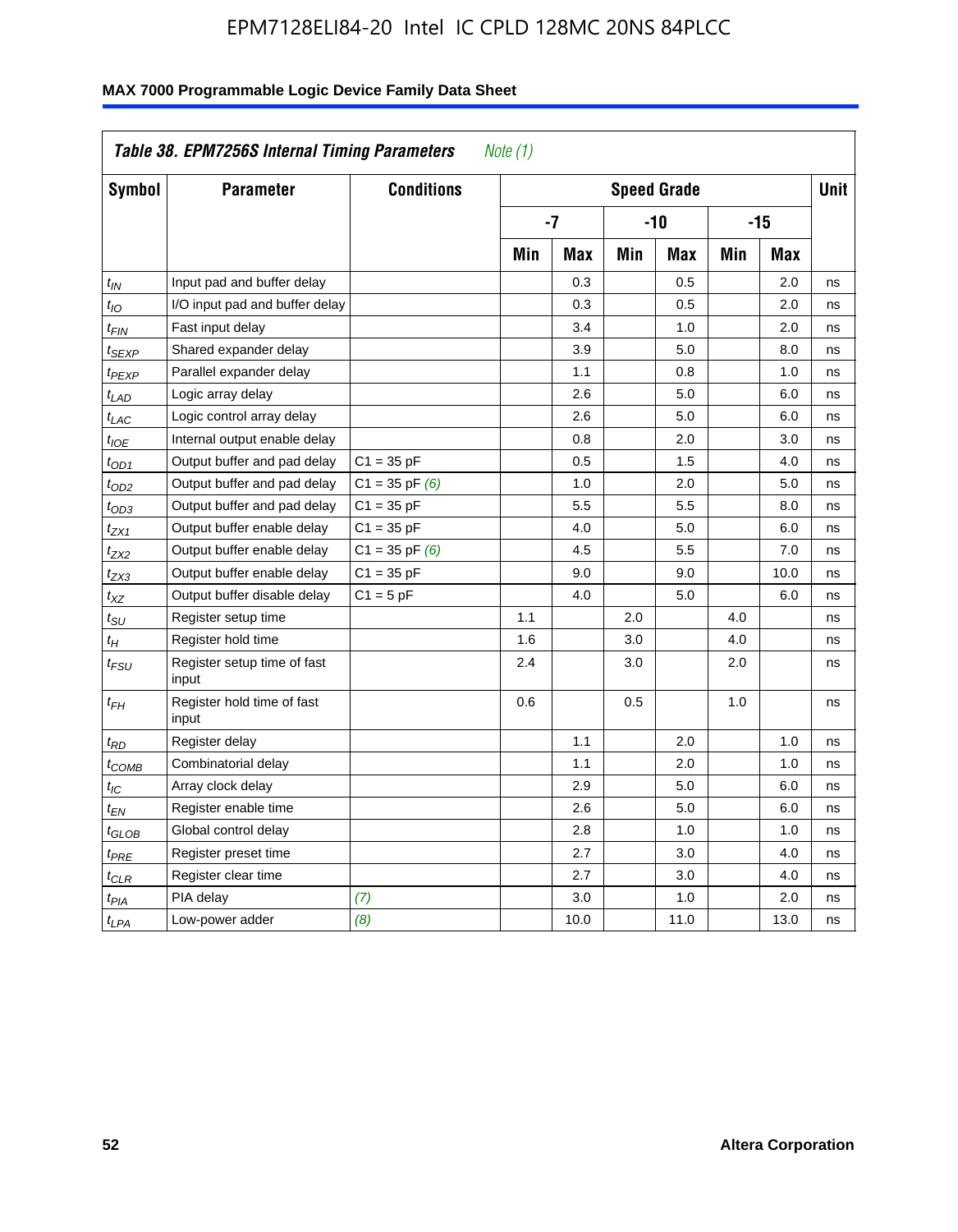**MAX 7000 Programmable Logic Device Family Data Sheet**

#### *Notes to tables:*

- (1) These values are specified under the recommended operating conditions shown in Table 14. See Figure 13 for more information on switching waveforms.
- (2) This minimum pulse width for preset and clear applies for both global clear and array controls. The  $t_{LPA}$  parameter must be added to this minimum width if the clear or reset signal incorporates the *tLAD* parameter into the signal path.
- (3) This parameter is a guideline that is sample-tested only and is based on extensive device characterization. This parameter applies for both global and array clocking.
- (4) These parameters are measured with a 16-bit loadable, enabled, up/down counter programmed into each LAB.
- (5) The  $f_{MAX}$  values represent the highest frequency for pipelined data.
- (6) Operating conditions:  $V_{\text{CCIO}} = 3.3 \text{ V} \pm 10\%$  for commercial and industrial use.
- (7) For EPM7064S-5, EPM7064S-6, EPM7128S-6, EPM7160S-6, EPM7160S-7, EPM7192S-7, and EPM7256S-7 devices, these values are specified for a PIA fan-out of one LAB (16 macrocells). For each additional LAB fan-out in these devices, add an additional 0.1 ns to the PIA timing value.
- (8) The  $t_{LPA}$  parameter must be added to the  $t_{LAD}$ ,  $t_{LAC}$ ,  $t_{IC}$ ,  $t_{EN}$ ,  $t_{SEXP}$ ,  $t_{ACL}$ , and  $t_{CPPW}$  parameters for macrocells running in the low-power mode.

# **Power Consumption**

[Supply power \(P\) versus frequency \(](http://www.altera.com/literature/an/an074.pdf) $f_{MAX}$  in MHz) for MAX 7000 devices is calculated with the following equation:

 $P = P_{INT} + P_{IO} = I_{CCLNT} \times V_{CC} + P_{IO}$ 

The  $P_{IO}$  value, which depends on the device output load characteristics and switching frequency, can be calculated using the guidelines given in *Application Note 74 (Evaluating Power for Altera Devices)*.

The  $I_{\text{CCINT}}$  value, which depends on the switching frequency and the application logic, is calculated with the following equation:

 $I_{\text{CCTNT}} =$ 

 $A \times MC_{TON} + B \times (MC_{DEFU} - MC_{TON}) + C \times MC_{LISED} \times f_{MAX} \times tog_{LC}$ 

The parameters in this equation are shown below:

| $MC$ <sub>TON</sub> | = Number of macrocells with the Turbo Bit option turned on,                |
|---------------------|----------------------------------------------------------------------------|
|                     | as reported in the MAX+PLUS II Report File (.rpt)                          |
| MC <sub>DFV</sub>   | = Number of macrocells in the device                                       |
|                     | $MC_{\text{USED}}$ = Total number of macrocells in the design, as reported |
|                     | in the MAX+PLUS II Report File (.rpt)                                      |
| $f_{MAX}$           | = Highest clock frequency to the device                                    |
| $tog_{LC}$          | = Average ratio of logic cells toggling at each clock                      |
|                     | (typically 0.125)                                                          |
| A, B, C             | $=$ Constants, shown in Table 39                                           |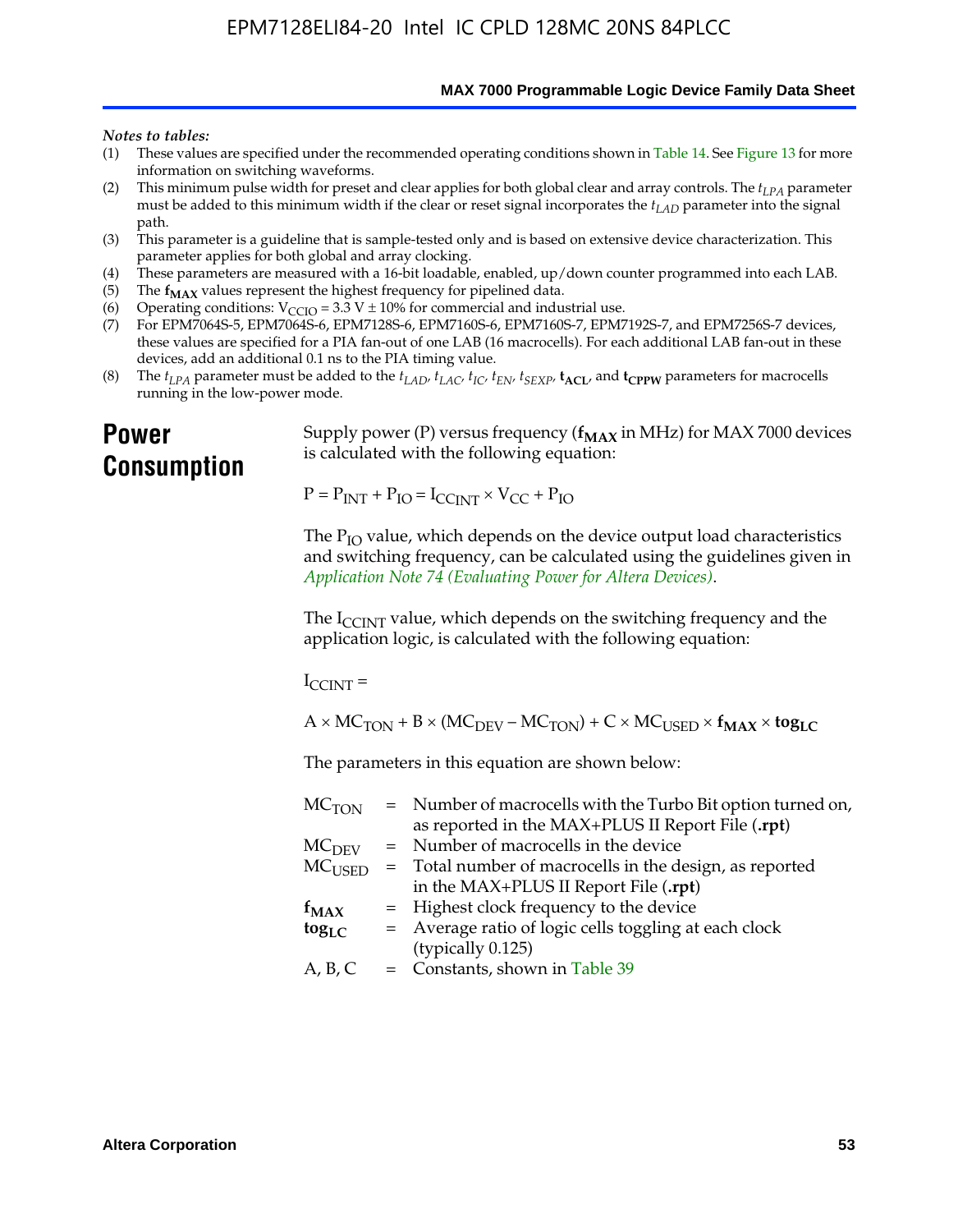| Table 39. MAX 7000 I <sub>CC</sub> Equation Constants |      |      |       |  |  |
|-------------------------------------------------------|------|------|-------|--|--|
| <b>Device</b>                                         | A    | B    | C     |  |  |
| EPM7032                                               | 1.87 | 0.52 | 0.144 |  |  |
| EPM7064                                               | 1.63 | 0.74 | 0.144 |  |  |
| EPM7096                                               | 1.63 | 0.74 | 0.144 |  |  |
| <b>EPM7128E</b>                                       | 1.17 | 0.54 | 0.096 |  |  |
| EPM7160E                                              | 1.17 | 0.54 | 0.096 |  |  |
| EPM7192E                                              | 1.17 | 0.54 | 0.096 |  |  |
| <b>EPM7256E</b>                                       | 1.17 | 0.54 | 0.096 |  |  |
| <b>EPM7032S</b>                                       | 0.93 | 0.40 | 0.040 |  |  |
| EPM7064S                                              | 0.93 | 0.40 | 0.040 |  |  |
| <b>EPM7128S</b>                                       | 0.93 | 0.40 | 0.040 |  |  |
| <b>EPM7160S</b>                                       | 0.93 | 0.40 | 0.040 |  |  |
| <b>EPM7192S</b>                                       | 0.93 | 0.40 | 0.040 |  |  |
| <b>EPM7256S</b>                                       | 0.93 | 0.40 | 0.040 |  |  |

This calculation provides an  $I_{CC}$  estimate based on typical conditions using a pattern of a 16-bit, loadable, enabled, up/down counter in each LAB with no output load. Actual  $I_{CC}$  values should be verified during operation because this measurement is sensitive to the actual pattern in the device and the environmental operating conditions.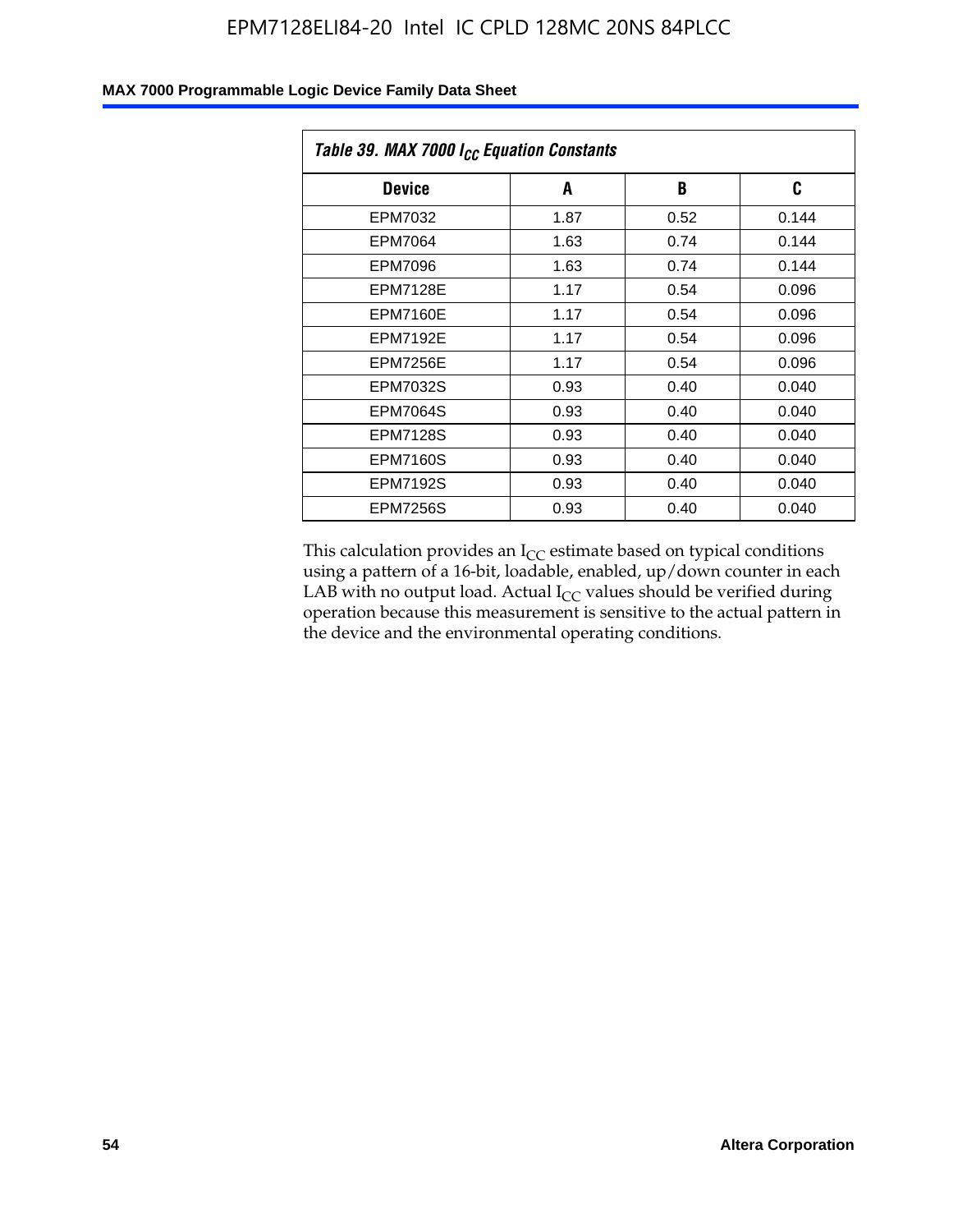**MAX 7000 Programmable Logic Device Family Data Sheet**

Figure 14 shows typical supply current versus frequency for MAX 7000 devices.

*Figure 14. I<sub>CC</sub> vs. Frequency for MAX 7000 Devices (Part 1 of 2)* 



**EPM7096**

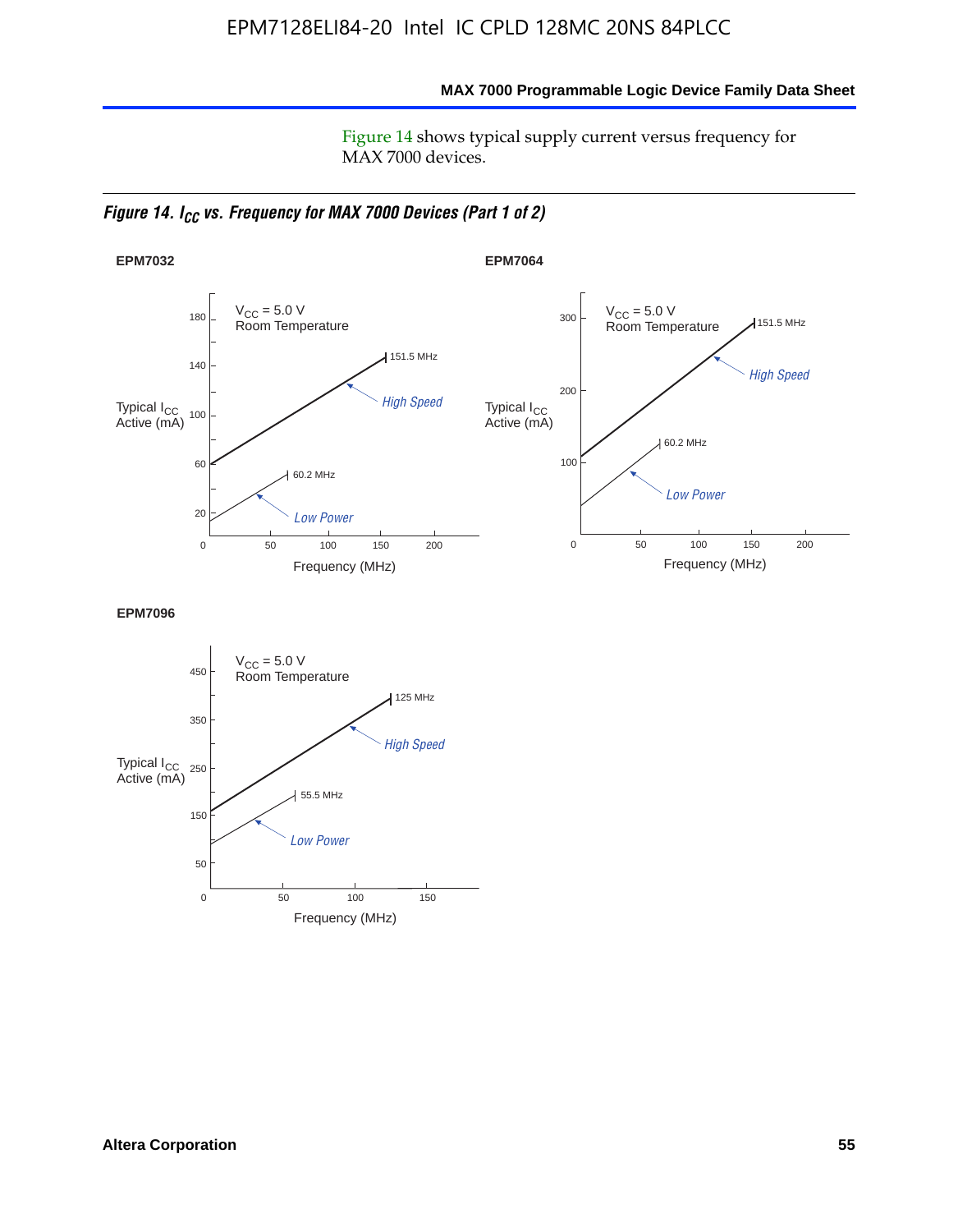

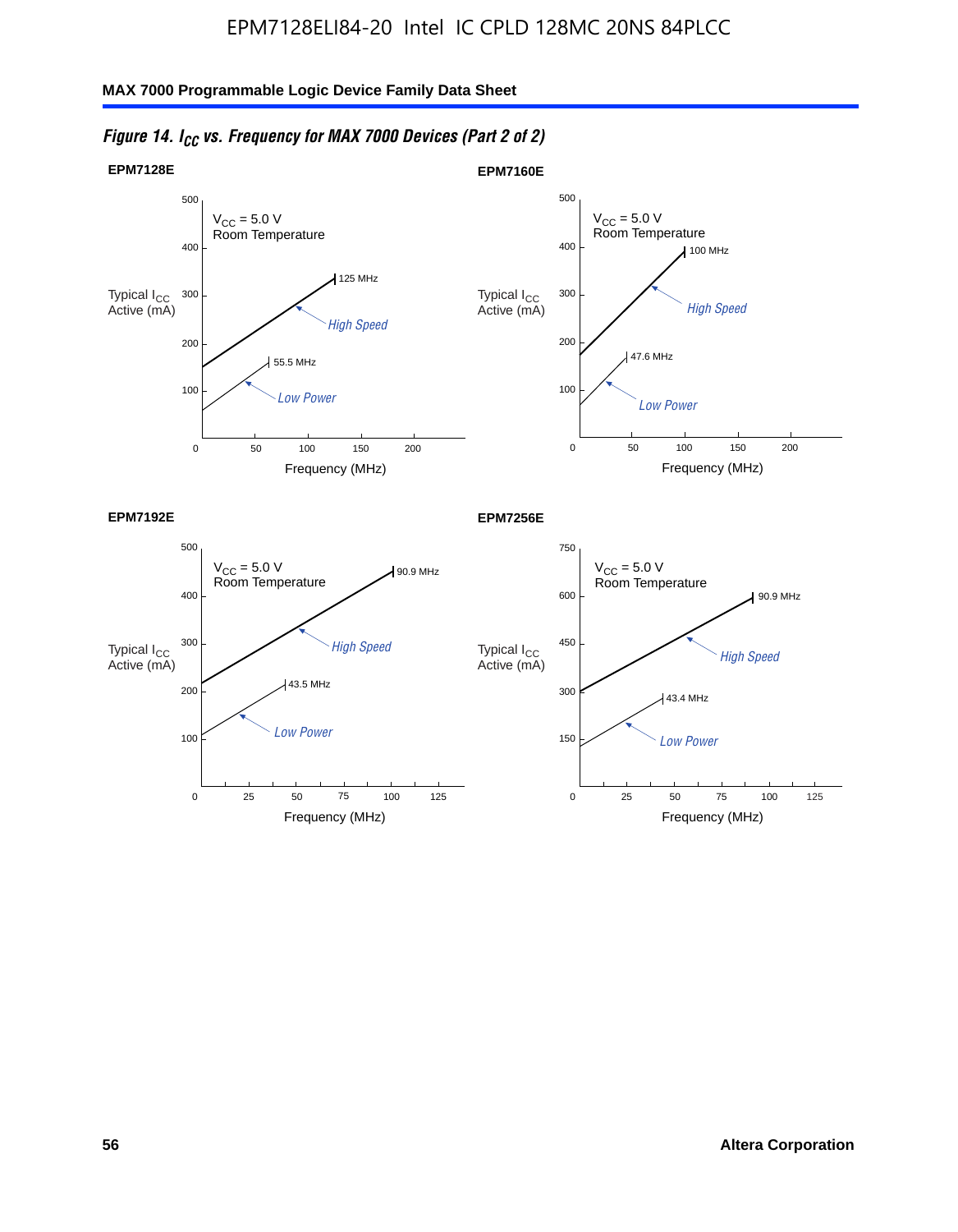#### **MAX 7000 Programmable Logic Device Family Data Sheet**

Figure 15 shows typical supply current versus frequency for MAX 7000S devices.

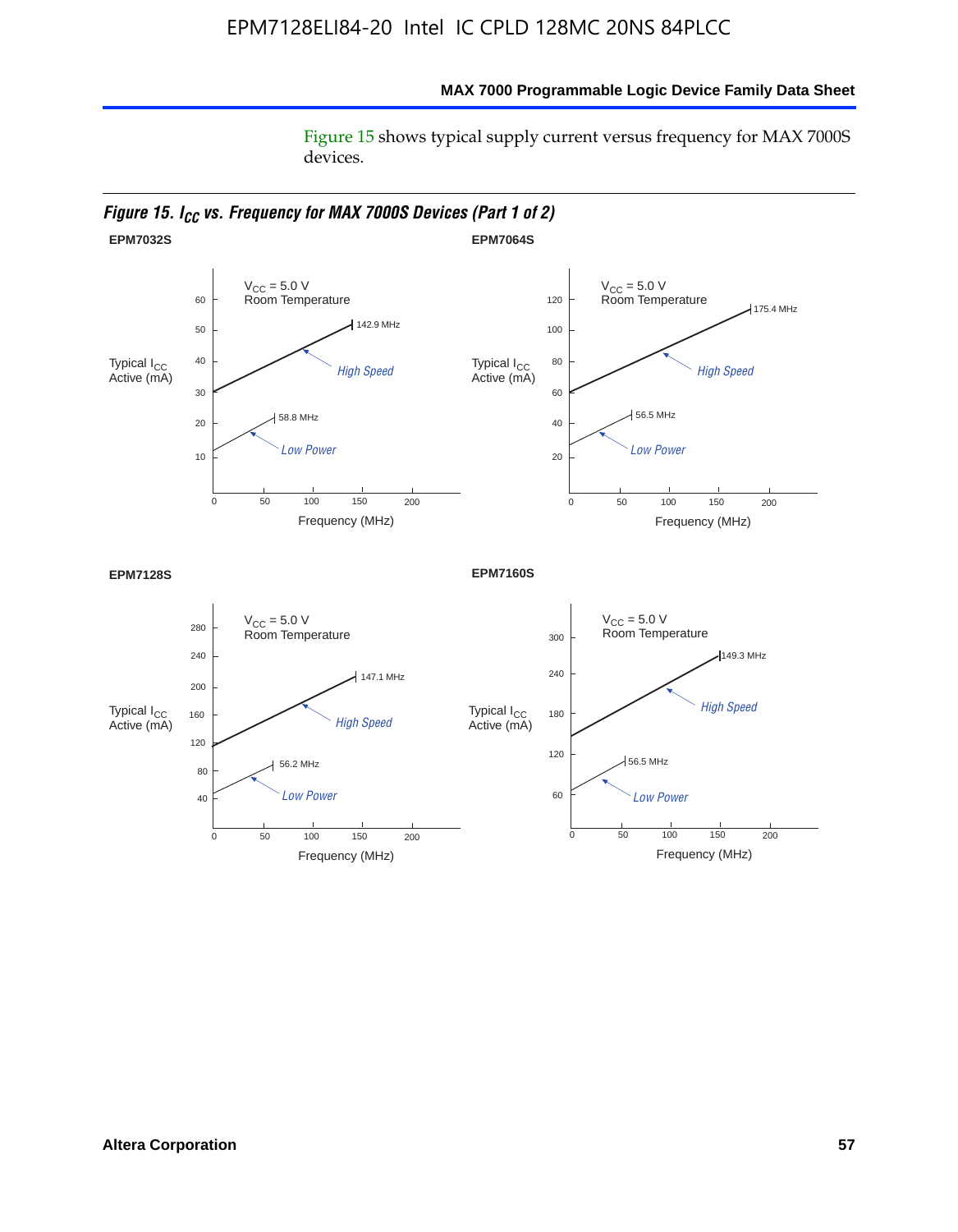

#### *Figure 15. I<sub>CC</sub> vs. Frequency for MAX 7000S Devices (Part 2 of 2)*

# **Device Pin-Outs**

See the Altera web site (**http://www.altera.com**) or the *Altera Digital Library* for pin-out information.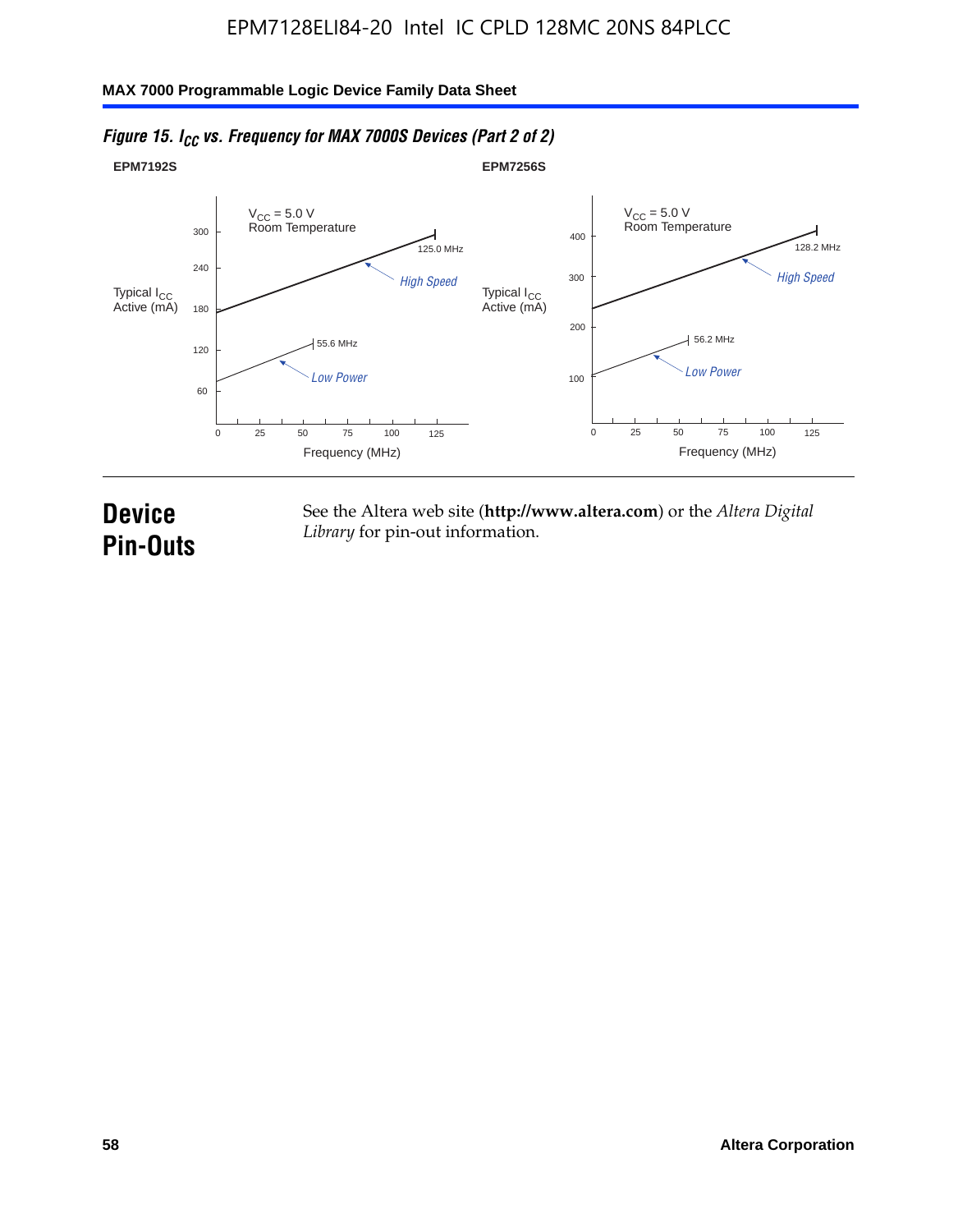#### **MAX 7000 Programmable Logic Device Family Data Sheet**

Figures 16 through 22 show the package pin-out diagrams for MAX 7000 devices.



#### *Notes:*

- (1) The pin functions shown in parenthesis are only available in MAX 7000E and MAX 7000S devices.
- (2) JTAG ports are available in MAX 7000S devices only.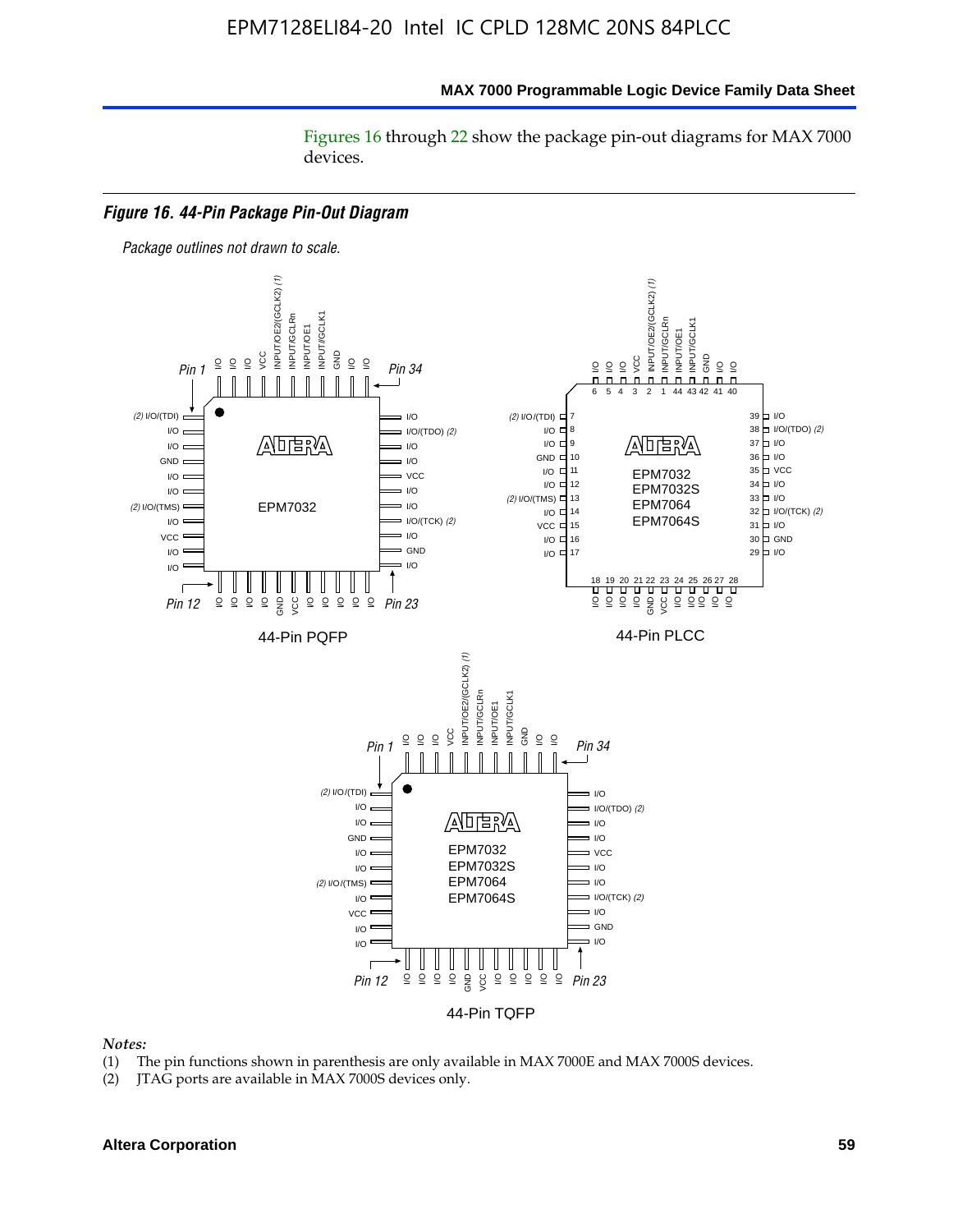#### *Figure 17. 68-Pin Package Pin-Out Diagram*

*Package outlines not drawn to scale.*



# *Notes:*<br>(1) T

- The pin functions shown in parenthesis are only available in MAX 7000E and MAX 7000S devices.
- (2) JTAG ports are available in MAX 7000S devices only.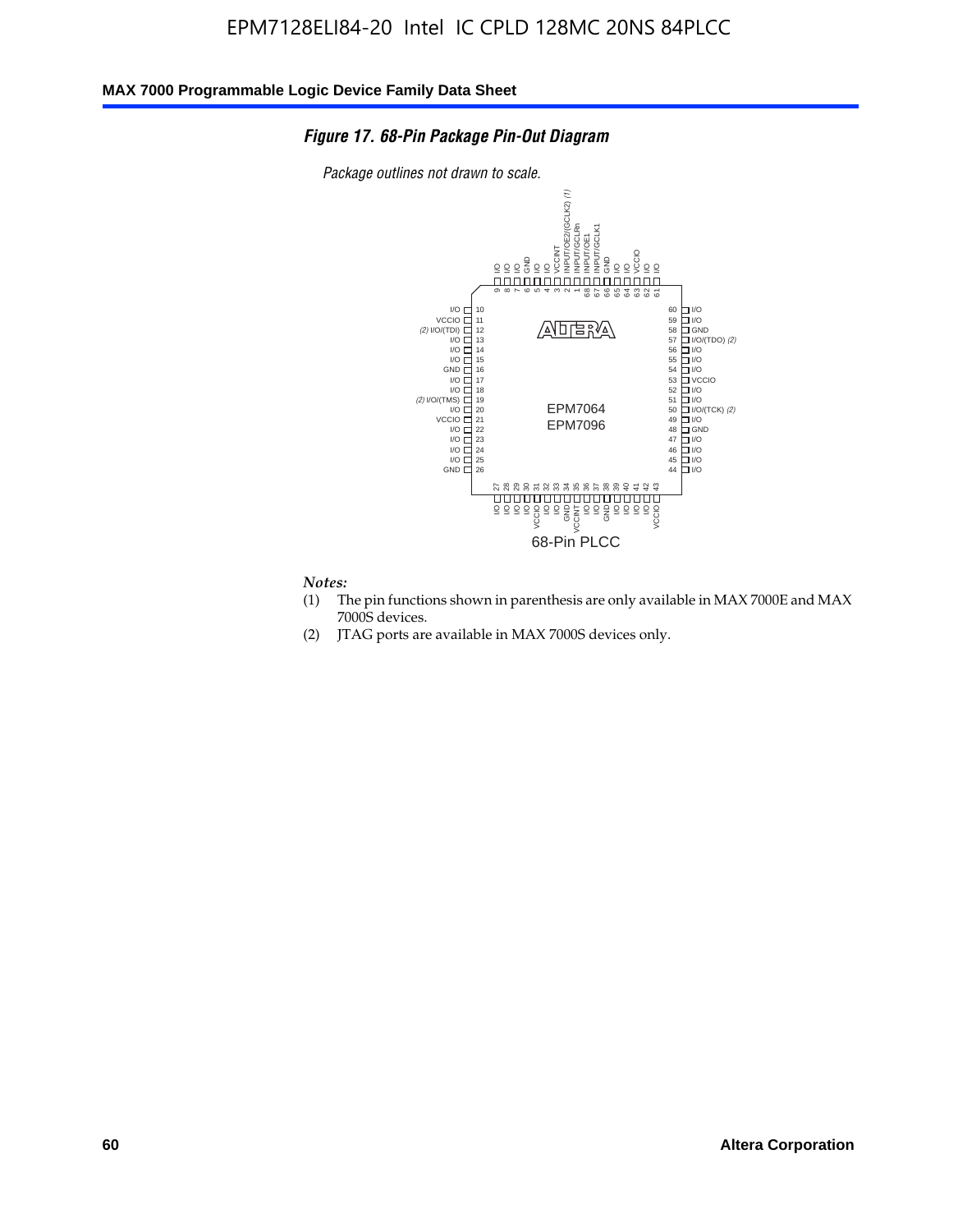#### *Figure 18. 84-Pin Package Pin-Out Diagram*

*Package outline not drawn to scale.*



84-Pin PLCC

*Notes:*

- (1) Pins 6, 39, 46, and 79 are no-connect (N.C.) pins on EPM7096, EPM7160E, and EPM7160S devices.
- (2) The pin functions shown in parenthesis are only available in MAX 7000E and MAX 7000S devices.
-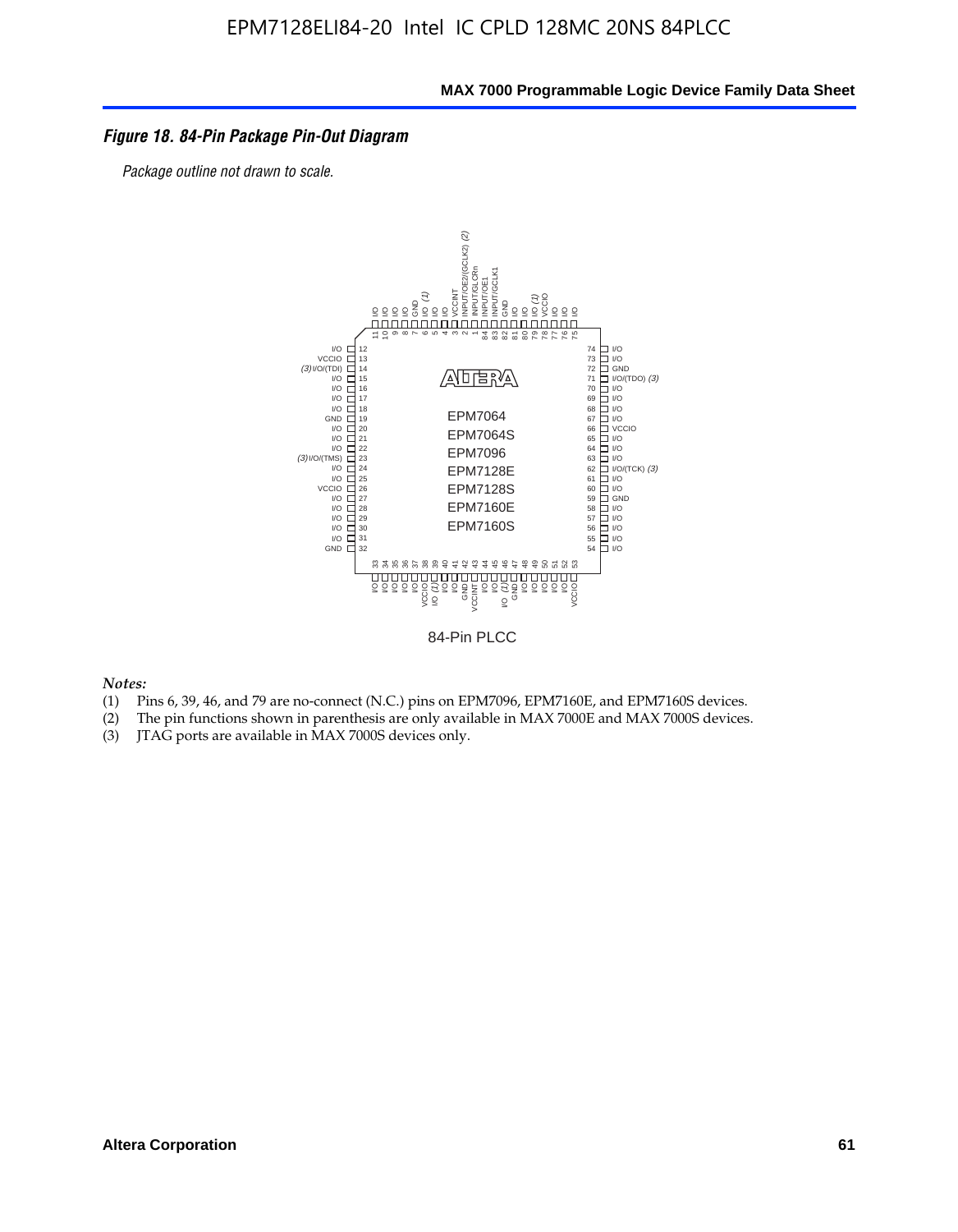#### *Figure 19. 100-Pin Package Pin-Out Diagram*

*Package outline not drawn to scale.*



*Figure 20. 160-Pin Package Pin-Out Diagram*

*Package outline not drawn to scale.*

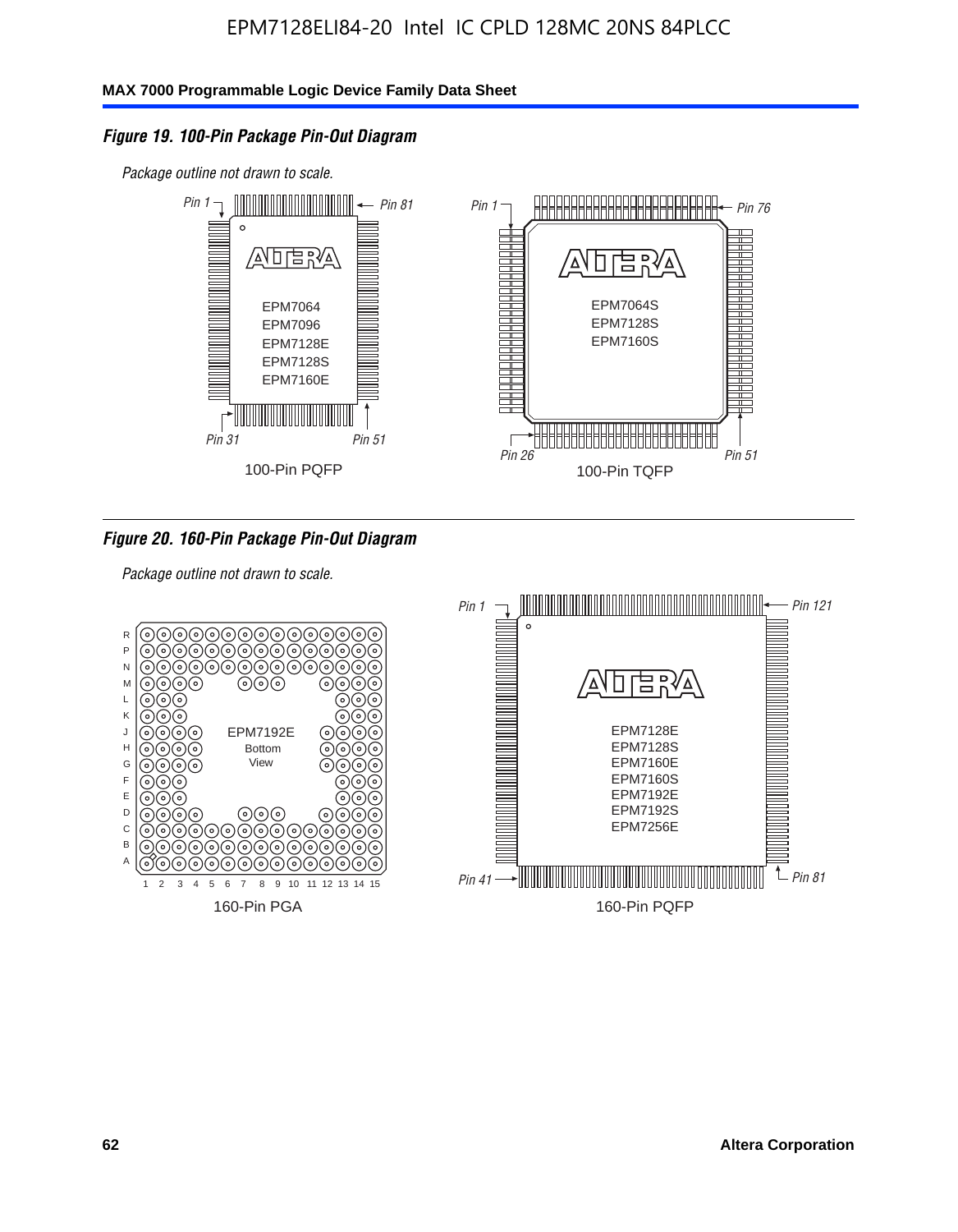#### *Figure 21. 192-Pin Package Pin-Out Diagram*

*Package outline not drawn to scale.*



*Figure 22. 208-Pin Package Pin-Out Diagram*

*Package outline not drawn to scale.*

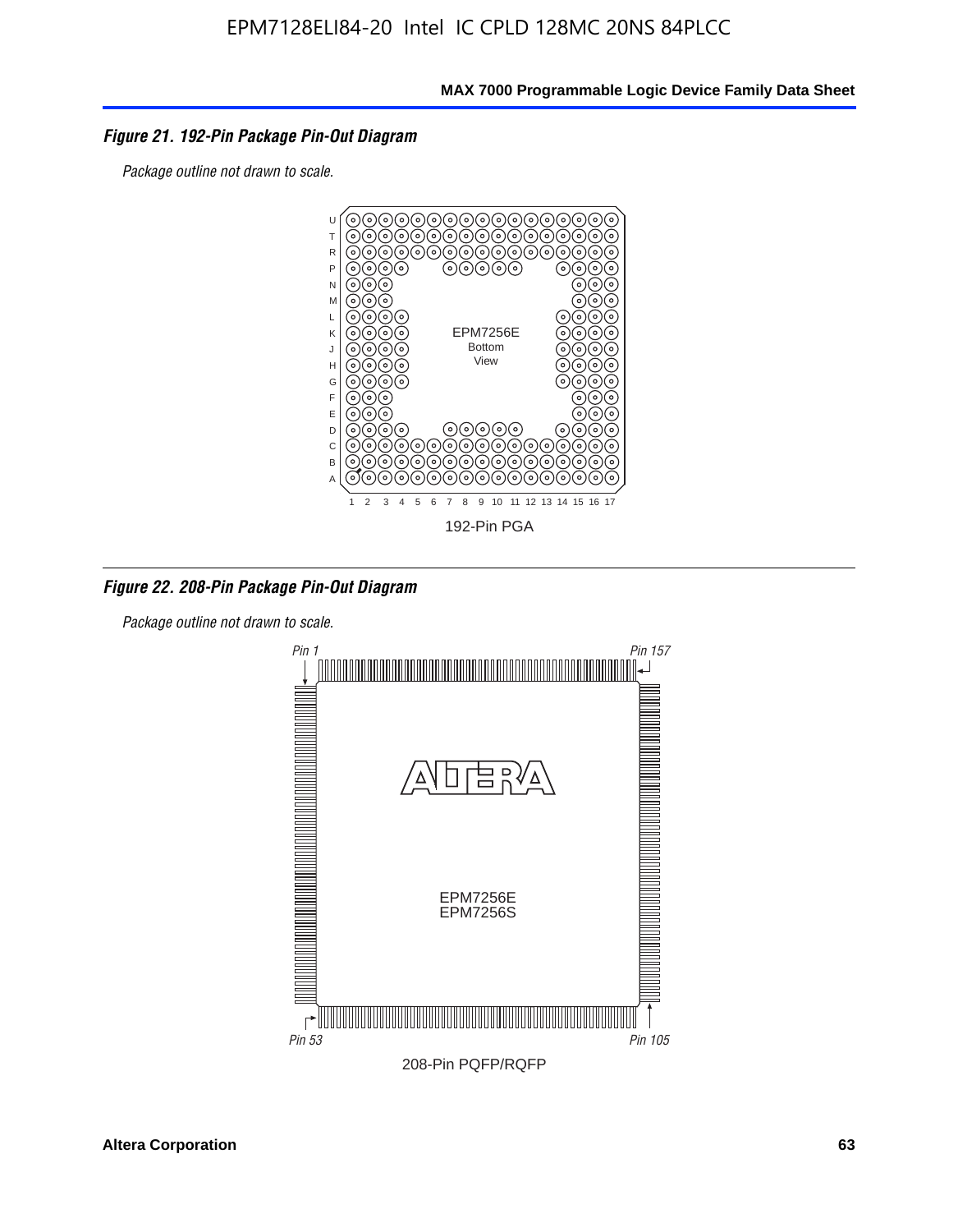#### **MAX 7000 Programmable Logic Device Family Data Sheet**

# **Revision History**

The information contained in the *MAX 7000 Programmable Logic Device Family Data Sheet* version 6.7 supersedes information published in previous versions. The following changes were made in the *MAX 7000 Programmable Logic Device Family Data Sheet* version 6.7:

#### **Version 6.7**

The following changes were made in the *MAX 7000 Programmable Logic Device Family Data Sheet* version 6.7:

■ Reference to *AN 88: Using the Jam Language for ISP & ICR via an Embedded Processor* has been replaced by *AN 122: Using Jam STAPL for ISP & ICR via an Embedded Processor*.

## **Version 6.6**

The following changes were made in the *MAX 7000 Programmable Logic Device Family Data Sheet* version 6.6:

- Added Tables 6 through 8.
- Added "Programming Sequence" section on page 17 and "Programming Times" section on page 18.

#### **Version 6.5**

The following changes were made in the *MAX 7000 Programmable Logic Device Family Data Sheet* version 6.5:

Updated text on page 16.

### **Version 6.4**

The following changes were made in the *MAX 7000 Programmable Logic Device Family Data Sheet* version 6.4:

■ Added *Note (5)* on page 28.

#### **Version 6.3**

The following changes were made in the *MAX 7000 Programmable Logic Device Family Data Sheet* version 6.3:

■ Updated the "Open-Drain Output Option (MAX 7000S Devices Only)" section on page 20.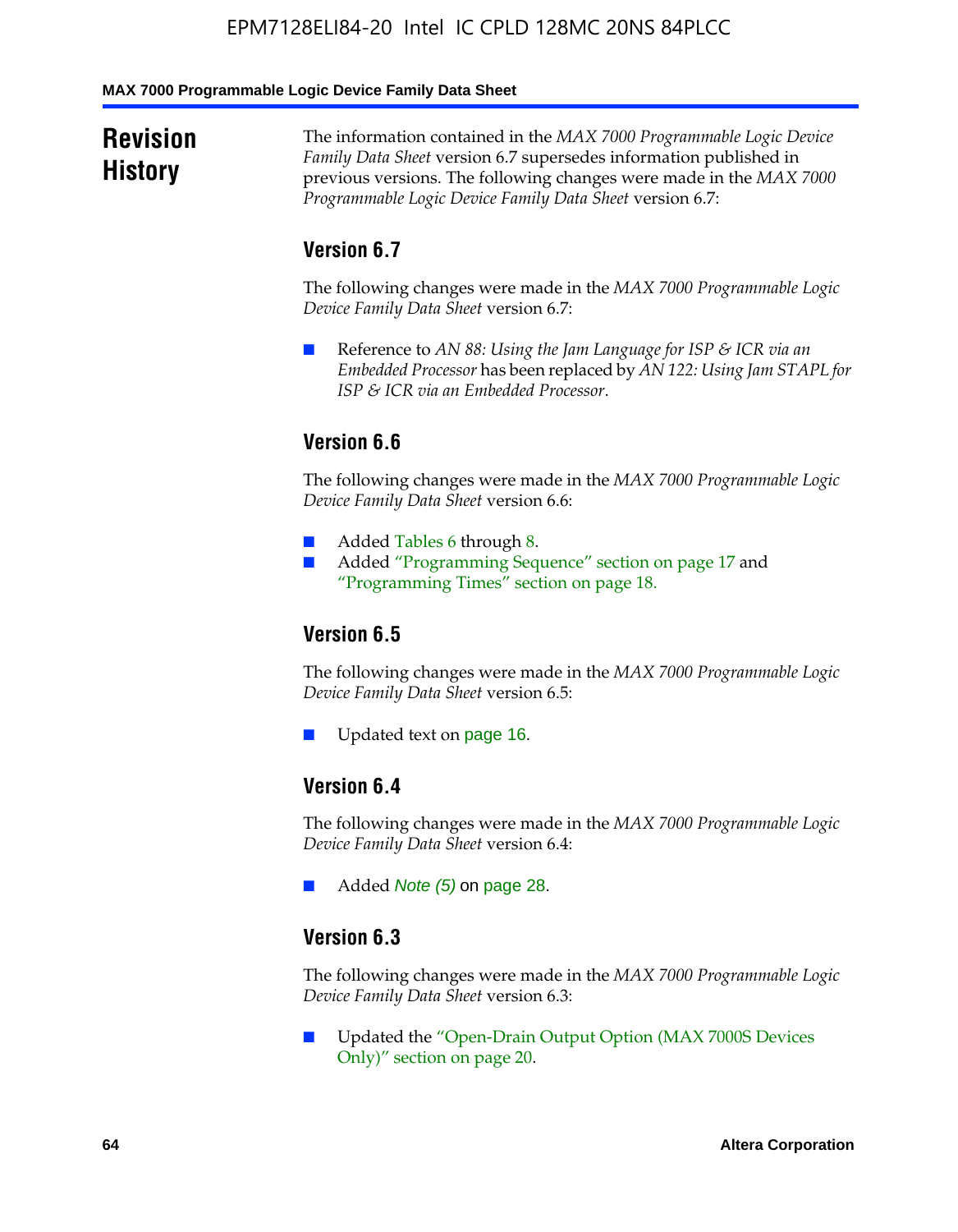

Altera Corporation 65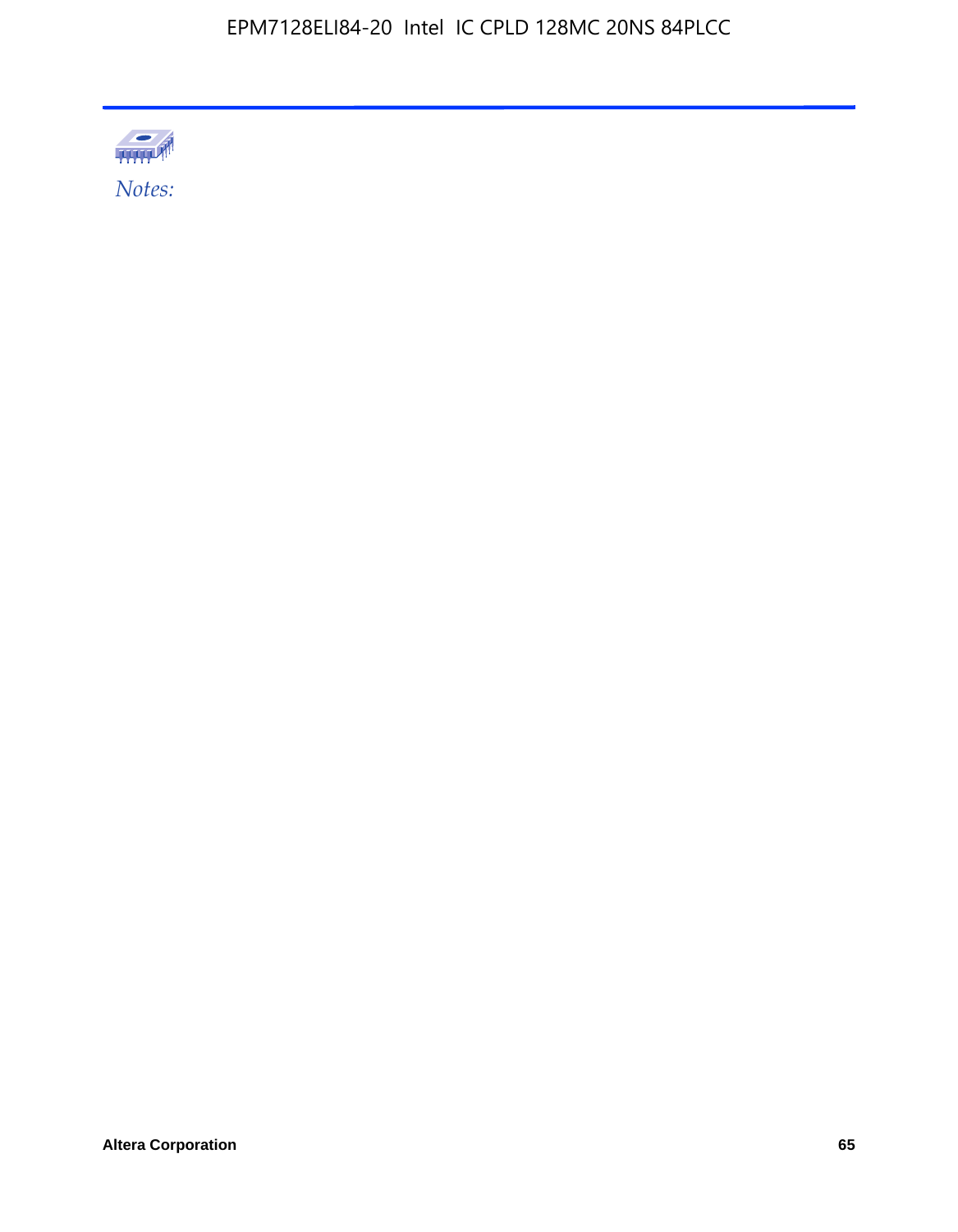

101 Innovation Drive San Jose, CA 95134 (408) 544-7000 www.altera.com Applications Hotline: (800) 800-EPLD Literature Services: literature@altera.com

Copyright © 2005 Altera Corporation. All rights reserved. Altera, The Programmable Solutions Company, the stylized Altera logo, specific device designations, and all other words and logos that are identified as trademarks and/or service marks are, unless noted otherwise, the trademarks and service marks of Altera Corporation in the U.S. and other countries. All other product or service names are the property of their respective holders. Altera products are protected under numerous U.S. and foreign patents and pending applications, maskwork rights, and copyrights. Altera warrants performance of its semiconductor products to current specifications in accordance with Altera's standard warranty, but reserves the right to make changes to any products and services at any time without notice. Altera assumes no responsibility or liability

arising out of the application or use of any information, product, or service described herein except as expressly agreed to in writing by Altera Corporation. Altera customers are advised to obtain the latest version of device specifications before relying on any published information and before placing orders for products or services.



**66 Altera Corporation**